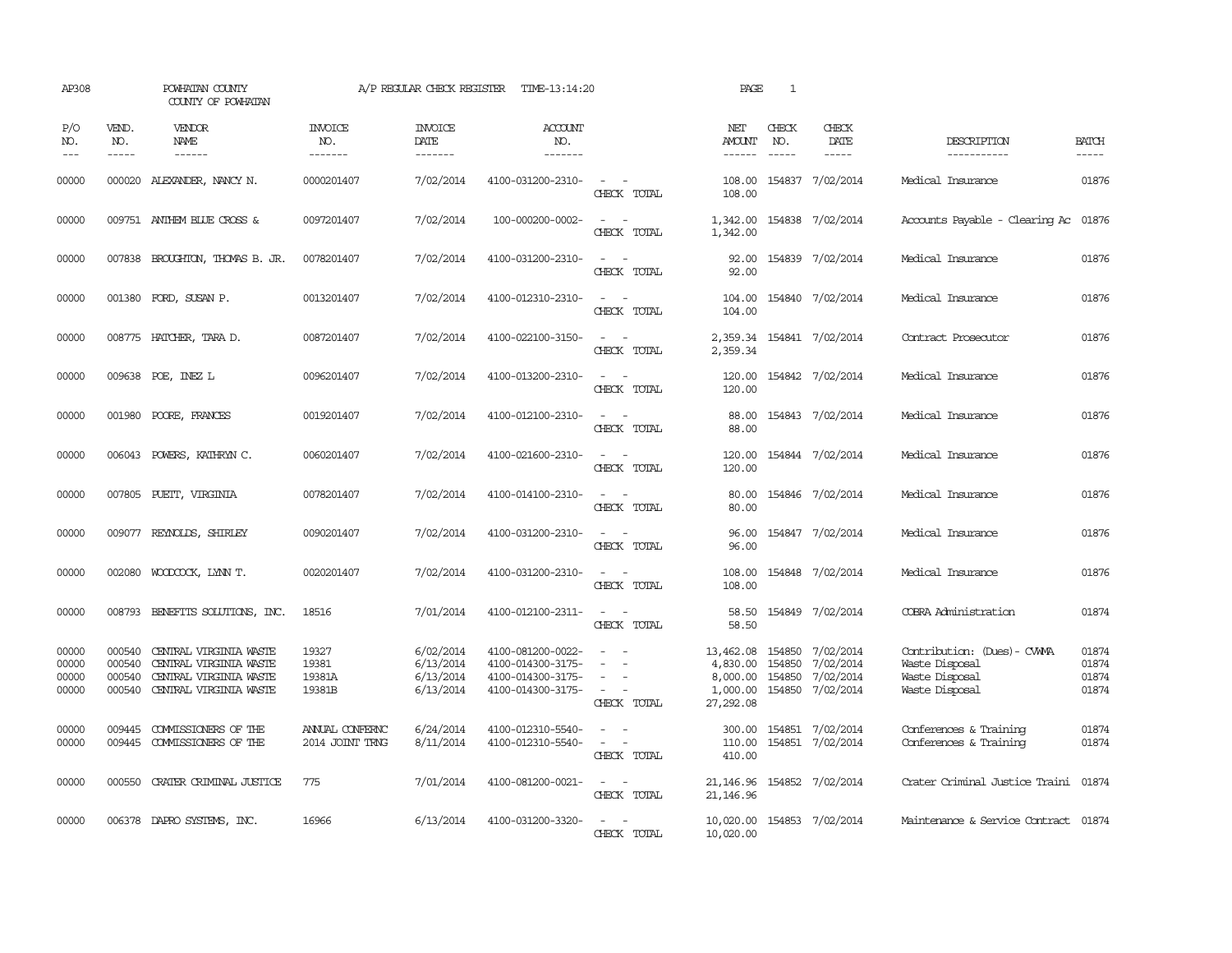| AP308               | POWHATAN COUNTY<br>COUNTY OF POWHATAN |                                                      | A/P REGULAR CHECK REGISTER<br>TIME-13:14:21 |                                    |                                        | 2<br>PAGE                          |                                       |                               |                              |                                          |                       |  |
|---------------------|---------------------------------------|------------------------------------------------------|---------------------------------------------|------------------------------------|----------------------------------------|------------------------------------|---------------------------------------|-------------------------------|------------------------------|------------------------------------------|-----------------------|--|
| P/O<br>NO.<br>$---$ | VEND.<br>NO.<br>$- - - - -$           | <b>VENDOR</b><br>NAME                                | <b>INVOICE</b><br>NO.<br>-------            | <b>INVOICE</b><br>DATE<br>-------- | <b>ACCOUNT</b><br>NO.<br>-------       |                                    | NET<br><b>AMOUNT</b><br>$- - - - - -$ | CHECK<br>NO.<br>$\frac{1}{2}$ | CHECK<br>DATE<br>$- - - - -$ | DESCRIPTION<br>-----------               | <b>BATCH</b><br>----- |  |
| 00000               | 009296                                | ERIN HILL BED & BREAKFAST                            | - 152                                       | 6/30/2014                          | 4100-011010-5550-                      |                                    | 200.07                                |                               | 154854 7/02/2014             | <b>BOS</b> Retreat                       | 01874                 |  |
|                     |                                       |                                                      |                                             |                                    |                                        | CHECK TOTAL                        | 200.07                                |                               |                              |                                          |                       |  |
| 00000               |                                       | 008656 JTEC CONSULTING SOLUTIONS 653 3RD OTR PYT     |                                             | 1/02/2014                          | 4100-071110-7003-                      | $\sim$<br>CHECK TOTAL              | 450.00<br>450.00                      |                               | 154855 7/02/2014             | Website Fees and Service                 | 01874                 |  |
| 00000               | 009943                                | MERCEDES-BENZ FINANCIAL                              | 12379774                                    | 5/31/2014                          | 4100-095101-9190-                      | $\sim$<br>$\overline{\phantom{a}}$ |                                       |                               | 93,655.65 154856 7/02/2014   | Bus Lease - Principal                    | 01874                 |  |
| 00000               | 009943                                | MERCEDES-BENZ FINANCIAL                              | 12379774                                    | 5/31/2014                          | 4100-095101-9191-                      | CHECK TOTAL                        | 8,323.90<br>101,979.55                | 154856                        | 7/02/2014                    | Bus Lease - Interest                     | 01874                 |  |
| 00000               | 008079                                | PAETEC/CAVALIER BUSINESS                             | 3802785 6/22/14                             | 6/22/2014                          | 100-000100-0006-                       | $\equiv$                           | 96.05                                 | 154857                        | 7/02/2014                    | Due from Other Agencies                  | 01875                 |  |
| 00000               | 008079                                | PAETEC/CAVALIER BUSINESS                             | 3802785 6/22/14                             | 6/22/2014                          | 100-000100-0006-                       |                                    | 126.38                                | 154857                        | 7/02/2014                    | Due from Other Agencies                  | 01875                 |  |
| 00000               | 008079                                | PAETEC/CAVALIER BUSINESS                             | 3802785 6/22/14                             | 6/22/2014                          | 4100-071110-5260-                      | $\overline{\phantom{a}}$           | 442.23                                | 154857                        | 7/02/2014                    | Internet                                 | 01875                 |  |
| 00000               | 008079                                | PAETEC/CAVALIER BUSINESS                             | 3802785 6/22/14                             | 6/22/2014                          | 4100-011010-5230-                      | $\overline{\phantom{a}}$           | 30.33                                 | 154857                        | 7/02/2014                    | Telephone Services                       | 01875                 |  |
| 00000               | 008079                                | PAETEC/CAVALIER BUSINESS                             | 3802785 6/22/14                             | 6/22/2014                          | 4100-034100-5230-                      |                                    | 65.72                                 | 154857                        | 7/02/2014                    | Telephone Services                       | 01875                 |  |
| 00000               | 008079                                | PAETEC/CAVALIER BUSINESS                             | 3802785 6/22/14                             | 6/22/2014                          | 4100-021600-5230-                      |                                    | 101.11                                |                               | 154857 7/02/2014             | Telephone Services                       | 01875                 |  |
| 00000               | 008079                                | PAETEC/CAVALIER BUSINESS                             | 3802785 6/22/14                             | 6/22/2014                          | 4100-012310-5230-                      | $\overline{\phantom{a}}$           |                                       | 85.94 154857                  | 7/02/2014                    | Telephone Services                       | 01875                 |  |
| 00000               | 008079                                | PAETEC/CAVALIER BUSINESS                             | 3802785 6/22/14                             | 6/22/2014                          | 4100-022100-5230-                      | $\overline{\phantom{a}}$           | 35.39                                 | 154857                        | 7/02/2014                    | Telephone Services                       | 01875                 |  |
| 00000               | 008079                                | PAETEC/CAVALIER BUSINESS                             | 3802785 6/22/14                             | 6/22/2014                          | 4100-012100-5230-                      |                                    | 45.50                                 | 154857                        | 7/02/2014                    | Telephone Services                       | 01875                 |  |
| 00000               | 008079                                | PAETEC/CAVALIER BUSINESS                             | 3802785 6/22/14<br>3802785 6/22/14          | 6/22/2014                          | 4100-012210-5230-                      | $\overline{\phantom{a}}$           | 30.33                                 | 154857                        | 7/02/2014                    | Telephone Services                       | 01875                 |  |
| 00000<br>00000      | 008079<br>008079                      | PAETEC/CAVALIER BUSINESS<br>PAETEC/CAVALIER BUSINESS | 3802785 6/22/14                             | 6/22/2014<br>6/22/2014             | 4100-012100-5230-<br>4100-035500-5230- |                                    | 15.17<br>25.28                        | 154857<br>154857              | 7/02/2014<br>7/02/2014       | Telephone Services<br>Telephone Services | 01875<br>01875        |  |
| 00000               | 008079                                | PAETEC/CAVALIER BUSINESS                             | 3802785 6/22/14                             | 6/22/2014                          | 4100-083500-5230-                      |                                    | 25.28                                 | 154857                        | 7/02/2014                    | Telephone Services                       | 01875                 |  |
| 00000               | 008079                                | PAETEC/CAVALIER BUSINESS                             | 3802785 6/22/14                             | 6/22/2014                          | 4100-014100-5230-                      |                                    | 80.88                                 | 154857                        | 7/02/2014                    | Telephone Services                       | 01875                 |  |
| 00000               | 008079                                | PAETEC/CAVALIER BUSINESS                             | 3802785 6/22/14                             | 6/22/2014                          | 4100-012200-5230-                      |                                    | 90.98                                 | 154857                        | 7/02/2014                    | Telephone Services                       | 01875                 |  |
| 00000               | 008079                                | PAETEC/CAVALIER BUSINESS                             | 3802785 6/22/14                             | 6/22/2014                          | 4100-032200-5230-                      |                                    | 45.50                                 | 154857                        | 7/02/2014                    | Telephone Services                       | 01875                 |  |
| 00000               | 008079                                | PAETEC/CAVALIER BUSINESS                             | 3802785 6/22/14                             | 6/22/2014                          | 4100-021200-5230-                      | $\overline{\phantom{a}}$           | 30.33                                 | 154857                        | 7/02/2014                    | Telephone Services                       | 01875                 |  |
| 00000               | 008079                                | PAETEC/CAVALIER BUSINESS                             | 3802785 6/22/14                             | 6/22/2014                          | 4100-012510-5230-                      |                                    | 10.11                                 | 154857                        | 7/02/2014                    | Telephone Services                       | 01875                 |  |
| 00000               | 008079                                | PAETEC/CAVALIER BUSINESS                             | 3802785 6/22/14                             | 6/22/2014                          | 4100-033300-5230-                      |                                    | 20.22                                 | 154857                        | 7/02/2014                    | Telephone Services                       | 01875                 |  |
| 00000               | 008079                                | PAETEC/CAVALIER BUSINESS                             | 3802785 6/22/14                             | 6/22/2014                          | 4100-073100-5230-                      | $\equiv$                           | 50.55                                 | 154857                        | 7/02/2014                    | Telephone Services                       | 01875                 |  |
| 00000               | 008079                                | PAETEC/CAVALIER BUSINESS                             | 3802785 6/22/14                             | 6/22/2014                          | 4100-071110-5230-                      |                                    | 35.39                                 | 154857                        | 7/02/2014                    | Telephone Services                       | 01875                 |  |
| 00000               | 008079                                | PAETEC/CAVALIER BUSINESS                             | 3802785 6/22/14                             | 6/22/2014                          | 4100-081100-5230-                      |                                    | 60.66                                 | 154857                        | 7/02/2014                    | Telephone Services                       | 01875                 |  |
| 00000               | 008079                                | PAETEC/CAVALIER BUSINESS                             | 3802785 6/22/14                             | 6/22/2014                          | 4100-013200-5230-                      | $\overline{\phantom{a}}$           |                                       | 15.17 154857                  | 7/02/2014                    | Telephone Services                       | 01875                 |  |
| 00000               | 008079                                | PAETEC/CAVALIER BUSINESS                             | 3802785 6/22/14                             | 6/22/2014                          | 4100-031200-5230-                      |                                    | 363.98                                | 154857                        | 7/02/2014                    | Telephone Services                       | 01875                 |  |
| 00000               | 008079                                | PAETEC/CAVALIER BUSINESS                             | 3802785 6/22/14                             | 6/22/2014                          | 4100-012410-5230-                      |                                    | 50.55                                 |                               | 154857 7/02/2014             | Telephone Services                       | 01875                 |  |
|                     |                                       |                                                      |                                             |                                    |                                        | CHECK TOTAL                        | 1,979.03                              |                               |                              |                                          |                       |  |
| 00000               | 008190                                | RICHMOND REGIONAL PLAN-                              | 252                                         | 6/02/2014                          | 4100-081200-0020-                      | CHECK TOTAL                        | 16,527.00<br>16,527.00                |                               | 154858 7/02/2014             | RRPDC-Dues                               | 01874                 |  |
| 00000               | 006848                                | TREASURER OF VIRGINIA                                | <b>DUES BEASLEY</b>                         | 7/01/2014                          | 4100-022100-5810-                      |                                    | 270.00                                | 154859                        | 7/02/2014                    | Dues/Association Memberships             | 01874                 |  |
| 00000               | 006848                                | TREASURER OF VIRGINIA                                | DUES COX                                    | 7/01/2014                          | 4100-022100-5810-                      | $\equiv$                           | 270.00                                |                               | 154859 7/02/2014             | Dues/Association Memberships             | 01874                 |  |
|                     |                                       |                                                      |                                             |                                    |                                        | CHECK TOTAL                        | 540.00                                |                               |                              |                                          |                       |  |
| 00000               |                                       | 006978 VA ASSOCIATION OF                             | INC0604089                                  | 6/01/2014                          | 4100-081200-0025-                      | $\overline{a}$<br>CHECK TOTAL      | 5,975.00                              |                               | 5,975.00 154860 7/02/2014    | Contribution: VA Assoc. of Cou 01874     |                       |  |
|                     |                                       |                                                      |                                             |                                    |                                        |                                    |                                       |                               |                              |                                          |                       |  |
| 00000               |                                       | 008140 VERIZON                                       | 657771719 6/14                              | 6/26/2014                          | 4100-073100-5260-                      |                                    |                                       |                               | 88.12 154861 7/02/2014       | <b>Internet</b>                          | 01875                 |  |
| 00000               |                                       | 008140 VERIZON                                       | 8043780915 6/14                             | 6/25/2014                          | 4100-032220-5230-                      |                                    | 154.86                                |                               | 154861 7/02/2014             | Telephone System                         | 01875                 |  |
|                     |                                       |                                                      |                                             |                                    |                                        | CHECK TOTAL                        | 242.98                                |                               |                              |                                          |                       |  |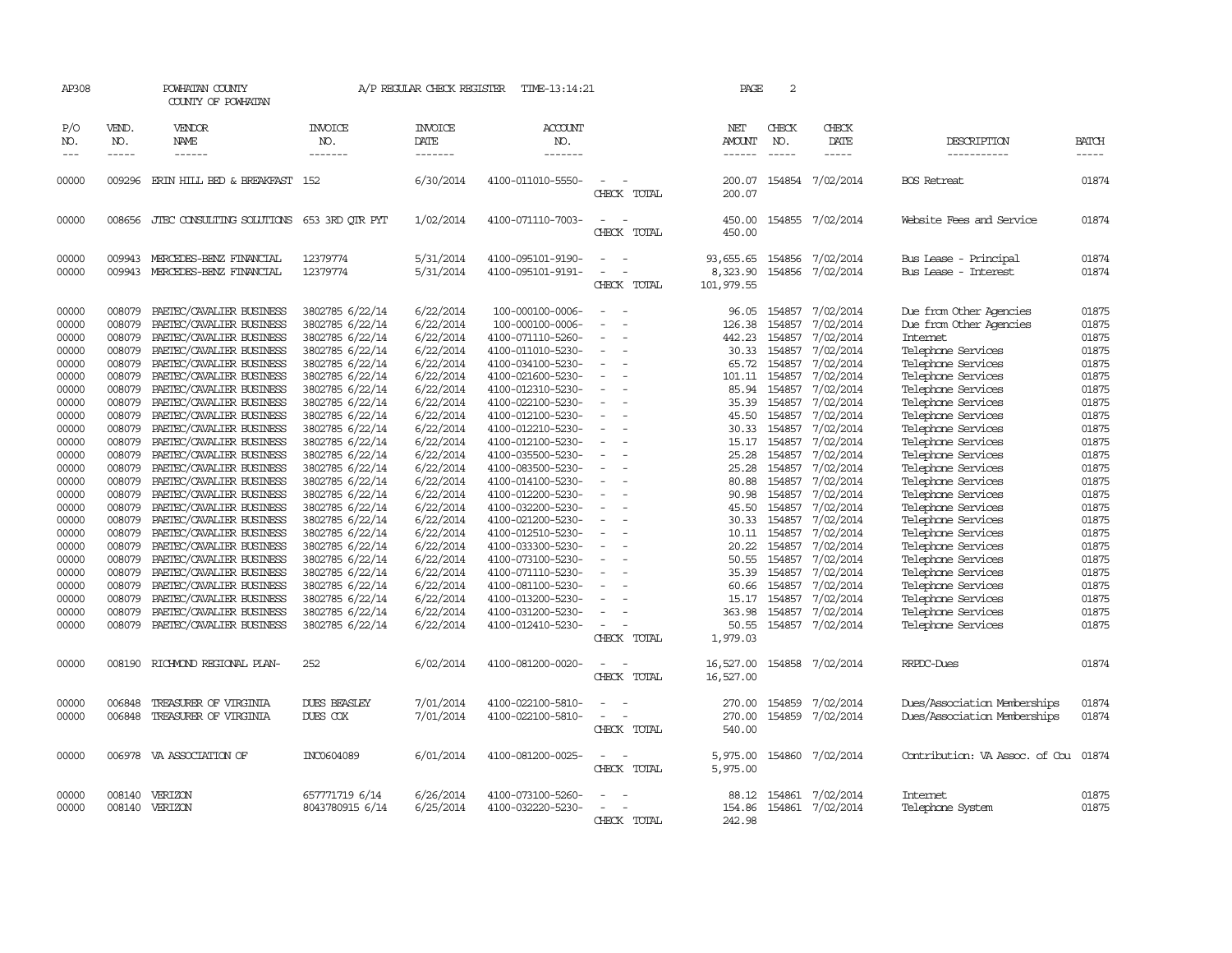| AP308                   |                               | POWHATAN COUNTY<br>COUNTY OF POWHATAN                                                        |                                                       | A/P REGULAR CHECK REGISTER          | TIME-13:14:21                                               |                                                                                                                             | PAGE                                         | $\overline{3}$                |                                                          |                                                    |                         |
|-------------------------|-------------------------------|----------------------------------------------------------------------------------------------|-------------------------------------------------------|-------------------------------------|-------------------------------------------------------------|-----------------------------------------------------------------------------------------------------------------------------|----------------------------------------------|-------------------------------|----------------------------------------------------------|----------------------------------------------------|-------------------------|
| P/O<br>NO.<br>$---$     | VEND.<br>NO.<br>$\frac{1}{2}$ | VENDOR<br><b>NAME</b><br>$- - - - - -$                                                       | <b>INVOICE</b><br>NO.<br>-------                      | <b>INVOICE</b><br>DATE<br>-------   | <b>ACCOUNT</b><br>NO.<br>-------                            |                                                                                                                             | NET<br>AMOUNT<br>------                      | CHECK<br>NO.<br>$\frac{1}{2}$ | CHECK<br>DATE<br>$- - - - -$                             | DESCRIPTION<br>-----------                         | <b>BATCH</b><br>-----   |
| 00000                   |                               | 008785 VERIZON CABS                                                                          | M55049170614176                                       | 6/25/2014                           | 4100-035500-5232-                                           | $\sim$<br>$\sim$<br>CHECK TOTAL                                                                                             | 471.82<br>471.82                             |                               | 154862 7/02/2014                                         | Wireline 911                                       | 01875                   |
| 00000                   |                               | 000020 ALEXANDER, NANCY N.                                                                   | RETIREE HLIH                                          | 7/02/2014                           | 4100-031200-2310-                                           | $\omega_{\rm{max}}$ and $\omega_{\rm{max}}$<br>CHECK TOTAL                                                                  | 108.00<br>108.00                             |                               | 154993 7/11/2014                                         | Medical Insurance                                  | 01879                   |
| 00000<br>00000<br>00000 | 006655<br>006655<br>006655    | BLOSSMAN GAS COMPANIES,<br>BLOSSMAN GAS COMPANIES,<br>BLOSSMAN GAS COMPANIES,                | 264346 07022014<br>264346 07022014<br>264346 07022014 | 7/02/2014<br>7/02/2014<br>7/02/2014 | 4100-032300-5120-<br>4100-032300-5120-<br>4100-032300-5120- | $\sim$<br>$\equiv$<br>$\overline{\phantom{a}}$<br>CHECK TOTAL                                                               | 12.00<br>1.00<br>1.00<br>14.00               |                               | 154994 7/11/2014<br>154994 7/11/2014<br>154994 7/11/2014 | Fuel (Propane)<br>Fuel (Propane)<br>Fuel (Propane) | 01882<br>01882<br>01882 |
| 00000                   |                               | 009637 CATERPILLAR FINANCIAL                                                                 | 15812134                                              | 6/23/2014                           | 4100-014300-5410-                                           | $\overline{\phantom{a}}$<br>$\sim$<br>CHECK TOTAL                                                                           | 1,096.90<br>1,096.90                         |                               | 154995 7/11/2014                                         | Equipment Rental                                   | 01882                   |
| 00000                   |                               | 009178 COMCAST                                                                               | 0168414566011                                         | 6/21/2014                           | 4100-032210-5260-                                           | $\overline{\phantom{a}}$<br>CHECK TOTAL                                                                                     | 83.59<br>83.59                               |                               | 154996 7/11/2014                                         | Internet                                           | 01882                   |
| 00000                   |                               | 007765 COUNTY WASTE OF VIRGINIA                                                              | 410150                                                | 6/30/2014                           | 4100-032300-3185-                                           | $\frac{1}{2} \left( \frac{1}{2} \right) \left( \frac{1}{2} \right) = \frac{1}{2} \left( \frac{1}{2} \right)$<br>CHECK TOTAL | 68.00<br>68.00                               |                               | 154997 7/11/2014                                         | Trash Removal                                      | 01882                   |
| 00000                   |                               | 009420 DIXON HUGHES GOODWAN, LLP 339050                                                      |                                                       | 6/30/2014                           | 4100-012200-3120-                                           | $\sim$<br>$\sim$<br>CHECK TOTAL                                                                                             | 8,600.00<br>8,600.00                         |                               | 154998 7/11/2014                                         | External Audit                                     | 01882                   |
| 00000                   |                               | 007288 DOMINION ENERGY                                                                       | 103389                                                | 7/01/2014                           | 4100-014100-3320-                                           | CHECK TOTAL                                                                                                                 | 1,757.25<br>1,757.25                         |                               | 154999 7/11/2014                                         | Maintenance & Service Contract                     | 01882                   |
| 00000                   |                               | 000690 FLATROCK TIRE & AUTO                                                                  | 0008028                                               | 7/01/2014                           | 4100-031200-6009-                                           | $\sim$ $ \sim$<br>CHECK TOTAL                                                                                               | 45.82<br>45.82                               |                               | 155000 7/11/2014                                         | Auto Parts/Repairs                                 | 01882                   |
| 00000                   |                               | 006097 HERTZLER FARM & FEED, INC 024408                                                      |                                                       | 7/03/2014                           | 4100-035100-6022-                                           | $\frac{1}{2} \left( \frac{1}{2} \right) \left( \frac{1}{2} \right) = \frac{1}{2} \left( \frac{1}{2} \right)$<br>CHECK TOTAL | 59.23<br>59.23                               |                               | 155001 7/11/2014                                         | Dog Food/Supplies                                  | 01882                   |
| 00000                   |                               | 009035 JANI-KING OF RICHMOND                                                                 | RIC07140131                                           | 7/01/2014                           | 4100-014100-3180-                                           | $\sim$<br>$\sim$<br>CHECK TOTAL                                                                                             | 6,298.71                                     |                               | 6,298.71 155002 7/11/2014                                | Cleaning Service                                   | 01882                   |
| 00000                   |                               | 006535 KENDALL ACQUISITIONS, LLC 4831                                                        |                                                       | 7/02/2014                           | 4100-035100-6022-                                           | $\sim$ 100 $\sim$<br>CHECK TOTAL                                                                                            | 1,110.00<br>1,110.00                         |                               | 155003 7/11/2014                                         | Dog Food/Supplies                                  | 01882                   |
| 00000                   | 006489                        | MCCLINTOCK SERVICE CENTER 15733                                                              |                                                       | 7/03/2014                           | 4100-031200-6009-                                           | $\overline{\phantom{a}}$<br>CHECK TOTAL                                                                                     | 1,276.40<br>1,276.40                         |                               | 155004 7/11/2014                                         | Auto Parts/Repairs                                 | 01882                   |
| 00000<br>00000<br>00000 |                               | 009955 MONEIL & COMPANY, INC<br>009955 MONEIL & COMPANY, INC<br>009955 MONEIL & COMPANY, INC | MEIM080617101<br>MEPK08161501<br>MEUM08104501         | 7/01/2014<br>7/01/2014<br>7/01/2014 | 4100-032300-5308-<br>4100-032300-5308-<br>4100-032300-5308- | $\sim$<br>CHECK TOTAL                                                                                                       | 1,152.50<br>4,184.00<br>1,064.75<br>6,401.25 |                               | 155005 7/11/2014<br>155005 7/11/2014<br>155005 7/11/2014 | Insurance<br>Insurance<br>Insurance                | 01882<br>01882<br>01882 |
| 00000                   |                               | 010086 MEDPROUS                                                                              | MC22258                                               | 7/01/2014                           | 4100-032300-3310-                                           | $\sim$ $\sim$<br>CHECK TOTAL                                                                                                | 330.00<br>330.00                             |                               | 155006 7/11/2014                                         | Repairs & Maintenance                              | 01882                   |
| 00000<br>00000          |                               | 006914 POWHATAN AUTO REPAIR<br>006914 POWHATAN AUTO REPAIR                                   | 597<br>598                                            | 7/01/2014<br>7/02/2014              | 4100-031200-6008-<br>4100-031200-6009-                      | $\sim$ $\sim$<br>CHRCK TOTAL                                                                                                | 45.88<br>16.00<br>61.88                      |                               | 155007 7/11/2014<br>155007 7/11/2014                     | Gas/Grease/Oil<br>Auto Parts/Repairs               | 01882<br>01882          |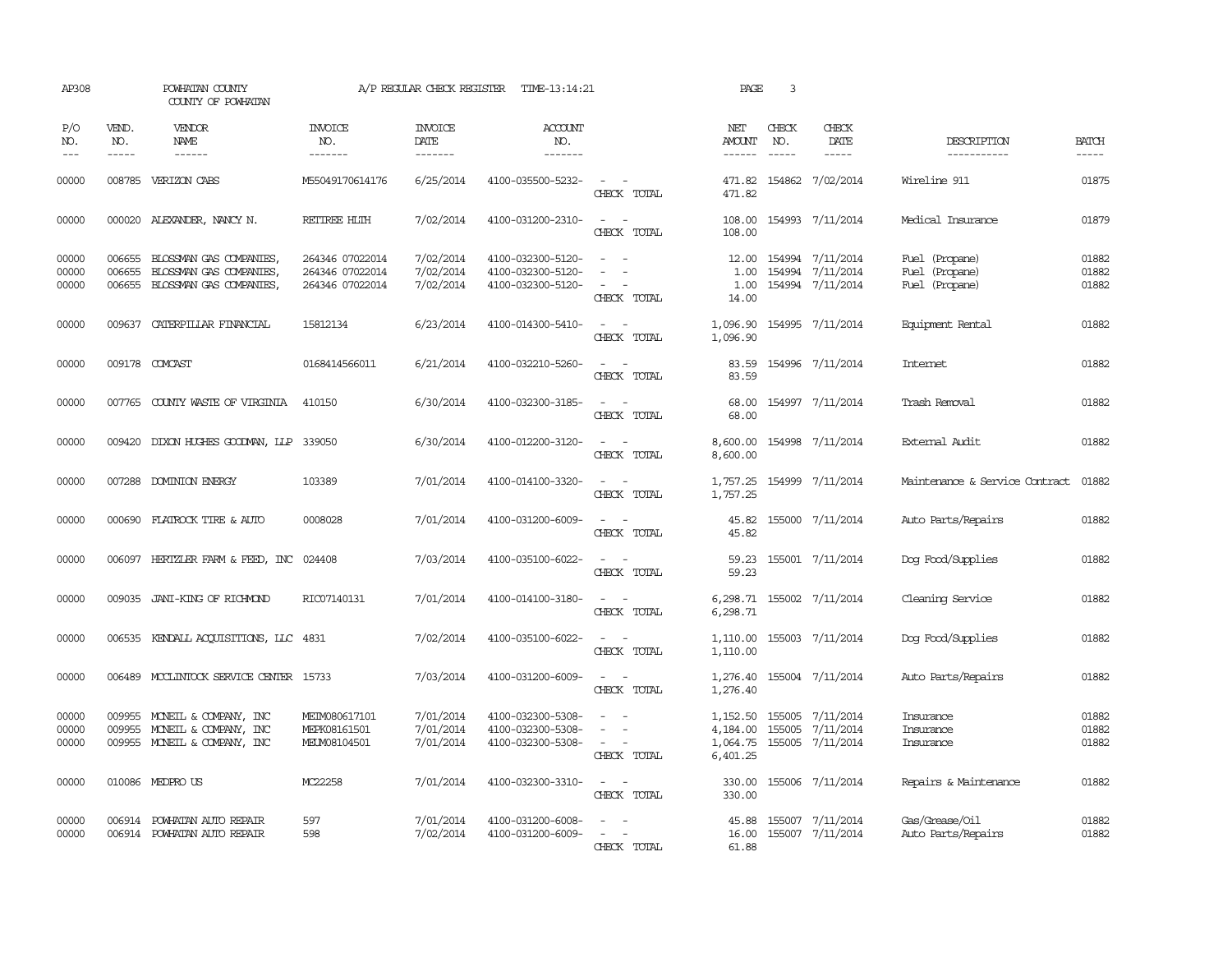| AP308                           |                       | POWHATAN COUNTY<br>COUNTY OF POWHATAN   |                           | A/P REGULAR CHECK REGISTER        | TIME-13:14:21             |                              | PAGE                    | 4                             |                        |                                |              |
|---------------------------------|-----------------------|-----------------------------------------|---------------------------|-----------------------------------|---------------------------|------------------------------|-------------------------|-------------------------------|------------------------|--------------------------------|--------------|
| P/O<br>NO.<br>$\qquad \qquad -$ | VEND.<br>NO.<br>----- | VENDOR<br>NAME                          | INVOICE<br>NO.<br>------- | <b>INVOICE</b><br>DATE<br>------- | ACCOUNT<br>NO.<br>------- |                              | NET<br>AMOUNT<br>------ | CHECK<br>NO.<br>$\frac{1}{2}$ | CHECK<br>DATE<br>----- | DESCRIPTION<br>-----------     | <b>BATCH</b> |
| 00000                           |                       | 006474 PROGRESSIVE AUTO WORKS           | 25264                     | 7/01/2014                         | 4100-031200-6009-         |                              | 73.56                   | 155008                        | 7/11/2014              | Auto Parts/Repairs             | 01882        |
| 00000                           | 006474                | PROGRESSIVE AUTO WORKS                  | 25282                     | 7/03/2014                         | 4100-031200-6009-         |                              | 98.34                   | 155008                        | 7/11/2014              | Auto Parts/Repairs             | 01882        |
| 00000                           |                       | 006474 PROGRESSIVE AUTO WORKS           | 25284                     | 7/03/2014                         | 4100-031200-6009-         |                              | 1,204.60                |                               | 155008 7/11/2014       | Auto Parts/Repairs             | 01882        |
|                                 |                       |                                         |                           |                                   |                           | CHECK TOTAL                  | 1,376.50                |                               |                        |                                |              |
| 00000                           | 000780                | <b>QUILL CORPORATION</b>                | 41038662                  | 7/01/2014                         | 4100-034100-6001-         |                              | 1.45                    | 155009                        | 7/11/2014              | Office Supplies                | 01882        |
| 00000                           | 000780                | <b>QUILL CORPORATION</b>                | 41038662                  | 7/01/2014                         | 4100-012310-6001-         |                              | 4.55                    | 155009                        | 7/11/2014              | Office Supplies                | 01882        |
| 00000                           | 000780                | <b>QUILL CORPORATION</b>                | 41038662                  | 7/01/2014                         | 4100-012100-6001-         |                              | 32.39                   | 155009                        | 7/11/2014              | Office Supplies                | 01882        |
| 00000                           | 000780                | <b>QUILL CORPORATION</b>                | 41038662                  | 7/01/2014                         | 4100-012210-6001-         |                              | 1.19                    | 155009                        | 7/11/2014              | Office Supplies                | 01882        |
| 00000                           | 000780                | <b>QUILL CORPORATION</b>                | 41038662                  | 7/01/2014                         | 4100-014100-6001-         |                              | .01                     | 155009                        | 7/11/2014              | Office Supplies                | 01882        |
| 00000                           | 000780                | <b>QUILL CORPORATION</b>                | 41038662                  | 7/01/2014                         | 4100-012200-6001-         | $\equiv$                     | 8.86                    | 155009                        | 7/11/2014              | Office Supplies                | 01882        |
| 00000                           | 000780                | <b>QUILL CORPORATION</b>                | 41038662                  | 7/01/2014                         | 4100-053120-3320-         |                              | 2.73                    | 155009                        | 7/11/2014              | Maint/Service Contract/Copying | 01882        |
| 00000                           | 000780                | <b>CUILL CORPORATION</b>                | 41038662                  | 7/01/2014                         | 4100-081100-6001-         |                              | 8.96                    | 155009                        | 7/11/2014              | Office Supplies                | 01882        |
| 00000                           | 000780                | <b>QUILL CORPORATION</b>                | 41038662                  | 7/01/2014                         | 4100-012320-6014-         |                              | 7.56                    | 155009                        | 7/11/2014              | Other Operating Supplies       | 01882        |
| 00000                           | 000780                | <b>QUILL CORPORATION</b>                | 41038662                  | 7/01/2014                         | 4100-012410-6001-         | $\overline{\phantom{a}}$     | .65                     | 155009                        | 7/11/2014              | Office Supplies                | 01882        |
| 00000                           | 000780                | <b>CUILL CORPORATION</b>                | 4107425                   | 7/01/2014                         | 4100-034100-6001-         |                              | 3.20                    | 155009                        | 7/11/2014              | Office Supplies                | 01882        |
| 00000                           | 000780                | <b>CUILL CORPORATION</b>                | 4107425                   | 7/01/2014                         | 4100-012310-6001-         |                              | 10.06                   | 155009                        | 7/11/2014              | Office Supplies                | 01882        |
| 00000                           | 000780                | <b>CUILL CORPORATION</b>                | 4107425                   | 7/01/2014                         | 4100-012100-6001-         |                              | 71.62                   | 155009                        | 7/11/2014              | Office Supplies                | 01882        |
| 00000                           | 000780                | <b>CUILL CORPORATION</b>                | 4107425                   | 7/01/2014                         | 4100-012210-6001-         |                              | 2.63                    | 155009                        | 7/11/2014              | Office Supplies                | 01882        |
| 00000                           | 000780                | <b>QUILL CORPORATION</b>                | 4107425                   | 7/01/2014                         | 4100-014100-6001-         |                              | .03                     | 155009                        | 7/11/2014              | Office Supplies                | 01882        |
| 00000                           | 000780                | <b>QUILL CORPORATION</b>                | 4107425                   | 7/01/2014                         | 4100-012200-6001-         |                              | 19.60                   | 155009                        | 7/11/2014              | Office Supplies                | 01882        |
| 00000                           | 000780                | <b>QUILL CORPORATION</b>                | 4107425                   | 7/01/2014                         | 4100-053120-3320-         | $\overline{\phantom{a}}$     | 6.03                    | 155009                        | 7/11/2014              | Maint/Service Contract/Copying | 01882        |
| 00000                           | 000780                | <b>QUILL CORPORATION</b>                | 4107425                   | 7/01/2014                         | 4100-081100-6001-         |                              | 19.81                   | 155009                        | 7/11/2014              | Office Supplies                | 01882        |
| 00000                           | 000780                | <b>QUILL CORPORATION</b>                | 4107425                   | 7/01/2014                         | 4100-012320-6014-         |                              | 16.72                   | 155009                        | 7/11/2014              | Other Operating Supplies       | 01882        |
| 00000                           | 000780                | <b>QUILL CORPORATION</b>                | 4107425                   | 7/01/2014                         | 4100-012410-6001-         |                              | 1.44                    | 155009                        | 7/11/2014              | Office Supplies                | 01882        |
| 00000                           | 000780                | <b>QUILL CORPORATION</b>                | 4108097                   | 7/01/2014                         | 4100-031710-6001-         | $\overline{\phantom{a}}$     | 9.49                    | 155009                        | 7/11/2014              | Office Supplies                | 01882        |
| 00000                           | 000780                | <b>QUILL CORPORATION</b>                | 4108098                   | 7/01/2014                         | 4100-031710-6001-         |                              | 21.55                   | 155009                        | 7/11/2014              | Office Supplies                | 01882        |
| 00000                           | 000780                | <b>CUILL CORPORATION</b>                | 4118988                   | 7/01/2014                         | 4100-035100-6001-         |                              | 41.99                   | 155009                        | 7/11/2014              | Dog Tags                       | 01882        |
| 00000                           | 000780                | <b>QUILL CORPORATION</b>                | 4139311                   | 7/01/2014                         | 4100-035100-6001-         | $\overline{\phantom{a}}$     | 47.90                   | 155009                        | 7/11/2014              | Dog Tags                       | 01882        |
| 00000                           | 000780                | <b>QUILL CORPORATION</b>                | 628646                    | 7/02/2014                         | 4100-034100-6001-         | $\overline{\phantom{a}}$     |                         | 2.67-155009                   | 7/11/2014              | Office Supplies                | 01882        |
| 00000                           | 000780                | <b>CUILL CORPORATION</b>                | 628646                    | 7/02/2014                         | 4100-012310-6001-         |                              |                         | 8.39-155009                   | 7/11/2014              | Office Supplies                | 01882        |
| 00000                           | 000780                | <b>CUILL CORPORATION</b>                | 628646                    | 7/02/2014                         | 4100-012100-6001-         |                              |                         | 59.69-155009                  | 7/11/2014              | Office Supplies                | 01882        |
| 00000                           | 000780                | <b>CUILL CORPORATION</b>                | 628646                    | 7/02/2014                         | 4100-012210-6001-         | $\overline{\phantom{a}}$     |                         | 2.19-155009                   | 7/11/2014              | Office Supplies                | 01882        |
| 00000                           | 000780                | <b>CUILL CORPORATION</b>                | 628646                    | 7/02/2014                         | 4100-014100-6001-         |                              |                         | .02- 155009                   | 7/11/2014              | Office Supplies                | 01882        |
| 00000                           | 000780                | <b>QUILL CORPORATION</b>                | 628646                    | 7/02/2014                         | 4100-012200-6001-         |                              |                         | 16.33-155009                  | 7/11/2014              | Office Supplies                | 01882        |
| 00000                           | 000780                | <b>QUILL CORPORATION</b>                | 628646                    | 7/02/2014                         | 4100-053120-3320-         |                              |                         | 5.03-155009                   | 7/11/2014              | Maint/Service Contract/Copying | 01882        |
| 00000                           | 000780                | <b>QUILL CORPORATION</b>                | 628646                    | 7/02/2014                         | 4100-081100-6001-         | $\equiv$                     |                         | 16.50-155009                  | 7/11/2014              | Office Supplies                | 01882        |
| 00000                           | 000780                | <b>QUILL CORPORATION</b>                | 628646                    | 7/02/2014                         | 4100-012320-6014-         |                              |                         | 13.93-155009                  | 7/11/2014              | Other Operating Supplies       | 01882        |
| 00000                           | 000780                | <b>QUILL CORPORATION</b>                | 628646                    | 7/02/2014                         | 4100-012410-6001-         | $\sim$                       |                         | 1.20-155009                   | 7/11/2014              | Office Supplies                | 01882        |
|                                 |                       |                                         |                           |                                   |                           | CHECK TOTAL                  | 214.47                  |                               |                        |                                |              |
| 00000                           | 006466                | RADIO COMMUNICATION OF VA               | 80003646                  | 7/07/2014                         | 4100-035500-3320-         |                              | 38,931.00               |                               | 155010 7/11/2014       | Maintenance & Service Contract | 01882        |
|                                 |                       |                                         |                           |                                   |                           | CHECK TOTAL                  | 38,931.00               |                               |                        |                                |              |
| 00000                           |                       | 009515 RICCH PRODUCTION PRINT           | 5357252                   | 7/01/2014                         | 4100-012310-3320-         |                              | 474.00                  |                               | 155011 7/11/2014       | Maintenance & Service Contract | 01882        |
|                                 |                       |                                         |                           |                                   |                           | CHECK TOTAL                  | 474.00                  |                               |                        |                                |              |
| 00000                           |                       | 007062 RUIHERFORD JANITOR SUPPLY 844410 |                           | 7/03/2014                         | 4100-035100-6022-         |                              | 247.70                  |                               | 155012 7/11/2014       | Dog Food/Supplies              | 01882        |
|                                 |                       |                                         |                           |                                   |                           | CHECK TOTAL                  | 247.70                  |                               |                        |                                |              |
| 00000                           |                       | 007310 SOUTHEASTERN EMERGENCY           | 534072                    | 7/03/2014                         | 4100-032300-6013-         | $\overline{\phantom{a}}$     | 115.93                  |                               | 155013 7/11/2014       | Medical Supplies               | 01882        |
|                                 |                       |                                         |                           |                                   |                           | <b>CHECK</b><br><b>TOTAL</b> | 115.93                  |                               |                        |                                |              |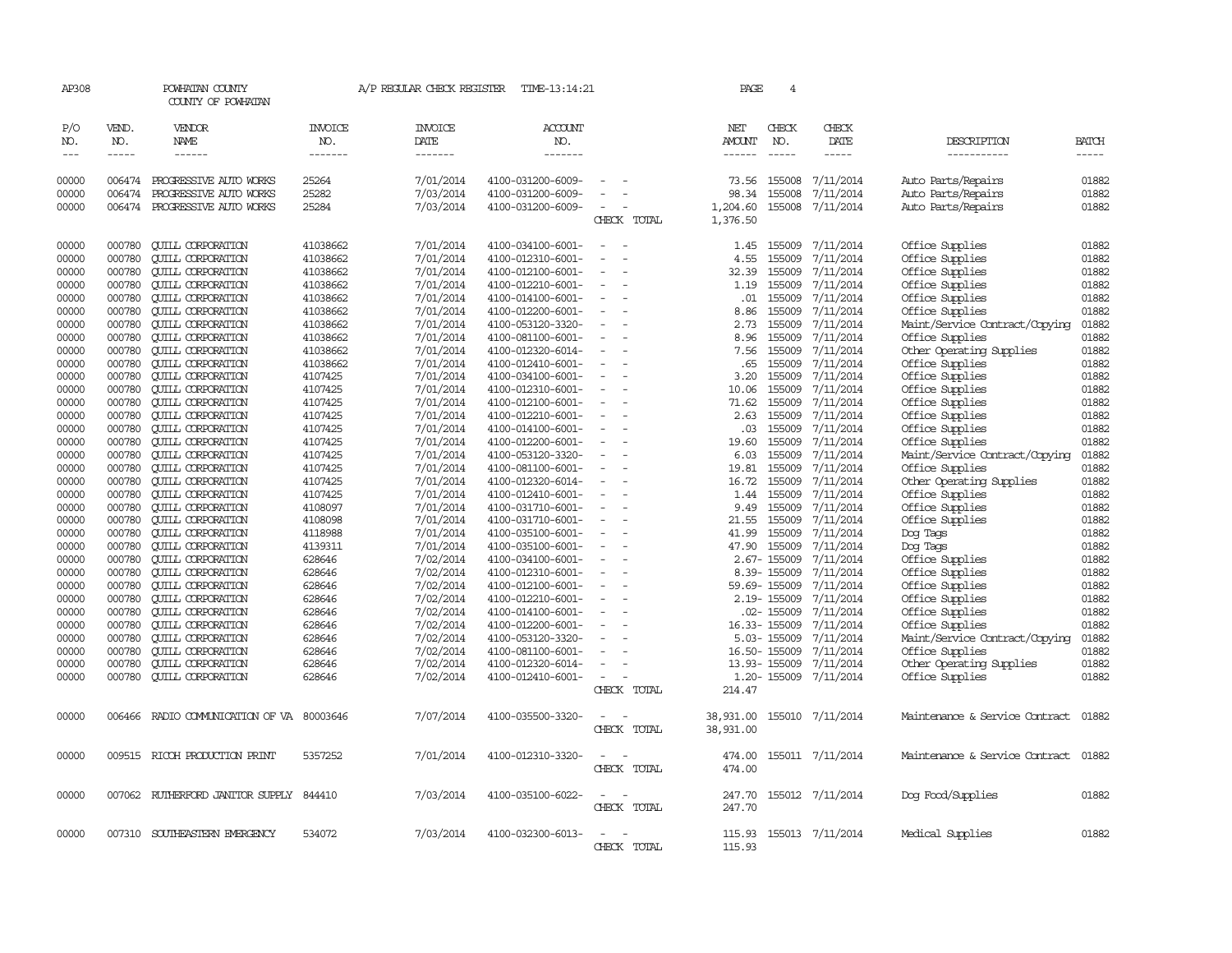| AP308                            |                             | POWHATAN COUNTY<br>COUNTY OF POWHATAN                                       |                                                      | A/P REGULAR CHECK REGISTER                       | TIME-13:14:21                                                                    |                                                                                                                             | PAGE                                          | 5                                    |                                                          |                                                                                                  |                                  |
|----------------------------------|-----------------------------|-----------------------------------------------------------------------------|------------------------------------------------------|--------------------------------------------------|----------------------------------------------------------------------------------|-----------------------------------------------------------------------------------------------------------------------------|-----------------------------------------------|--------------------------------------|----------------------------------------------------------|--------------------------------------------------------------------------------------------------|----------------------------------|
| P/O<br>NO.<br>$---$              | VEND.<br>NO.<br>$- - - - -$ | VENDOR<br>NAME<br>$- - - - - -$                                             | INVOICE<br>NO.<br>-------                            | <b>INVOICE</b><br>DATE<br>-------                | ACCOUNT<br>NO.<br>$- - - - - - -$                                                |                                                                                                                             | NET<br><b>AMOUNT</b><br>------                | CHECK<br>NO.<br>$- - - - -$          | CHECK<br>DATE<br>$- - - - -$                             | DESCRIPTION<br>-----------                                                                       | <b>BATCH</b><br>-----            |
| 00000                            | 001320                      | SOUTHERN POLICE                                                             | 175033                                               | 7/01/2014                                        | 4100-031200-6011-                                                                | CHECK TOTAL                                                                                                                 | 105.00<br>105.00                              |                                      | 155014 7/11/2014                                         | Uniforms                                                                                         | 01882                            |
| 00000                            |                             | 007397 STONEWALL TECHNOLOGIES                                               | 8187                                                 | 5/31/2014                                        | 4100-012310-3320-                                                                | $\sim$<br>CHECK TOTAL                                                                                                       | 3,500.00<br>3,500.00                          |                                      | 155015 7/11/2014                                         | Maintenance & Service Contract                                                                   | 01882                            |
| 00000                            |                             | 008125 U.S. BANK                                                            | 3712476                                              | 6/25/2014                                        | 4100-095101-9150-                                                                | $\equiv$<br>CHECK TOTAL                                                                                                     | 550.00<br>550.00                              |                                      | 155016 7/11/2014                                         | <b>Bond Trustee Fees</b>                                                                         | 01882                            |
| 00000<br>00000                   |                             | 006007 UNIVERSITY OF VIRGINIA<br>006007 UNIVERSITY OF VIRGINIA              | 18306<br>18423                                       | 2/10/2014<br>2/10/2014                           | 4100-011010-5810-<br>4100-012200-6012-                                           | $\omega_{\rm{max}}$ and $\omega_{\rm{max}}$<br>$\sim$<br>CHECK TOTAL                                                        | 1,000.00<br>360.00<br>1,360.00                |                                      | 155017 7/11/2014<br>155017 7/11/2014                     | Dues/Association Memberships<br>Books & Subscriptions                                            | 01882<br>01882                   |
| 00000<br>00000<br>00000          | 008140                      | 008140 VERIZON<br>VERIZON<br>008140 VERIZON                                 | 0401357783 0714<br>16581077 17Y<br>867318708 78Y     | 7/01/2014<br>7/01/2014<br>6/28/2014              | 4100-035500-5232-<br>4100-035500-5232-<br>4100-035500-5232-                      | CHECK TOTAL                                                                                                                 | 13.52<br>1,710.56<br>181.52<br>1,905.60       |                                      | 155018 7/11/2014<br>155018 7/11/2014<br>155018 7/11/2014 | Wireline 911<br>Wireline 911<br>Wireline 911                                                     | 01882<br>01882<br>01882          |
| 00000                            |                             | 008126 VERIZON WIRELESS                                                     | 9728738293                                           | 6/23/2014                                        | 4100-032300-5260-                                                                | $\frac{1}{2} \left( \frac{1}{2} \right) \left( \frac{1}{2} \right) = \frac{1}{2} \left( \frac{1}{2} \right)$<br>CHECK TOTAL | 360.09<br>360.09                              |                                      | 155019 7/11/2014                                         | Internet                                                                                         | 01882                            |
| 00000                            |                             | 008710 VIRGINIA BUSINESS SYSTEMS 1819443                                    |                                                      | 6/27/2014                                        | 4100-031200-3320-                                                                | $\sim$ $\sim$<br>CHECK TOTAL                                                                                                | 524.00<br>524.00                              |                                      | 155020 7/11/2014                                         | Maintenance & Service Contract                                                                   | 01882                            |
| 00000                            | 009491 WHL                  |                                                                             | 7032014                                              | 7/03/2014                                        | 4100-032200-3600-                                                                | $\frac{1}{2} \left( \frac{1}{2} \right) \left( \frac{1}{2} \right) = \frac{1}{2} \left( \frac{1}{2} \right)$<br>CHECK TOTAL | 25.00<br>25.00                                |                                      | 155021 7/11/2014                                         | Advertising                                                                                      | 01882                            |
| 00000                            | 001890 X-ZACT               |                                                                             | 1622                                                 | 7/03/2014                                        | 4100-031200-6001-                                                                | $\frac{1}{2} \left( \frac{1}{2} \right) \left( \frac{1}{2} \right) = \frac{1}{2} \left( \frac{1}{2} \right)$<br>CHECK TOTAL | 105.00<br>105.00                              |                                      | 155022 7/11/2014                                         | Office Supplies                                                                                  | 01882                            |
| 00000                            |                             | 010312 BAI TREASURERS USERS                                                 | <b>BAI YRLY MEMBER</b>                               | 5/01/2014                                        | 4100-012410-3320-                                                                | $\sim$<br>CHECK TOTAL                                                                                                       | 500.00<br>500.00                              |                                      | 155079 7/19/2014                                         | Maintenance & Service Contract                                                                   | 01886                            |
| 00000<br>00000<br>00000<br>00000 | 007941<br>007941<br>007941  | BAKER & TAYLOR<br>BAKER & TAYLOR<br>BAKER & TAYLOR<br>007941 BAKER & TAYLOR | 5013193979<br>5013202442<br>5013202618<br>5013205684 | 7/01/2014<br>7/08/2014<br>7/08/2014<br>7/10/2014 | 4100-073100-6012-<br>4100-073100-6012-<br>4100-073100-6012-<br>4100-073100-6012- | $\equiv$<br>$\sim$<br>CHECK TOTAL                                                                                           | 145.17<br>369.07<br>89.52<br>333.53<br>937.29 | 155080<br>155080<br>155080<br>155080 | 7/19/2014<br>7/19/2014<br>7/19/2014<br>7/19/2014         | Books & Subscriptions<br>Books & Subscriptions<br>Books & Subscriptions<br>Books & Subscriptions | 01886<br>01886<br>01886<br>01886 |
| 00000                            | 008923                      | BEIMEAD STABLES AND                                                         | 3 MARES&A COLT                                       | 7/01/2014                                        | 4100-035100-3110-                                                                | $\overline{\phantom{a}}$<br>CHECK TOTAL                                                                                     | 900.00<br>900.00                              |                                      | 155081 7/19/2014                                         | Professional Health Services                                                                     | 01886                            |
| 00000                            | 008333                      | BEST UNIFORMS, INC.                                                         | 343917                                               | 7/03/2014                                        | 4100-031200-6011-                                                                | $\frac{1}{2} \left( \frac{1}{2} \right) \left( \frac{1}{2} \right) = \frac{1}{2} \left( \frac{1}{2} \right)$<br>CHECK TOTAL | 58.25<br>58.25                                |                                      | 155082 7/19/2014                                         | Uniforms                                                                                         | 01886                            |
| 00000                            |                             | 009984 BRAME SPECIALTY CO., INC.                                            | 4393924                                              | 7/02/2014                                        | 4100-014100-6005-                                                                | $\sim$ $ \sim$<br>CHECK TOTAL                                                                                               | 6.05<br>6.05                                  |                                      | 155083 7/19/2014                                         | Cleaning Supplies                                                                                | 01886                            |
| 00000                            |                             | 006640 C.W. WARTHEN COMPANY                                                 | 51482                                                | 7/08/2014                                        | 4100-021600-6001-                                                                | CHECK TOTAL                                                                                                                 | 89.95<br>89.95                                |                                      | 155084 7/19/2014                                         | Office Supplies                                                                                  | 01886                            |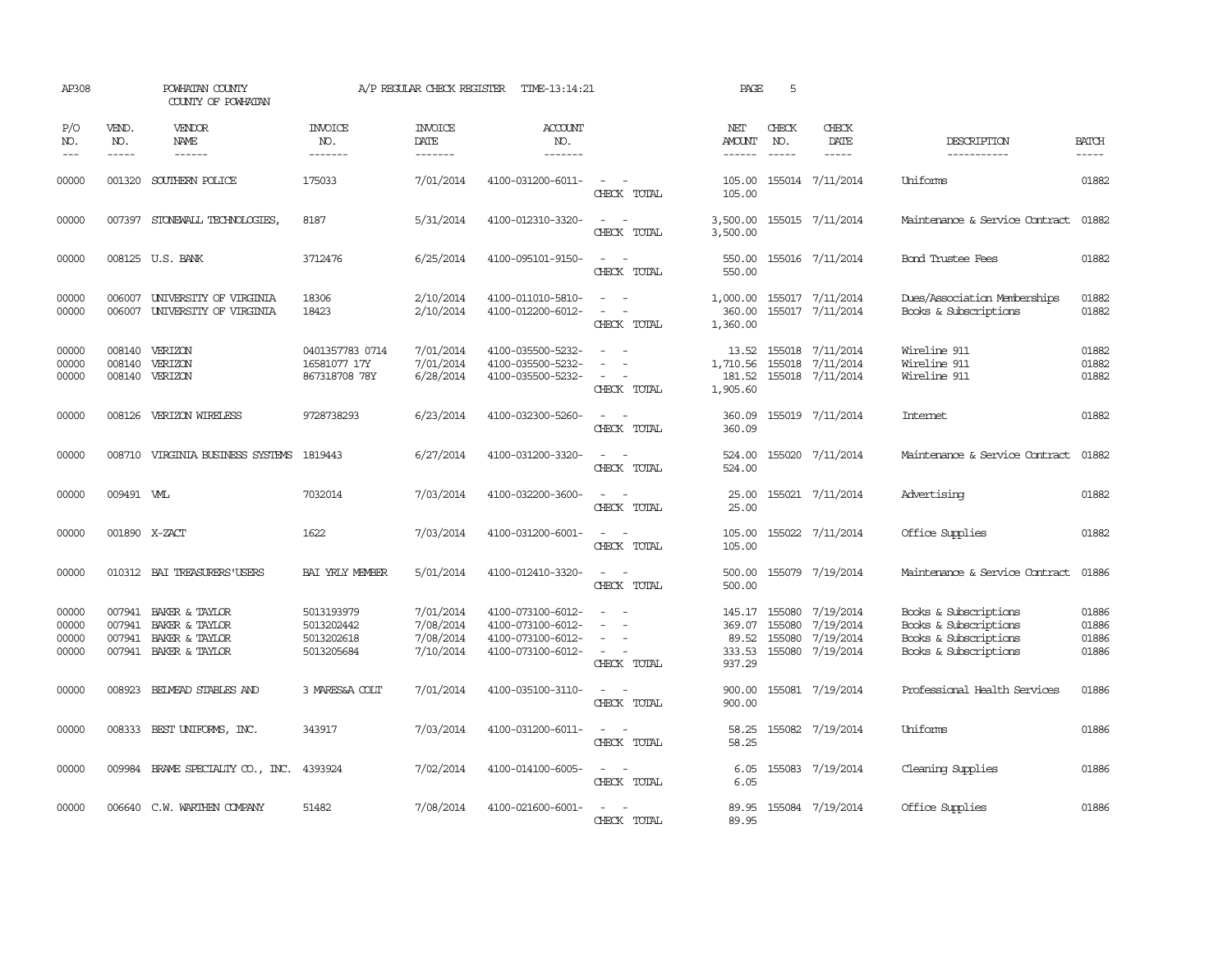| AP308               |                             | POWHATAN COUNTY<br>COUNTY OF POWHATAN                                   |                                     | A/P REGULAR CHECK REGISTER        | TIME-13:14:21                          |                                                                                                                             | PAGE                           | 6                           |                                      |                                                  |                       |
|---------------------|-----------------------------|-------------------------------------------------------------------------|-------------------------------------|-----------------------------------|----------------------------------------|-----------------------------------------------------------------------------------------------------------------------------|--------------------------------|-----------------------------|--------------------------------------|--------------------------------------------------|-----------------------|
| P/O<br>NO.<br>$---$ | VEND.<br>NO.<br>$- - - - -$ | VENDOR<br>NAME<br>$- - - - - -$                                         | <b>INVOICE</b><br>NO.<br>-------    | <b>INVOICE</b><br>DATE<br>------- | <b>ACCOUNT</b><br>NO.<br>-------       |                                                                                                                             | NET<br>AMOUNT<br>$- - - - - -$ | CHECK<br>NO.<br>$- - - - -$ | CHECK<br>DATE<br>$- - - - -$         | DESCRIPTION<br>-----------                       | <b>BATCH</b><br>----- |
| 00000<br>00000      | 006965<br>006965            | CINTAS CORPORATION<br>CINIAS CORPORATION                                | 143391582<br>143391582              | 7/09/2014<br>7/09/2014            | 4100-014300-6011-<br>4100-014100-6011- | $\sim$ $ \sim$<br>$\overline{\phantom{a}}$<br>CHECK TOTAL                                                                   | 143.20<br>251.39               | 155085                      | 108.19 155085 7/19/2014<br>7/19/2014 | Uniforms<br>Uniforms                             | 01886<br>01886        |
| 00000               |                             | 009178 COMCAST                                                          | 016841411770714                     | 7/01/2014                         | 4100-014300-5260-                      | $\sim$<br>CHECK TOTAL                                                                                                       | 72.90<br>72.90                 |                             | 155086 7/19/2014                     | Internet                                         | 01886                 |
| 00000<br>00000      | 007317<br>007317            | COMMISSIONER OF THE<br>COMMISSIONER OF THE                              | <b>TRAININGFY15</b><br>TRAININGFY15 | 7/09/2014<br>7/09/2014            | 4100-012310-5540-<br>4100-012310-5540- | $\overline{\phantom{a}}$<br>$\overline{\phantom{a}}$<br>CHECK TOTAL                                                         | 125.00<br>125.00<br>250.00     | 155087                      | 155087 7/19/2014<br>7/19/2014        | Conferences & Training<br>Conferences & Training | 01886<br>01886        |
| 00000               |                             | 010433 DEPARIMENT OF ELECTIONS                                          | 20383                               | 7/11/2014                         | 4100-021100-1700-                      | $\equiv$<br>CHECK TOTAL                                                                                                     | 63.00<br>63.00                 |                             | 155088 7/19/2014                     | COMP: Jurors & Witnesses                         | 01886                 |
| 00000<br>00000      | 006240                      | 006240 DIAMOND SPRINGS WATER, INC 2550724<br>DIAMOND SPRINGS WATER, INC | 701075450                           | 7/04/2014<br>7/01/2014            | 4100-031200-5130-<br>4100-031200-5130- | $\frac{1}{2} \left( \frac{1}{2} \right) \left( \frac{1}{2} \right) = \frac{1}{2} \left( \frac{1}{2} \right)$<br>CHECK TOTAL | 27.80<br>11.95<br>39.75        | 155089                      | 155089 7/19/2014<br>7/19/2014        | Water<br>Water                                   | 01886<br>01886        |
| 00000               |                             | 010404 DOBBINS, TERESA HASH                                             | WALMART                             | 7/11/2014                         | 4100-021600-6001-                      | $\overline{\phantom{a}}$<br>CHECK TOTAL                                                                                     | 44.58<br>44.58                 |                             | 155090 7/19/2014                     | Office Supplies                                  | 01886                 |
| 00000               |                             | 009571 DURHAM, MARILYN                                                  | MEALS                               | 7/12/2014                         | 4100-031200-5550-                      | CHECK TOTAL                                                                                                                 | 7.75<br>7.75                   |                             | 155091 7/19/2014                     | Prisoner Extradition                             | 01886                 |
| 00000<br>00000      | 000690<br>000690            | FLATROCK TIRE & AUTO<br>FLATROCK TIRE & AUTO                            | 0008135<br>8096                     | 7/09/2014<br>7/08/2014            | 4100-031200-6009-<br>4100-032300-6009- | $\overline{\phantom{a}}$<br>$\overline{\phantom{a}}$<br>CHECK TOTAL                                                         | 137.26<br>866.63<br>1,003.89   |                             | 155092 7/19/2014<br>155092 7/19/2014 | Auto Parts/Repairs<br>Auto Parts/Repair          | 01886<br>01886        |
| 00000               |                             | 010432 GLASCO, DIANE                                                    | <b>JBRADMAN</b>                     | 7/03/2014                         | 4100-053910-5643-                      | $\overline{\phantom{a}}$<br>CHECK TOTAL                                                                                     | 400.00<br>400.00               |                             | 155093 7/19/2014                     | PCCAA Services - Federal CSBG                    | 01886                 |
| 00000               |                             | 000570 GOOCHLAND-POWHATAN                                               | 1STORT2015APPRO                     | 7/01/2014                         | 4100-052100-5699-                      | $\omega_{\rm{max}}$ and $\omega_{\rm{max}}$<br>CHECK TOTAL                                                                  | 63, 182.50<br>63,182.50        |                             | 155094 7/19/2014                     | County Contribution-CSB                          | 01886                 |
| 00000               |                             | 009419 GOV DEALS                                                        | SALES38545                          | 6/30/2014                         | 3100-018990-0006-                      | $\sim$ $\sim$<br>CHECK TOTAL                                                                                                | 133.35                         |                             | 133.35 155095 7/19/2014              | Sale of Salvage and Surplus                      | 01886                 |
| 00000               |                             | 006097 HERTZLER FARM & FEED, INC                                        | 024426                              | 7/09/2014                         | 4100-035100-6022-                      | CHECK TOTAL                                                                                                                 | 117.72<br>117.72               |                             | 155096 7/19/2014                     | Dog Food/Supplies                                | 01886                 |
| 00000               |                             | 006943 LIBRARY CORPORATION, THE                                         | 2014060262                          | 7/02/2014                         | 4100-073100-3320-                      | $\sim$<br>CHECK TOTAL                                                                                                       | 77.00<br>77.00                 |                             | 155097 7/19/2014                     | Maintenance & Service Contract                   | 01886                 |
| 00000               |                             | 009666 MID-ATLANTIC CONTROLS                                            | 17648                               | 7/02/2014                         | 4100-032220-3310-                      | $ -$<br>CHECK TOTAL                                                                                                         | 900.00<br>900.00               |                             | 155098 7/19/2014                     | Repairs & Maintenance                            | 01886                 |
| 00000               |                             | 009408 MID-ATLANTIC LIBRARY                                             | <b>MALIA MEMBERSHP</b>              | 7/01/2014                         | 4100-073100-5810-                      | CHECK TOTAL                                                                                                                 | 150.00<br>150.00               |                             | 155099 7/19/2014                     | Dues/Association Memberships                     | 01886                 |
| 00000               |                             | 007297 NAFECO, INC.                                                     | 743358                              | 7/03/2014                         | 4100-032200-6011-                      | CHECK TOTAL                                                                                                                 | 217.00<br>217.00               |                             | 155100 7/19/2014                     | Protective Gear/Uniforms                         | 01886                 |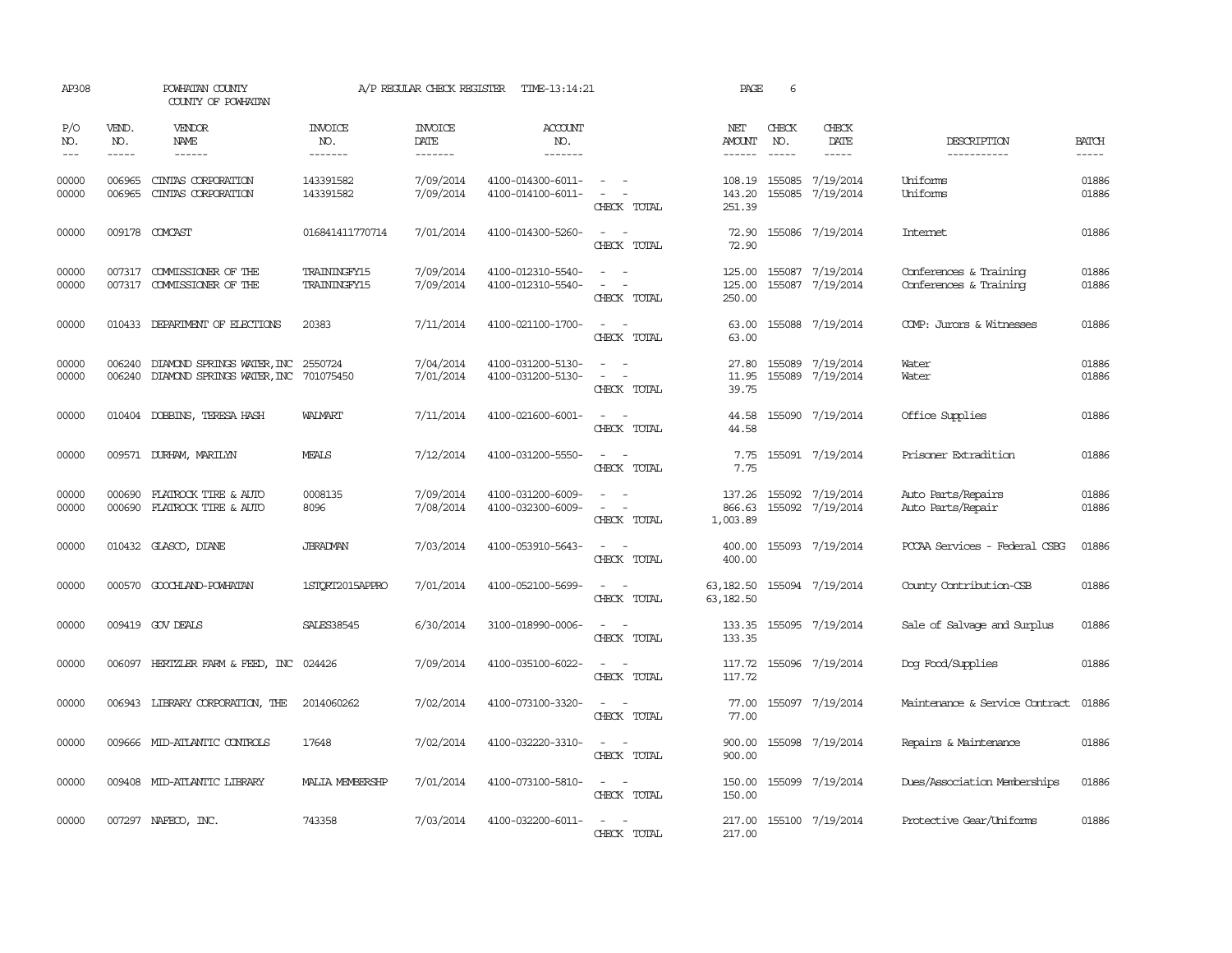| AP308                                                                                                                                                                                                                                                                                                                                                                                                      |                             | POWHATAN COUNTY<br>COUNTY OF POWHATAN                                                                                         |                                                | A/P REGULAR CHECK REGISTER                                    | TIME-13:14:21                                                                                         |                                                                                                                                                                                            | PAGE                                        | $7\phantom{.0}$             |                                                                                                        |                                                                                                  |                                           |
|------------------------------------------------------------------------------------------------------------------------------------------------------------------------------------------------------------------------------------------------------------------------------------------------------------------------------------------------------------------------------------------------------------|-----------------------------|-------------------------------------------------------------------------------------------------------------------------------|------------------------------------------------|---------------------------------------------------------------|-------------------------------------------------------------------------------------------------------|--------------------------------------------------------------------------------------------------------------------------------------------------------------------------------------------|---------------------------------------------|-----------------------------|--------------------------------------------------------------------------------------------------------|--------------------------------------------------------------------------------------------------|-------------------------------------------|
| P/O<br>NO.<br>$\frac{1}{2} \frac{1}{2} \frac{1}{2} \frac{1}{2} \frac{1}{2} \frac{1}{2} \frac{1}{2} \frac{1}{2} \frac{1}{2} \frac{1}{2} \frac{1}{2} \frac{1}{2} \frac{1}{2} \frac{1}{2} \frac{1}{2} \frac{1}{2} \frac{1}{2} \frac{1}{2} \frac{1}{2} \frac{1}{2} \frac{1}{2} \frac{1}{2} \frac{1}{2} \frac{1}{2} \frac{1}{2} \frac{1}{2} \frac{1}{2} \frac{1}{2} \frac{1}{2} \frac{1}{2} \frac{1}{2} \frac{$ | VEND.<br>NO.<br>$- - - - -$ | <b>VENDOR</b><br>NAME<br>$- - - - - -$                                                                                        | <b>INVOICE</b><br>NO.<br>-------               | <b>INVOICE</b><br>DATE<br>-------                             | <b>ACCOUNT</b><br>NO.<br>-------                                                                      |                                                                                                                                                                                            | NET<br>AMOUNT<br>------                     | CHECK<br>NO.<br>$- - - - -$ | CHECK<br>DATE<br>$- - - - -$                                                                           | DESCRIPTION<br>-----------                                                                       | <b>BATCH</b><br>-----                     |
| 00000                                                                                                                                                                                                                                                                                                                                                                                                      | 008269                      | NEUSTAR, INC.                                                                                                                 | DNS-443059                                     | 6/30/2014                                                     | 4100-012510-8205-                                                                                     | $\overline{\phantom{a}}$<br>CHECK TOTAL                                                                                                                                                    | 150.00<br>150.00                            |                             | 155101 7/19/2014                                                                                       | Internet and Website Costs                                                                       | 01886                                     |
| 00000                                                                                                                                                                                                                                                                                                                                                                                                      |                             | 007412 OFFICE MAX - A BOISE CO.                                                                                               | 919420                                         | 7/08/2014                                                     | 4100-021600-6001-                                                                                     | $\sim$ $\sim$<br>CHECK TOTAL                                                                                                                                                               | 126.67<br>126.67                            |                             | 155102 7/19/2014                                                                                       | Office Supplies                                                                                  | 01886                                     |
| 00000                                                                                                                                                                                                                                                                                                                                                                                                      |                             | 009281 OVER DRIVE, INC.                                                                                                       | H0022588                                       | 7/01/2014                                                     | 4100-073100-6012-                                                                                     | $ -$<br>CHECK TOTAL                                                                                                                                                                        | 1,000.00<br>1,000.00                        |                             | 155103 7/19/2014                                                                                       | Books & Subscriptions                                                                            | 01886                                     |
| 00000                                                                                                                                                                                                                                                                                                                                                                                                      |                             | 010431 PALMORE, FLOYD                                                                                                         | <b>CBERNARD</b>                                | 7/08/2014                                                     | 4100-053910-5643-                                                                                     | $\sim$ 10 $\sim$ 10 $\sim$<br>CHECK TOTAL                                                                                                                                                  | 800.00<br>800.00                            |                             | 155104 7/19/2014                                                                                       | PCCAA Services - Federal CSBG                                                                    | 01886                                     |
| 00000                                                                                                                                                                                                                                                                                                                                                                                                      |                             | 006139 PLAZA PHARMACY                                                                                                         | 3-POWHOO 062614                                | 6/26/2014                                                     | 4100-053910-5646-                                                                                     | $ -$<br>CHECK TOTAL                                                                                                                                                                        | 79.29<br>79.29                              |                             | 155105 7/19/2014                                                                                       | PCCAA Services - State CSBG                                                                      | 01886                                     |
| 00000                                                                                                                                                                                                                                                                                                                                                                                                      | 009279                      | POETS & WRITERS                                                                                                               | 07012014<br>$\Omega$                           | 7/01/2014                                                     | 4100-073100-6012-                                                                                     | $\sim$<br>$\sim$<br>CHECK TOTAL                                                                                                                                                            | 27.95<br>27.95                              |                             | 155106 7/19/2014                                                                                       | Books & Subscriptions                                                                            | 01886                                     |
| 00000                                                                                                                                                                                                                                                                                                                                                                                                      |                             | 000761 POSTMASTER OF POWHATAN                                                                                                 | PO BOX 310 FY15                                | 7/10/2014                                                     | 4100-031200-5210-                                                                                     | $\equiv$<br>CHECK TOTAL                                                                                                                                                                    | 68.00<br>68.00                              |                             | 155107 7/19/2014                                                                                       | Postage                                                                                          | 01886                                     |
| 00000                                                                                                                                                                                                                                                                                                                                                                                                      |                             | 008800 POWHATAN APARTMENTS LLC                                                                                                | <b>ACASSADA</b>                                | 7/09/2014                                                     | 4100-053910-5643-                                                                                     | $\frac{1}{2} \left( \frac{1}{2} \right) \left( \frac{1}{2} \right) = \frac{1}{2} \left( \frac{1}{2} \right)$<br>CHECK TOTAL                                                                | 695.00<br>695.00                            |                             | 155108 7/19/2014                                                                                       | PCCAA Services - Federal CSBG                                                                    | 01886                                     |
| 00000                                                                                                                                                                                                                                                                                                                                                                                                      |                             | 006914 POWHATAN AUTO REPAIR                                                                                                   | 599                                            | 7/09/2014                                                     | 4100-032300-6009-                                                                                     | $\sim$ $ \sim$<br>CHECK TOTAL                                                                                                                                                              | 855.51<br>855.51                            |                             | 155109 7/19/2014                                                                                       | Auto Parts/Repair                                                                                | 01886                                     |
| 00000<br>00000<br>00000                                                                                                                                                                                                                                                                                                                                                                                    | 006474<br>006474            | PROGRESSIVE AUTO WORKS<br>PROGRESSIVE AUTO WORKS<br>006474 PROGRESSIVE AUTO WORKS                                             | 25294<br>25301<br>25320                        | 7/08/2014<br>7/08/2014<br>7/09/2014                           | 4100-031200-6009-<br>4100-031200-6009-<br>4100-031200-6008-                                           | $\sim$<br>$\sim 100$<br>CHECK TOTAL                                                                                                                                                        | 785.40<br>1,058.33<br>55.14<br>1,898.87     |                             | 155110 7/19/2014<br>155110 7/19/2014<br>155110 7/19/2014                                               | Auto Parts/Repairs<br>Auto Parts/Repairs<br>Gas/Grease/Oil                                       | 01886<br>01886<br>01886                   |
| 00000<br>00000                                                                                                                                                                                                                                                                                                                                                                                             | 000780<br>000780            | <b>QUILL CORPORATION</b><br><b>QUILL CORPORATION</b>                                                                          | 4147779<br>4243480                             | 7/02/2014<br>7/07/2014                                        | 4100-012310-6001-<br>4100-035100-6001-                                                                | $\overline{\phantom{a}}$<br>$\overline{\phantom{a}}$<br>CHECK TOTAL                                                                                                                        | 12.59<br>8.54<br>21.13                      |                             | 155111 7/19/2014<br>155111 7/19/2014                                                                   | Office Supplies<br>Dog Tags                                                                      | 01886<br>01886                            |
| 00000                                                                                                                                                                                                                                                                                                                                                                                                      |                             | 000620 R. C. GOODWYN & SONS, INC                                                                                              | 0632649                                        | 7/02/2014                                                     | 4100-032210-3310-                                                                                     | $\sim$<br>CHECK TOTAL                                                                                                                                                                      | 10.98<br>10.98                              |                             | 155112 7/19/2014                                                                                       | Repairs & Maintenance                                                                            | 01886                                     |
| 00000<br>00000<br>00000<br>00000<br>00000                                                                                                                                                                                                                                                                                                                                                                  | 007325<br>007325<br>007325  | 007325 RICHMOND OXYGEN CO.<br>RICHMOND OXYGEN CO.<br>RICHMOND OXYGEN CO.<br>RICHMOND OXYGEN CO.<br>007325 RICHMOND OXYGEN CO. | 170031<br>170032<br>170572<br>170573<br>171841 | 6/30/2014<br>6/30/2014<br>6/30/2014<br>6/30/2014<br>6/30/2014 | 4100-032300-6013-<br>4100-032300-6013-<br>4100-032300-6013-<br>4100-032300-6013-<br>4100-032300-6013- | $\frac{1}{2} \left( \frac{1}{2} \right) \left( \frac{1}{2} \right) = \frac{1}{2} \left( \frac{1}{2} \right)$<br>$\overline{\phantom{a}}$<br>$\hspace{0.1mm}-\hspace{0.1mm}$<br>CHECK TOTAL | 40.00<br>63.00<br>24.00<br>275.50<br>425.50 |                             | 23.00 155113 7/19/2014<br>155113 7/19/2014<br>155113 7/19/2014<br>155113 7/19/2014<br>155113 7/19/2014 | Medical Supplies<br>Medical Supplies<br>Medical Supplies<br>Medical Supplies<br>Medical Supplies | 01886<br>01886<br>01886<br>01886<br>01886 |
| 00000                                                                                                                                                                                                                                                                                                                                                                                                      |                             | 009515 RICCH PRODUCTION PRINT                                                                                                 | 5357252B                                       | 7/01/2014                                                     | 4100-012410-3320-                                                                                     | $\frac{1}{2} \left( \frac{1}{2} \right) \left( \frac{1}{2} \right) = \frac{1}{2} \left( \frac{1}{2} \right)$<br>CHECK TOTAL                                                                | 66.55<br>66.55                              |                             | 155114 7/19/2014                                                                                       | Maintenance & Service Contract                                                                   | 01886                                     |
| 00000                                                                                                                                                                                                                                                                                                                                                                                                      |                             | 007062 RUIHERFORD JANITOR SUPPLY 844386                                                                                       |                                                | 7/03/2014                                                     | 4100-032210-6005-                                                                                     | CHECK TOTAL                                                                                                                                                                                | 181.51<br>181.51                            |                             | 155115 7/19/2014                                                                                       | Cleaning Supplies                                                                                | 01886                                     |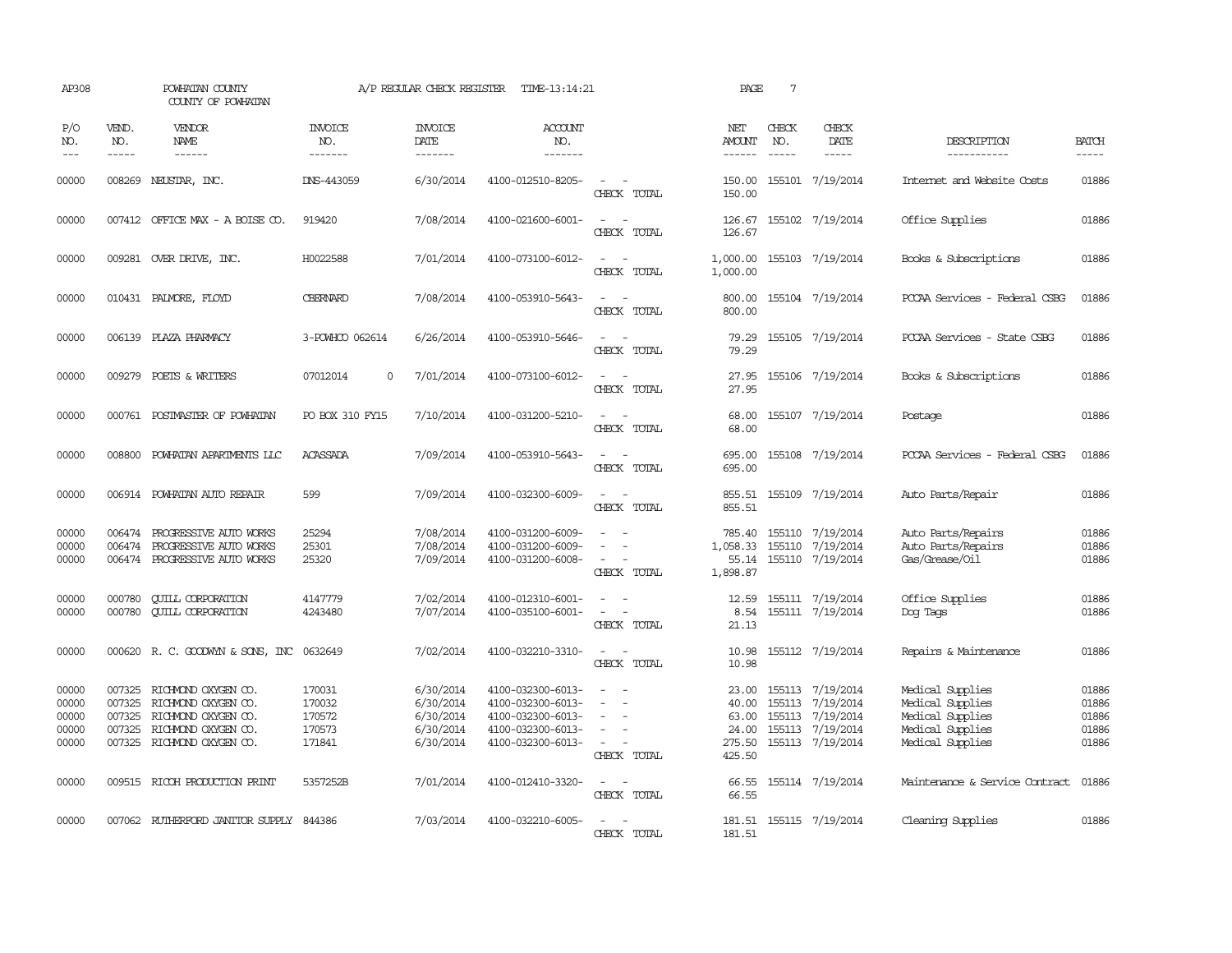| AP308                                                                                           |                                                                                                  | POWHATAN COUNTY<br>COUNTY OF POWHATAN                                                                                                                                                                                           |                                                                                                                                                        | A/P REGULAR CHECK REGISTER                                                                                                                  | TIME-13:14:21                                                                                                                                                                                                                      |                                                                                 | PAGE                                                                             | 8                                                                        |                                                                                                                                                                                     |                                                                                                                                                                                      |                                                                                                 |
|-------------------------------------------------------------------------------------------------|--------------------------------------------------------------------------------------------------|---------------------------------------------------------------------------------------------------------------------------------------------------------------------------------------------------------------------------------|--------------------------------------------------------------------------------------------------------------------------------------------------------|---------------------------------------------------------------------------------------------------------------------------------------------|------------------------------------------------------------------------------------------------------------------------------------------------------------------------------------------------------------------------------------|---------------------------------------------------------------------------------|----------------------------------------------------------------------------------|--------------------------------------------------------------------------|-------------------------------------------------------------------------------------------------------------------------------------------------------------------------------------|--------------------------------------------------------------------------------------------------------------------------------------------------------------------------------------|-------------------------------------------------------------------------------------------------|
| P/O<br>NO.<br>$\frac{1}{2}$                                                                     | VEND.<br>NO.<br>$- - - - -$                                                                      | VENDOR<br>NAME<br>$- - - - - -$                                                                                                                                                                                                 | <b>INVOICE</b><br>NO.<br>-------                                                                                                                       | <b>INVOICE</b><br>DATE<br>-------                                                                                                           | <b>ACCOUNT</b><br>NO.<br>-------                                                                                                                                                                                                   |                                                                                 | NET<br><b>AMOUNT</b><br>$- - - - - -$                                            | CHECK<br>NO.<br>$- - - - -$                                              | CHECK<br>DATE                                                                                                                                                                       | DESCRIPTION<br>-----------                                                                                                                                                           | <b>BATCH</b><br>-----                                                                           |
| 00000                                                                                           |                                                                                                  | 007096 SBA TOWERS, INC.                                                                                                                                                                                                         | IN30340688                                                                                                                                             | 8/01/2014                                                                                                                                   | 4100-035500-5421-                                                                                                                                                                                                                  | $\overline{\phantom{a}}$<br>CHECK TOTAL                                         | 3,232.56<br>3,232.56                                                             |                                                                          | 155116 7/19/2014                                                                                                                                                                    | Rent-Towers                                                                                                                                                                          | 01886                                                                                           |
| 00000                                                                                           |                                                                                                  | 006922 SCHOOL LIBRARY JOURNAL                                                                                                                                                                                                   | <b>INET 1085098</b>                                                                                                                                    | 7/08/2014                                                                                                                                   | 4100-073100-6012-                                                                                                                                                                                                                  | CHECK TOTAL                                                                     | 136.99                                                                           |                                                                          | 136.99 155117 7/19/2014                                                                                                                                                             | Books & Subscriptions                                                                                                                                                                | 01886                                                                                           |
| 00000                                                                                           |                                                                                                  | 007895 SEARFOSS, JEFFERY                                                                                                                                                                                                        | <b>UNIFORMS</b>                                                                                                                                        | 7/13/2014                                                                                                                                   | 4100-031200-6011-                                                                                                                                                                                                                  | $\sim$<br>$\sim$<br>CHECK TOTAL                                                 | 105.26<br>105.26                                                                 |                                                                          | 155118 7/19/2014                                                                                                                                                                    | Uniforms                                                                                                                                                                             | 01886                                                                                           |
| 00000<br>00000<br>00000                                                                         | 008654<br>008654<br>008654                                                                       | SEAY'S TOWING<br>SEAY'S TOWING<br>SEAY'S TOWING                                                                                                                                                                                 | 07052014<br>07072014<br>07072014                                                                                                                       | 7/05/2014<br>7/07/2014<br>7/07/2014                                                                                                         | 4100-031200-6009-<br>4100-032300-6009-<br>4100-032300-6009-                                                                                                                                                                        | $\overline{\phantom{a}}$<br>$\equiv$<br>$\overline{\phantom{a}}$<br>CHECK TOTAL | 60.00<br>60.00<br>60.00<br>180.00                                                |                                                                          | 155119 7/19/2014<br>155119 7/19/2014<br>155119 7/19/2014                                                                                                                            | Auto Parts/Repairs<br>Auto Parts/Repair<br>Auto Parts/Repair                                                                                                                         | 01886<br>01886<br>01886                                                                         |
| 00000<br>00000                                                                                  | 006594<br>006594                                                                                 | SOUTHSIDE ELECTRIC COOP<br>SOUTHSIDE ELECTRIC COOP                                                                                                                                                                              | <b>EASTER</b><br>527895001 0614                                                                                                                        | 6/17/2014<br>6/24/2014                                                                                                                      | 4100-053910-5643-<br>4100-053910-5643-                                                                                                                                                                                             | $\sim$ $\sim$<br>$\overline{\phantom{a}}$<br>CHECK TOTAL                        | 235.00<br>160.80<br>395.80                                                       |                                                                          | 155120 7/19/2014<br>155120 7/19/2014                                                                                                                                                | PCCAA Services - Federal CSBG<br>PCCAA Services - Federal CSBG                                                                                                                       | 01886<br>01886                                                                                  |
| 00000                                                                                           |                                                                                                  | 001940 STANDBY SYSTEMS, INC.                                                                                                                                                                                                    | 07141238                                                                                                                                               | 7/03/2014                                                                                                                                   | 4100-014100-3320-                                                                                                                                                                                                                  | CHECK TOTAL                                                                     | 153.00<br>153.00                                                                 |                                                                          | 155121 7/19/2014                                                                                                                                                                    | Maintenance & Service Contract                                                                                                                                                       | 01886                                                                                           |
| 00000                                                                                           |                                                                                                  | 006267 TIMBERLAKE, II, JAMES B.                                                                                                                                                                                                 | SOFTWARE UPDATE                                                                                                                                        | 7/10/2014                                                                                                                                   | 4100-012310-5510-                                                                                                                                                                                                                  | $\sim$<br>CHECK TOTAL                                                           | 108.08<br>108.08                                                                 |                                                                          | 155122 7/19/2014                                                                                                                                                                    | Travel/Mileage/Parking/Tolls                                                                                                                                                         | 01886                                                                                           |
| 00000                                                                                           |                                                                                                  | 009079 VERIZON COMMUNICATIONS                                                                                                                                                                                                   | 96290046040714                                                                                                                                         | 7/01/2014                                                                                                                                   | 4100-073100-5260-                                                                                                                                                                                                                  | $\sim$<br>CHECK TOTAL                                                           | 139.99<br>139.99                                                                 |                                                                          | 155123 7/19/2014                                                                                                                                                                    | Internet                                                                                                                                                                             | 01886                                                                                           |
| 00000<br>00000<br>00000<br>00000<br>00000<br>00000<br>00000<br>00000<br>00000<br>00000<br>00000 | 008126<br>008126<br>008126<br>008126<br>008126<br>008126<br>008126<br>008126<br>008126<br>008126 | VERIZON WIRELESS<br>VERIZON WIRELESS<br>VERIZON WIRELESS<br>VERIZON WIRELESS<br>VERIZON WIRELESS<br>VERIZON WIRELESS<br>VERIZON WIRELESS<br>VERIZON WIRELESS<br>VERIZON WIRELESS<br>VERIZON WIRELESS<br>008126 VERIZON WIRELESS | 9727896154<br>9727896154<br>9727896154<br>9727896154<br>9727896154<br>9727896154<br>9727896154<br>9727896154<br>9727896154<br>9727896154<br>9727896154 | 7/01/2014<br>7/01/2014<br>7/01/2014<br>7/01/2014<br>7/01/2014<br>7/01/2014<br>7/01/2014<br>7/01/2014<br>7/01/2014<br>7/01/2014<br>7/01/2014 | 100-000200-0002-<br>4100-012100-5250-<br>4100-012510-5250-<br>4100-014100-5250-<br>4100-032200-5250-<br>4100-033300-5250-<br>4100-034100-5250-<br>4100-035500-5250-<br>4100-071110-5250-<br>4100-073100-5250-<br>4100-081100-5250- | $\overline{\phantom{a}}$<br>$\sim$<br>CHECK TOTAL                               | 49.64<br>298.84<br>200.07<br>27.54<br>78.08<br>49.64<br>49.64<br>49.64<br>824.74 | 49.64 155124<br>155124<br>155124<br>155124<br>155124<br>155124<br>155124 | 55.51-155124 7/19/2014<br>7/19/2014<br>7/19/2014<br>7/19/2014<br>7/19/2014<br>7/19/2014<br>7/19/2014<br>155124 7/19/2014<br>7/19/2014<br>155124 7/19/2014<br>27.52 155124 7/19/2014 | Accounts Payable - Clearing Ac<br>Cell Phones<br>Cell Phones<br>Cell Phones<br>Cell Phones<br>Cell Phones<br>Cell Phones<br>Cell Phones<br>Cell Phones<br>Cell Phones<br>Cell Phones | 01886<br>01886<br>01886<br>01886<br>01886<br>01886<br>01886<br>01886<br>01886<br>01886<br>01886 |
| 00000                                                                                           |                                                                                                  | 009882 VIRGINIA FORENSIC SCIENCE                                                                                                                                                                                                | VFSAAA DUESFY15                                                                                                                                        | 7/10/2014                                                                                                                                   | 4100-031200-5810-                                                                                                                                                                                                                  | $\overline{\phantom{a}}$<br>CHECK TOTAL                                         | 160.00<br>160.00                                                                 |                                                                          | 155125 7/19/2014                                                                                                                                                                    | Dues/Association Memberships                                                                                                                                                         | 01886                                                                                           |
| 00000                                                                                           | 009950 VPLDA                                                                                     |                                                                                                                                                                                                                                 | FY15 DUES                                                                                                                                              | 7/07/2014                                                                                                                                   | 4100-073100-5810-                                                                                                                                                                                                                  | CHECK TOTAL                                                                     | 50.00<br>50.00                                                                   |                                                                          | 155126 7/19/2014                                                                                                                                                                    | Dues/Association Memberships                                                                                                                                                         | 01886                                                                                           |
| 00000                                                                                           |                                                                                                  | 008083 WELDON COOPER CENTER FOR                                                                                                                                                                                                 | MSTR GOV DEP TR                                                                                                                                        | 7/16/2014                                                                                                                                   | 4100-012410-5810-                                                                                                                                                                                                                  | $\sim$<br>CHECK TOTAL                                                           | 75.00<br>75.00                                                                   |                                                                          | 155127 7/19/2014                                                                                                                                                                    | Dues/Association Memberships                                                                                                                                                         | 01886                                                                                           |
| 00000                                                                                           |                                                                                                  | 007139 AIRECO SUPPLY INC.                                                                                                                                                                                                       | 4-709484-00                                                                                                                                            | 7/02/2014                                                                                                                                   | 4100-014100-3310-                                                                                                                                                                                                                  | CHECK TOTAL                                                                     | 76.19<br>76.19                                                                   |                                                                          | 155169 7/25/2014                                                                                                                                                                    | Repairs & Maintenance                                                                                                                                                                | 01893                                                                                           |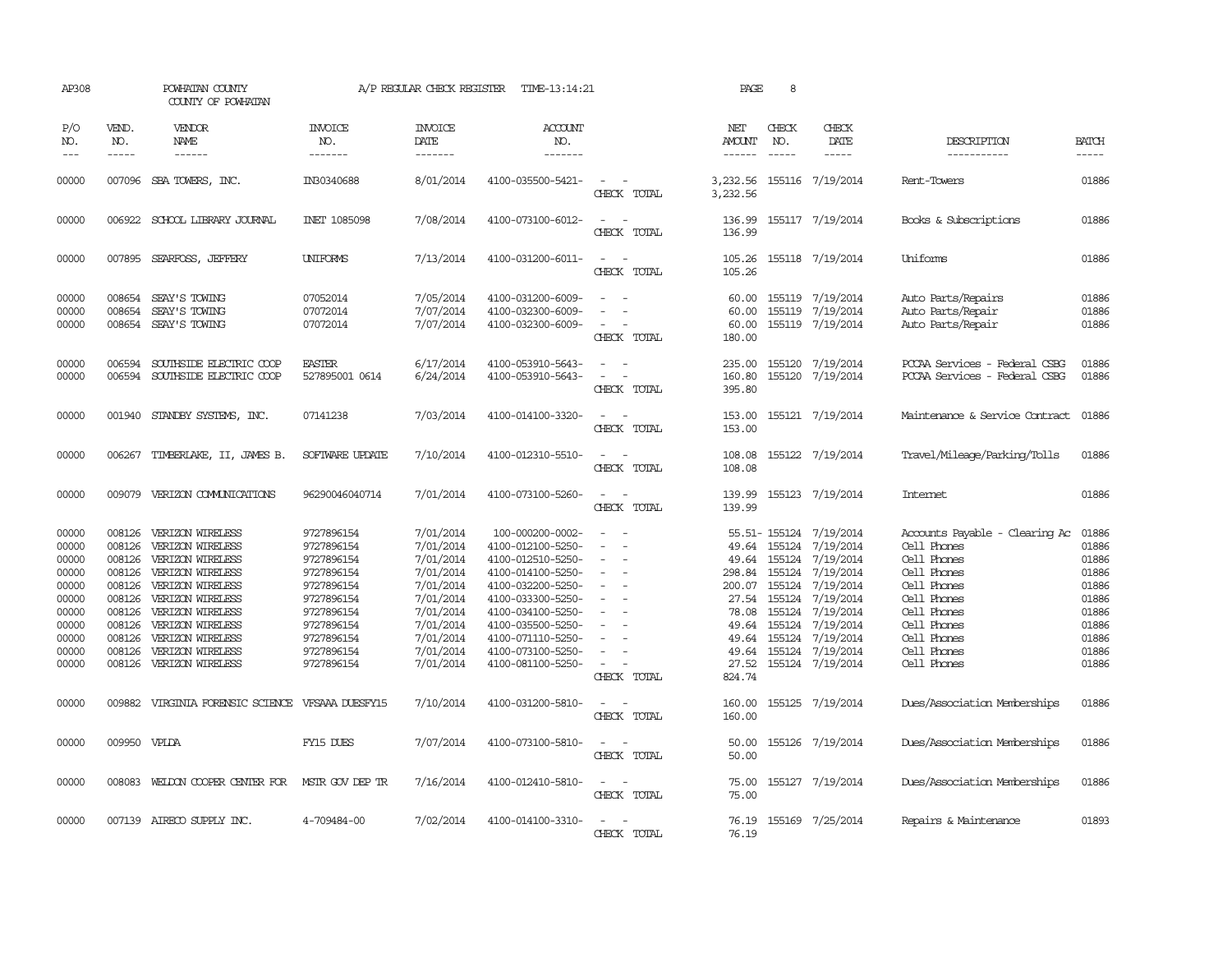| AP308                                                                |                                                          | POWHATAN COUNTY<br>COUNTY OF POWHATAN                                                              |                                                                                                                                                  | A/P REGULAR CHECK REGISTER                                                                           | TIME-13:14:21                                                                                                                                                        |                                                                                                                                            | PAGE                                                                            | 9                             |                                                                                                                                                       |                                                                                                                                      |                                                                      |
|----------------------------------------------------------------------|----------------------------------------------------------|----------------------------------------------------------------------------------------------------|--------------------------------------------------------------------------------------------------------------------------------------------------|------------------------------------------------------------------------------------------------------|----------------------------------------------------------------------------------------------------------------------------------------------------------------------|--------------------------------------------------------------------------------------------------------------------------------------------|---------------------------------------------------------------------------------|-------------------------------|-------------------------------------------------------------------------------------------------------------------------------------------------------|--------------------------------------------------------------------------------------------------------------------------------------|----------------------------------------------------------------------|
| P/O<br>NO.<br>$---$                                                  | VEND.<br>NO.<br>$- - - - -$                              | VENDOR<br>NAME<br>------                                                                           | <b>INVOICE</b><br>NO.<br>-------                                                                                                                 | <b>INVOICE</b><br>DATE<br>-------                                                                    | <b>ACCOUNT</b><br>NO.<br>-------                                                                                                                                     |                                                                                                                                            | NET<br>AMOUNT<br>------                                                         | CHECK<br>NO.<br>$\frac{1}{2}$ | CHECK<br>DATE<br>$- - - - -$                                                                                                                          | DESCRIPTION<br>-----------                                                                                                           | <b>BATCH</b><br>$- - - - -$                                          |
| 00000                                                                |                                                          | 006691 ASSOCIATION OF CLERKS OF                                                                    | FY15 MEMBERSHIP                                                                                                                                  | 7/01/2014                                                                                            | 4100-021200-5810-                                                                                                                                                    | $\sim$<br>CHECK TOTAL                                                                                                                      | 60.00<br>60.00                                                                  |                               | 155170 7/25/2014                                                                                                                                      | Dues/Association Memberships                                                                                                         | 01893                                                                |
| 00000                                                                |                                                          | 007941 BAKER & TAYLOR                                                                              | 5013212582                                                                                                                                       | 7/15/2014                                                                                            | 4100-073100-6012-                                                                                                                                                    | $\equiv$<br>CHECK TOTAL                                                                                                                    | 370.40<br>370.40                                                                |                               | 155171 7/25/2014                                                                                                                                      | Books & Subscriptions                                                                                                                | 01893                                                                |
| 00000                                                                | 007350                                                   | CHESTERFIELD INSURERS, INC 84305                                                                   |                                                                                                                                                  | 7/11/2014                                                                                            | 4100-032200-5308-                                                                                                                                                    | $\sim$<br>CHECK TOTAL                                                                                                                      | 29,768.00<br>29,768.00                                                          |                               | 155172 7/25/2014                                                                                                                                      | Insurance                                                                                                                            | 01893                                                                |
| 00000<br>00000                                                       | 006965<br>006965                                         | CINIAS CORPORATION<br>CINIAS CORPORATION                                                           | 143395425<br>143395425                                                                                                                           | 7/16/2014<br>7/16/2014                                                                               | 4100-014300-6011-<br>4100-014100-6011-                                                                                                                               | $\sim$ $ -$<br>$\frac{1}{2} \left( \frac{1}{2} \right) \left( \frac{1}{2} \right) = \frac{1}{2} \left( \frac{1}{2} \right)$<br>CHECK TOTAL | 113.45<br>240.39                                                                |                               | 155173 7/25/2014<br>126.94 155173 7/25/2014                                                                                                           | Uniforms<br>Uniforms                                                                                                                 | 01893<br>01893                                                       |
| 00000<br>00000<br>00000<br>00000<br>00000<br>00000<br>00000<br>00000 | 009178<br>009178<br>009178<br>009178<br>009178<br>009178 | 009178 COMCAST<br>COMCAST<br>COMCAST<br>COMCAST<br>COMCAST<br>009178 COMCAST<br>COMCAST<br>COMCAST | 016841417990108<br>016841417990108<br>016841418020109<br>016841418020109<br>1684141799018 7<br>1684141799018 7<br>1684141802019<br>1684141802019 | 6/14/2014<br>6/14/2014<br>7/01/2014<br>7/01/2014<br>7/01/2014<br>7/01/2014<br>7/14/2014<br>7/14/2014 | 4100-032300-5230-<br>4100-032300-5260-<br>4100-032300-5230-<br>4100-032300-5260-<br>4100-032300-5230-<br>4100-032300-5260-<br>4100-032300-5230-<br>4100-032300-5260- | $\equiv$<br>$\sim$<br>$\equiv$<br>$\sim$<br>CHECK TOTAL                                                                                    | 132.72<br>62.79<br>71.28<br>62.79<br>69.80<br>62.79<br>40.83<br>62.79<br>565.79 | 155174                        | 155174 7/25/2014<br>155174 7/25/2014<br>155174 7/25/2014<br>7/25/2014<br>155174 7/25/2014<br>155174 7/25/2014<br>155174 7/25/2014<br>155174 7/25/2014 | Telephone Services<br>Internet<br>Telephone Services<br>Internet<br>Telephone Services<br>Internet<br>Telephone Services<br>Internet | 01893<br>01893<br>01893<br>01893<br>01893<br>01893<br>01893<br>01893 |
| 00000                                                                | 008258                                                   | COMPUTER PROJECTS OF I1., 14-07-126ME                                                              |                                                                                                                                                  | 7/17/2014                                                                                            | 4100-031200-6002-                                                                                                                                                    | $\sim$<br>CHECK TOTAL                                                                                                                      | 520.00                                                                          |                               | 520.00 155175 7/25/2014                                                                                                                               | Computer Equipment-non-capital                                                                                                       | 01893                                                                |
| 00000<br>00000                                                       | 007765                                                   | COUNTY WASTE OF VIRGINIA<br>007765 COUNTY WASTE OF VIRGINIA                                        | 03-1900 8/14<br>03-516457 8/14                                                                                                                   | 7/15/2014<br>7/15/2014                                                                               | 4100-032300-3185-<br>4100-032300-3185-                                                                                                                               | $\frac{1}{2} \left( \frac{1}{2} \right) \left( \frac{1}{2} \right) \left( \frac{1}{2} \right) \left( \frac{1}{2} \right)$<br>CHECK TOTAL   | 14.50<br>13.00<br>27.50                                                         |                               | 155176 7/25/2014<br>155176 7/25/2014                                                                                                                  | Trash Removal<br>Trash Removal                                                                                                       | 01893<br>01893                                                       |
| 00000                                                                |                                                          | 008750 DOMINION VIRGINIA POWER                                                                     | 3105427144 7/14                                                                                                                                  | 7/02/2014                                                                                            | 4100-053910-5643-                                                                                                                                                    | $ -$<br>CHECK TOTAL                                                                                                                        | 159.37<br>159.37                                                                |                               | 155177 7/25/2014                                                                                                                                      | PCCAA Services - Federal CSBG                                                                                                        | 01893                                                                |
| 00000                                                                |                                                          | 000690 FLATROCK TIRE & AUTO                                                                        | 8292                                                                                                                                             | 7/21/2014                                                                                            | 4100-031200-6009-                                                                                                                                                    | $\sim$ $\sim$<br>CHECK TOTAL                                                                                                               | 624.52<br>624.52                                                                |                               | 155178 7/25/2014                                                                                                                                      | Auto Parts/Repairs                                                                                                                   | 01893                                                                |
| 00000                                                                |                                                          | 006013 GRAINGER                                                                                    | 9485754049                                                                                                                                       | 7/08/2014                                                                                            | 4100-014100-3310-                                                                                                                                                    | $\sim$ $ \sim$<br>CHECK TOTAL                                                                                                              | 31.95<br>31.95                                                                  |                               | 155179 7/25/2014                                                                                                                                      | Repairs & Maintenance                                                                                                                | 01893                                                                |
| 00000                                                                |                                                          | 001183 HERTZLER TREE SERVICE,                                                                      | 071214                                                                                                                                           | 7/12/2014                                                                                            | 4100-014100-3190-                                                                                                                                                    | $\sim$<br>CHECK TOTAL                                                                                                                      | 400.00<br>400.00                                                                |                               | 155180 7/25/2014                                                                                                                                      | Maintenance of Grounds                                                                                                               | 01893                                                                |
| 00000                                                                |                                                          | 006629 LANDSCAPE SUPPLY, INC.                                                                      | 474455-IN                                                                                                                                        | 7/02/2014                                                                                            | 4100-014500-3190-                                                                                                                                                    | $\overline{\phantom{a}}$<br>CHECK TOTAL                                                                                                    | 310.35<br>310.35                                                                |                               | 155181 7/25/2014                                                                                                                                      | Grounds Maintenance                                                                                                                  | 01893                                                                |
| 00000                                                                |                                                          | 001550 M & W PRINTERS, INC.                                                                        | 90254                                                                                                                                            | 7/15/2014                                                                                            | 4100-021600-6001-                                                                                                                                                    | $\overline{\phantom{a}}$<br>$\sim$<br>CHECK TOTAL                                                                                          | 256.07<br>256.07                                                                |                               | 155182 7/25/2014                                                                                                                                      | Office Supplies                                                                                                                      | 01893                                                                |
| 00000                                                                |                                                          | 009552 MANSFIELD OIL COMPANY                                                                       | 85018                                                                                                                                            | 7/16/2014                                                                                            | 4100-032200-5120-                                                                                                                                                    | $\sim$<br>CHECK TOTAL                                                                                                                      | 243.42<br>243.42                                                                |                               | 155183 7/25/2014                                                                                                                                      | Apparatus Fuel                                                                                                                       | 01893                                                                |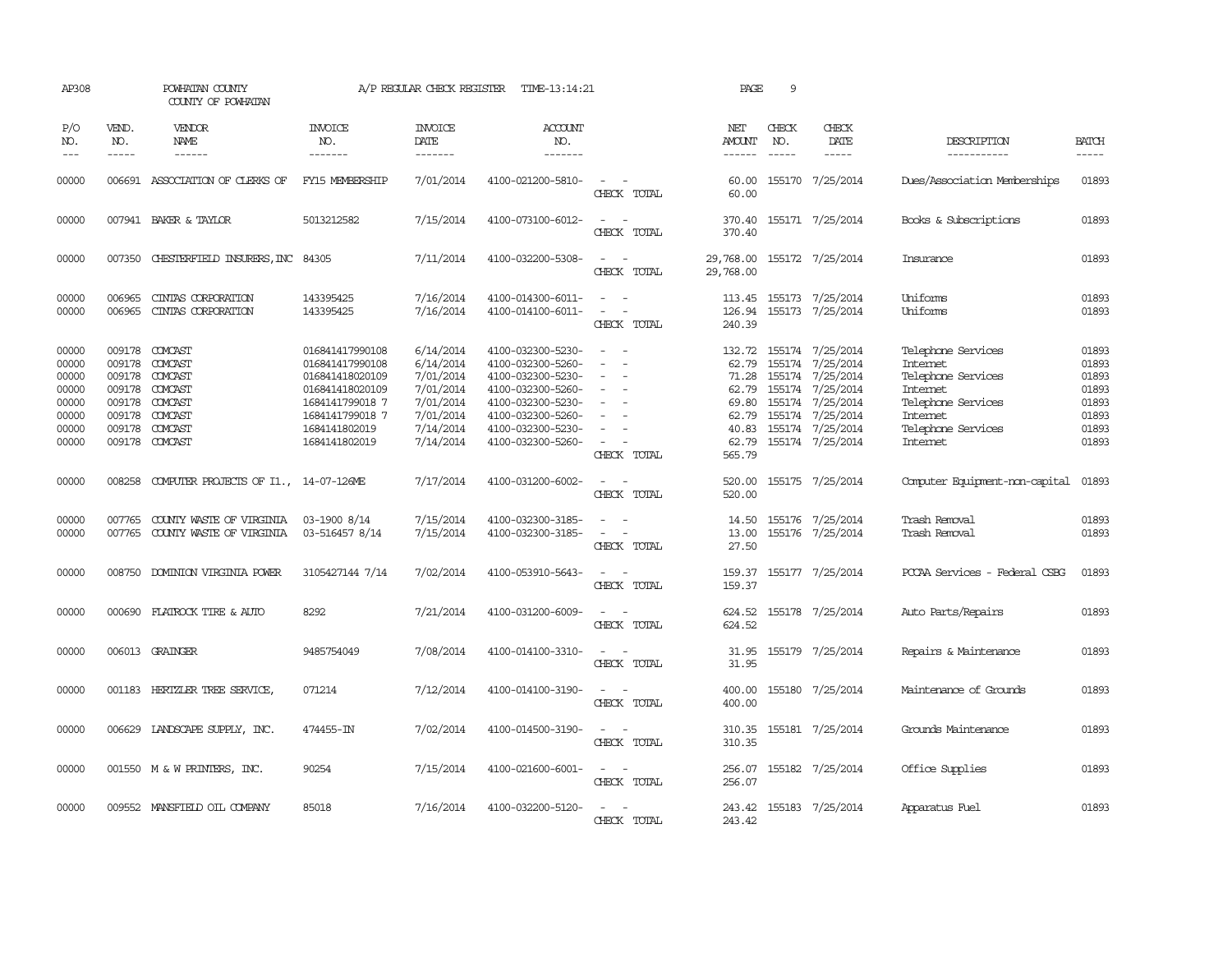| AP308                                                                |                                                                              | POWHATAN COUNTY<br>COUNTY OF POWHATAN                                                                                                                                                                                        |                                                                                                  | A/P REGULAR CHECK REGISTER                                                                           | TIME-13:14:21                                                                                                                                                        |                                                                                                                                                                               | PAGE                                                                            | 10                            |                                                                                                                                               |                                                                                                                                                         |                                                                      |
|----------------------------------------------------------------------|------------------------------------------------------------------------------|------------------------------------------------------------------------------------------------------------------------------------------------------------------------------------------------------------------------------|--------------------------------------------------------------------------------------------------|------------------------------------------------------------------------------------------------------|----------------------------------------------------------------------------------------------------------------------------------------------------------------------|-------------------------------------------------------------------------------------------------------------------------------------------------------------------------------|---------------------------------------------------------------------------------|-------------------------------|-----------------------------------------------------------------------------------------------------------------------------------------------|---------------------------------------------------------------------------------------------------------------------------------------------------------|----------------------------------------------------------------------|
| P/O<br>NO.<br>$\frac{1}{2}$                                          | VEND.<br>NO.<br>$- - - - -$                                                  | VENDOR<br>NAME<br>------                                                                                                                                                                                                     | <b>INVOICE</b><br>NO.<br>-------                                                                 | <b>INVOICE</b><br>DATE<br>-------                                                                    | <b>ACCOUNT</b><br>NO.<br>-------                                                                                                                                     |                                                                                                                                                                               | NET<br>AMOUNT<br>$- - - - - -$                                                  | CHECK<br>NO.<br>$\frac{1}{2}$ | CHECK<br>DATE<br>-----                                                                                                                        | DESCRIPTION<br>-----------                                                                                                                              | <b>BATCH</b><br>$- - - - -$                                          |
| 00000<br>00000<br>00000<br>00000                                     | 007297<br>007297<br>007297<br>007297                                         | NAFECO, INC.<br>NAFECO, INC.<br>NAFECO, INC.<br>NAFECO, INC.                                                                                                                                                                 | 744021<br>744525<br>ENG <sub>1</sub><br>ENG <sub>1</sub><br>744525<br>744525<br>ENG <sub>1</sub> | 7/08/2014<br>7/11/2014<br>7/11/2014<br>7/11/2014                                                     | 4100-032200-6009-<br>4100-032200-6009-<br>4100-032200-6009-<br>4100-032200-6009-                                                                                     | $\sim$<br>CHECK TOTAL                                                                                                                                                         | 195.82<br>85.10<br>72.00<br>22.00<br>374.92                                     | 155184<br>155184              | 7/25/2014<br>7/25/2014<br>155184 7/25/2014<br>155184 7/25/2014                                                                                | Auto Repairs and Parts<br>Auto Repairs and Parts<br>Auto Repairs and Parts<br>Auto Repairs and Parts                                                    | 01893<br>01893<br>01893<br>01893                                     |
| 00000                                                                | 008079                                                                       | PAETEC/CAVALIER BUSINESS                                                                                                                                                                                                     | 4237625 7/14                                                                                     | 7/10/2014                                                                                            | 4100-073100-5230-                                                                                                                                                    | $\sim$<br>$\overline{\phantom{a}}$<br>CHECK TOTAL                                                                                                                             | 455.02<br>455.02                                                                |                               | 155185 7/25/2014                                                                                                                              | Telephone Services                                                                                                                                      | 01893                                                                |
| 00000                                                                |                                                                              | 007756 PRICE DIGESTS                                                                                                                                                                                                         | 217714-M 7/14                                                                                    | 7/23/2014                                                                                            | 4100-012310-6001-                                                                                                                                                    | $\equiv$<br>$\overline{\phantom{a}}$<br>CHECK TOTAL                                                                                                                           | 196.95                                                                          |                               | 196.95 155186 7/25/2014                                                                                                                       | Office Supplies                                                                                                                                         | 01893                                                                |
| 00000<br>00000<br>00000<br>00000<br>00000<br>00000<br>00000<br>00000 | 000780<br>000780<br>000780<br>000780<br>000780<br>000780<br>000780<br>000780 | <b>CUILL CORPORATION</b><br><b>QUILL CORPORATION</b><br><b>CUILL CORPORATION</b><br><b>QUILL CORPORATION</b><br><b>QUILL CORPORATION</b><br><b>QUILL CORPORATION</b><br><b>CUILL CORPORATION</b><br><b>QUILL CORPORATION</b> | CM583223<br>2966949<br>4139466<br>4139466<br>4367526<br>4407457<br>4427700<br>4438305            | 5/16/2014<br>5/15/2014<br>7/01/2014<br>7/01/2014<br>7/11/2014<br>7/14/2014<br>7/14/2014<br>7/15/2014 | 4100-012410-6001-<br>4100-012410-6001-<br>4100-012100-6001-<br>4100-011010-5550-<br>4100-012100-6001-<br>4100-012410-6001-<br>4100-012410-6001-<br>4100-011010-5840- | $\equiv$<br>$\overline{\phantom{a}}$<br>$\overline{\phantom{a}}$<br>$\overline{a}$<br>$\overline{\phantom{a}}$<br>$\overline{\phantom{a}}$<br>$\sim$<br>$\sim$<br>CHECK TOTAL | 16.19<br>15.36<br>109.98<br>50.39 155187<br>23.39<br>446.27<br>142.20<br>760.58 | 155187<br>155187              | 43.20-155187 7/25/2014<br>7/25/2014<br>155187 7/25/2014<br>155187 7/25/2014<br>7/25/2014<br>7/25/2014<br>155187 7/25/2014<br>155187 7/25/2014 | Office Supplies<br>Office Supplies<br>Office Supplies<br><b>BOS</b> Retreat<br>Office Supplies<br>Office Supplies<br>Office Supplies<br>Meeting Expense | 01893<br>01893<br>01893<br>01893<br>01893<br>01893<br>01893<br>01893 |
| 00000<br>00000<br>00000<br>00000                                     | 000620                                                                       | 000620 R. C. GOODWYN & SONS, INC<br>R. C. GOODWYN & SONS, INC<br>000620 R. C. GOODWYN & SONS, INC<br>000620 R. C. GOODWYN & SONS, INC                                                                                        | 632466<br>632490<br>632690<br>632880                                                             | 7/01/2014<br>7/01/2014<br>7/02/2014<br>7/03/2014                                                     | 4100-014100-3310-<br>4100-014100-3310-<br>4100-014100-3310-<br>4100-014100-3310-                                                                                     | $\sim$<br>$\overline{\phantom{a}}$<br>$\overline{\phantom{a}}$<br>CHECK TOTAL                                                                                                 | 49.88<br>8.99<br>12.87<br>32.99<br>104.73                                       | 155188<br>155188<br>155188    | 7/25/2014<br>7/25/2014<br>7/25/2014<br>155188 7/25/2014                                                                                       | Repairs & Maintenance<br>Repairs & Maintenance<br>Repairs & Maintenance<br>Repairs & Maintenance                                                        | 01893<br>01893<br>01893<br>01893                                     |
| 00000                                                                |                                                                              | 006945 RECORDED BOOKS, LLC                                                                                                                                                                                                   | 74971411                                                                                         | 7/16/2014                                                                                            | 4100-073100-6012-                                                                                                                                                    | $\overline{\phantom{a}}$<br>CHECK TOTAL                                                                                                                                       | 577.20<br>577.20                                                                |                               | 155189 7/25/2014                                                                                                                              | Books & Subscriptions                                                                                                                                   | 01893                                                                |
| 00000                                                                |                                                                              | 009037 REYNOLDS LIGHTING SUPPLY                                                                                                                                                                                              | 103506                                                                                           | 7/10/2014                                                                                            | 4100-014100-3310-                                                                                                                                                    | CHECK TOTAL                                                                                                                                                                   | 71.40<br>71.40                                                                  |                               | 155190 7/25/2014                                                                                                                              | Repairs & Maintenance                                                                                                                                   | 01893                                                                |
| 00000                                                                |                                                                              | 010282 SCHUBERT, CHARLA                                                                                                                                                                                                      | VGFOA CPFO CLAS                                                                                  | 7/14/2014                                                                                            | 4100-012200-5510-                                                                                                                                                    | CHECK TOTAL                                                                                                                                                                   | 165.32<br>165.32                                                                |                               | 155191 7/25/2014                                                                                                                              | Travel/Mileage/Parking/Tolls                                                                                                                            | 01893                                                                |
| 00000                                                                |                                                                              | 006921 SEA-CLEAR AQUARIUM                                                                                                                                                                                                    | 3015                                                                                             | 7/15/2014                                                                                            | 4100-073100-3320-                                                                                                                                                    | CHECK TOTAL                                                                                                                                                                   | 80.00<br>80.00                                                                  |                               | 155192 7/25/2014                                                                                                                              | Maintenance & Service Contract                                                                                                                          | 01893                                                                |
| 00000                                                                | 006593                                                                       | SHEEHY FORD                                                                                                                                                                                                                  | NOHB748779                                                                                       | 7/17/2014                                                                                            | 4100-031200-6009-                                                                                                                                                    | CHECK TOTAL                                                                                                                                                                   | 284.48<br>284.48                                                                |                               | 155193 7/25/2014                                                                                                                              | Auto Parts/Repairs                                                                                                                                      | 01893                                                                |
| 00000<br>00000<br>00000                                              | 006594<br>006594                                                             | SOUTHSIDE ELECTRIC COOP<br>SOUTHSIDE ELECTRIC COOP<br>006594 SOUTHSIDE ELECTRIC COOP                                                                                                                                         | 36005002 BARLEY<br>515074005<br>84745004 REVANS                                                  | 7/09/2014<br>7/09/2014<br>7/01/2014                                                                  | 4100-053910-5643-<br>4100-053910-5643-<br>4100-053910-5643-                                                                                                          | $\sim$<br>$\overline{\phantom{a}}$<br>CHECK TOTAL                                                                                                                             | 634.40<br>277.37<br>207.36<br>1,119.13                                          | 155194                        | 7/25/2014<br>155194 7/25/2014<br>155194 7/25/2014                                                                                             | PCCAA Services - Federal CSBG<br>PCCAA Services - Federal CSBG<br>PCCAA Services - Federal CSBG                                                         | 01893<br>01893<br>01893                                              |
| 00000                                                                |                                                                              | 007207 SUBCARRIER COMUNICATIONS 45341                                                                                                                                                                                        |                                                                                                  | 8/01/2014                                                                                            | 4100-035500-5421-                                                                                                                                                    | CHECK TOTAL                                                                                                                                                                   | 16, 162, 56<br>16, 162.56                                                       |                               | 155195 7/25/2014                                                                                                                              | Rent-Towers                                                                                                                                             | 01893                                                                |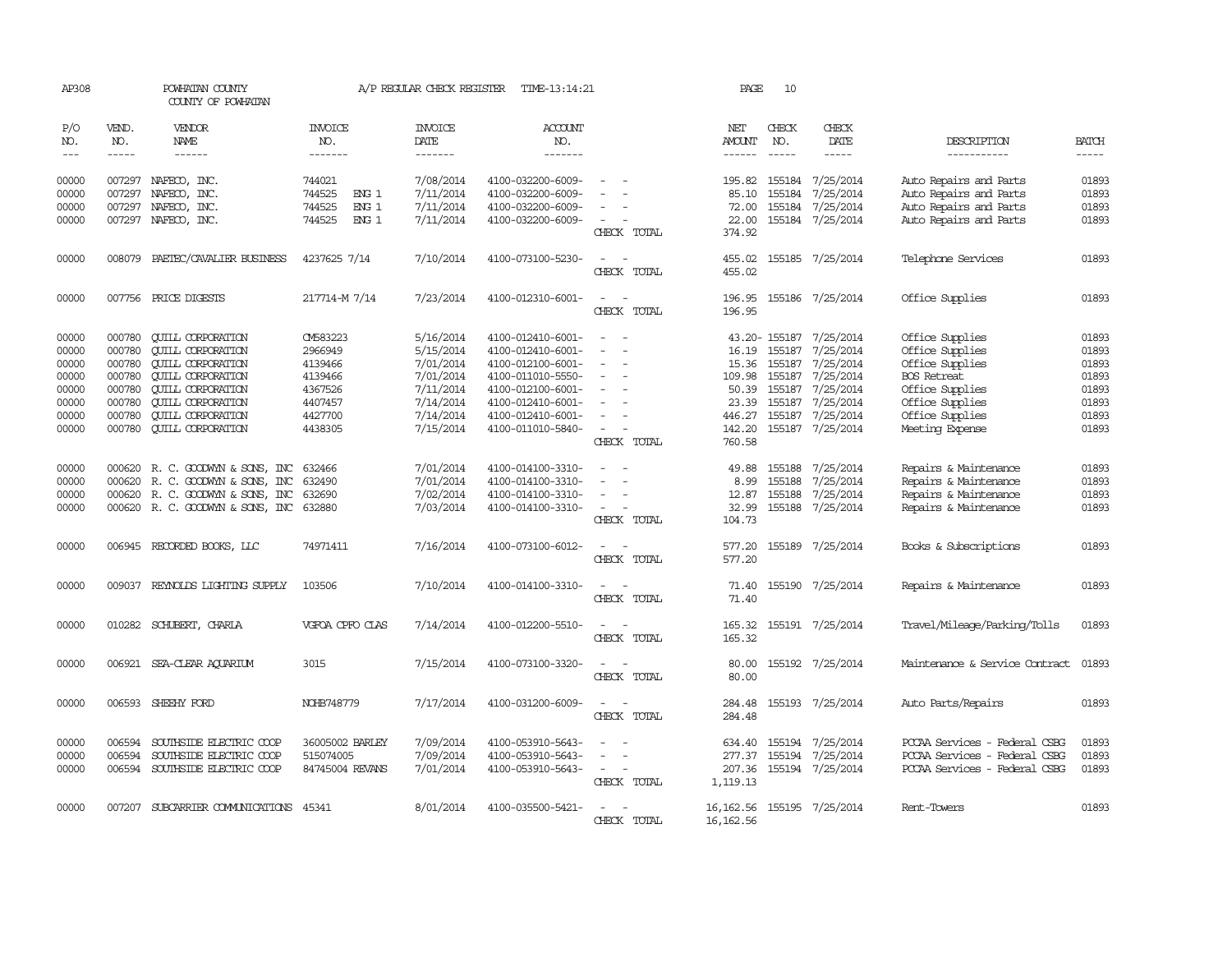| AP308                            |                             | POWHATAN COUNTY<br>COUNTY OF POWHATAN                                                            |                                                   | A/P REGULAR CHECK REGISTER                       | TIME-13:14:21                                                                    |                                                                                                                             | PAGE                               | 11                            |                                                                                     |                                                                                                  |                                  |
|----------------------------------|-----------------------------|--------------------------------------------------------------------------------------------------|---------------------------------------------------|--------------------------------------------------|----------------------------------------------------------------------------------|-----------------------------------------------------------------------------------------------------------------------------|------------------------------------|-------------------------------|-------------------------------------------------------------------------------------|--------------------------------------------------------------------------------------------------|----------------------------------|
| P/O<br>NO.<br>$\frac{1}{2}$      | VEND.<br>NO.<br>$- - - - -$ | VENDOR<br>NAME                                                                                   | <b>INVOICE</b><br>NO.<br>-------                  | <b>INVOICE</b><br>DATE<br>-------                | <b>ACCOUNT</b><br>NO.<br>$- - - - - - -$                                         |                                                                                                                             | NET<br>AMOUNT<br>------            | CHECK<br>NO.<br>$\frac{1}{2}$ | CHECK<br>DATE<br>$- - - - -$                                                        | DESCRIPTION<br>-----------                                                                       | <b>BATCH</b><br>-----            |
| 00000<br>00000                   | 006506<br>006506            | THYSSENKRUPP ELEVATOR<br>THYSSENKRUPP ELEVATOR                                                   | 3001175233<br>3001175233                          | 7/01/2014<br>7/01/2014                           | 4100-014100-3320-<br>4100-014100-3320-                                           | $\sim$ $ -$<br>$\sim$ $-$<br>CHECK TOTAL                                                                                    | 677.06<br>677.06<br>1,354.12       |                               | 155196 7/25/2014<br>155196 7/25/2014                                                | Maintenance & Service Contract 01893<br>Maintenance & Service Contract                           | 01893                            |
| 00000                            | 006267                      | TIMBERLAKE, II, JAMES B.                                                                         | COR 7/15-18/14                                    | 7/22/2014                                        | 4100-012310-5510-                                                                | $\sim$<br>$\sim$<br>CHECK TOTAL                                                                                             | 144.40<br>144.40                   |                               | 155197 7/25/2014                                                                    | Travel/Mileage/Parking/Tolls                                                                     | 01893                            |
| 00000                            |                             | 007134 TOWN & COUNTRY MOBILE                                                                     | 11812                                             | 7/16/2014                                        | 4100-031200-6009-                                                                | $\overline{\phantom{a}}$<br>CHECK TOTAL                                                                                     | 55.00<br>55.00                     |                               | 155198 7/25/2014                                                                    | Auto Parts/Repairs                                                                               | 01893                            |
| 00000                            |                             | 006213 GENERAL HOME SERVICES INC 12403                                                           |                                                   | 7/15/2014                                        | 4100-035100-3320-                                                                | $\overline{\phantom{a}}$<br>CHECK TOTAL                                                                                     | 65.00<br>65.00                     |                               | 155206 7/25/2014                                                                    | Landscaping - Animal Control                                                                     | 01893                            |
| 00000                            |                             | 008743 ALEXANDER, KAREN B.                                                                       | UNIFORMITYWKSHP                                   | 7/25/2014                                        | 4100-013200-5510-                                                                | $\sim$ 10 $\sim$ 10 $\sim$<br>CHECK TOTAL                                                                                   | 61.16<br>61.16                     |                               | 155252 7/31/2014                                                                    | Travel/Mileage/Parking/Tolls                                                                     | 01897                            |
| 00000                            | 001120 AT&T                 |                                                                                                  | 054302987300714                                   | 7/18/2014                                        | 4100-032300-5240-                                                                | $\sim$ $\sim$<br>CHECK TOTAL                                                                                                | 48.86<br>48.86                     |                               | 155253 7/31/2014                                                                    | Long Distance Charges                                                                            | 01897                            |
| 00000<br>00000<br>00000<br>00000 |                             | 007941 BAKER & TAYLOR<br>007941 BAKER & TAYLOR<br>007941 BAKER & TAYLOR<br>007941 BAKER & TAYLOR | K22330270<br>K22668970<br>K22668980<br>5013221712 | 7/22/2014<br>7/23/2014<br>7/23/2014<br>7/22/2014 | 4100-073100-6012-<br>4100-073100-6012-<br>4100-073100-6012-<br>4100-073100-6012- | $\overline{\phantom{a}}$<br>CHECK TOTAL                                                                                     | 17.47<br>31.41<br>160.69<br>942.10 |                               | 155254 7/31/2014<br>155254 7/31/2014<br>155254 7/31/2014<br>732.53 155254 7/31/2014 | Books & Subscriptions<br>Books & Subscriptions<br>Books & Subscriptions<br>Books & Subscriptions | 01897<br>01897<br>01897<br>01897 |
| 00000                            | 006586                      | CAMPBELL PET COMPANY                                                                             | 0304039-IN                                        | 7/08/2014                                        | 4100-035100-6022-                                                                | $\sim$<br>CHECK TOTAL                                                                                                       | 89.00<br>89.00                     |                               | 155255 7/31/2014                                                                    | Dog Food/Supplies                                                                                | 01897                            |
| 00000<br>00000                   | 009637                      | CATERPILLAR FINANCIAL<br>009637 CATERPILLAR FINANCIAL                                            | 15861651<br>15861651                              | 7/24/2014<br>7/24/2014                           | 4100-014300-8110-<br>4100-014300-8112-                                           | $\overline{\phantom{a}}$<br>$\omega_{\rm{max}}$ and $\omega_{\rm{max}}$<br>CHECK TOTAL                                      | 1,032.10<br>64.80<br>1,096.90      |                               | 155256 7/31/2014<br>155256 7/31/2014                                                | Capital Lease - Backhoe<br>Capital Lease - Interest                                              | 01897<br>01897                   |
| 00000<br>00000                   | 006016                      | DAVIS MERCHANT EQUIPMENT<br>006016 DAVIS MERCHANT EQUIPMENT                                      | 106552<br>106552                                  | 7/18/2014<br>7/18/2014                           | 4100-014500-3319-<br>4100-014500-6004-                                           | $\sim$<br>$\overline{\phantom{a}}$<br>CHECK TOTAL                                                                           | 467.81<br>237.99<br>705.80         |                               | 155257 7/31/2014<br>155257 7/31/2014                                                | Equipment Repairs and Maintena<br>Tools and Equipment                                            | 01897<br>01897                   |
| 00000                            | 008750                      | DOMINION VIRGINIA POWER                                                                          | 0572070001                                        | 7/22/2014                                        | 4100-053910-5643-                                                                | $\frac{1}{2} \left( \frac{1}{2} \right) \left( \frac{1}{2} \right) = \frac{1}{2} \left( \frac{1}{2} \right)$<br>CHECK TOTAL | 391.91<br>391.91                   |                               | 155258 7/31/2014                                                                    | PCCAA Services - Federal CSBG                                                                    | 01897                            |
| 00000                            |                             | 000690 FLATROCK TIRE & AUTO                                                                      | 0008389                                           | 7/29/2014                                        | 4100-031200-6009-                                                                | CHECK TOTAL                                                                                                                 | 652.32<br>652.32                   |                               | 155259 7/31/2014                                                                    | Auto Parts/Repairs                                                                               | 01897                            |
| 00000                            |                             | 006577 GIARDINI, DANIEL KEVIN                                                                    | 231751                                            | 7/27/2014                                        | 4100-031200-6011-                                                                | $\sim$ 100 $\sim$<br>CHECK TOTAL                                                                                            | 195.53<br>195.53                   |                               | 155260 7/31/2014                                                                    | Uniforms                                                                                         | 01897                            |
| 00000<br>00000                   | 006097                      | HERTZLER FARM & FEED, INC 24472<br>006097 HERTZLER FARM & FEED, INC 24473                        |                                                   | 7/22/2014<br>7/22/2014                           | 4100-035100-6022-<br>4100-035100-6022-                                           | $\frac{1}{2} \left( \frac{1}{2} \right) \left( \frac{1}{2} \right) = \frac{1}{2} \left( \frac{1}{2} \right)$<br>CHECK TOTAL | 9.98<br>59.23<br>69.21             |                               | 155261 7/31/2014<br>155261 7/31/2014                                                | Dog Food/Supplies<br>Dog Food/Supplies                                                           | 01897<br>01897                   |
| 00000                            |                             | 006104 KUSTOM SIGNALS INC                                                                        | 501160                                            | 7/18/2014                                        | 4100-031200-3310-                                                                | $\frac{1}{2} \left( \frac{1}{2} \right) \left( \frac{1}{2} \right) = \frac{1}{2} \left( \frac{1}{2} \right)$<br>CHECK TOTAL | 330.00<br>330.00                   |                               | 155262 7/31/2014                                                                    | Repairs & Maintenance                                                                            | 01897                            |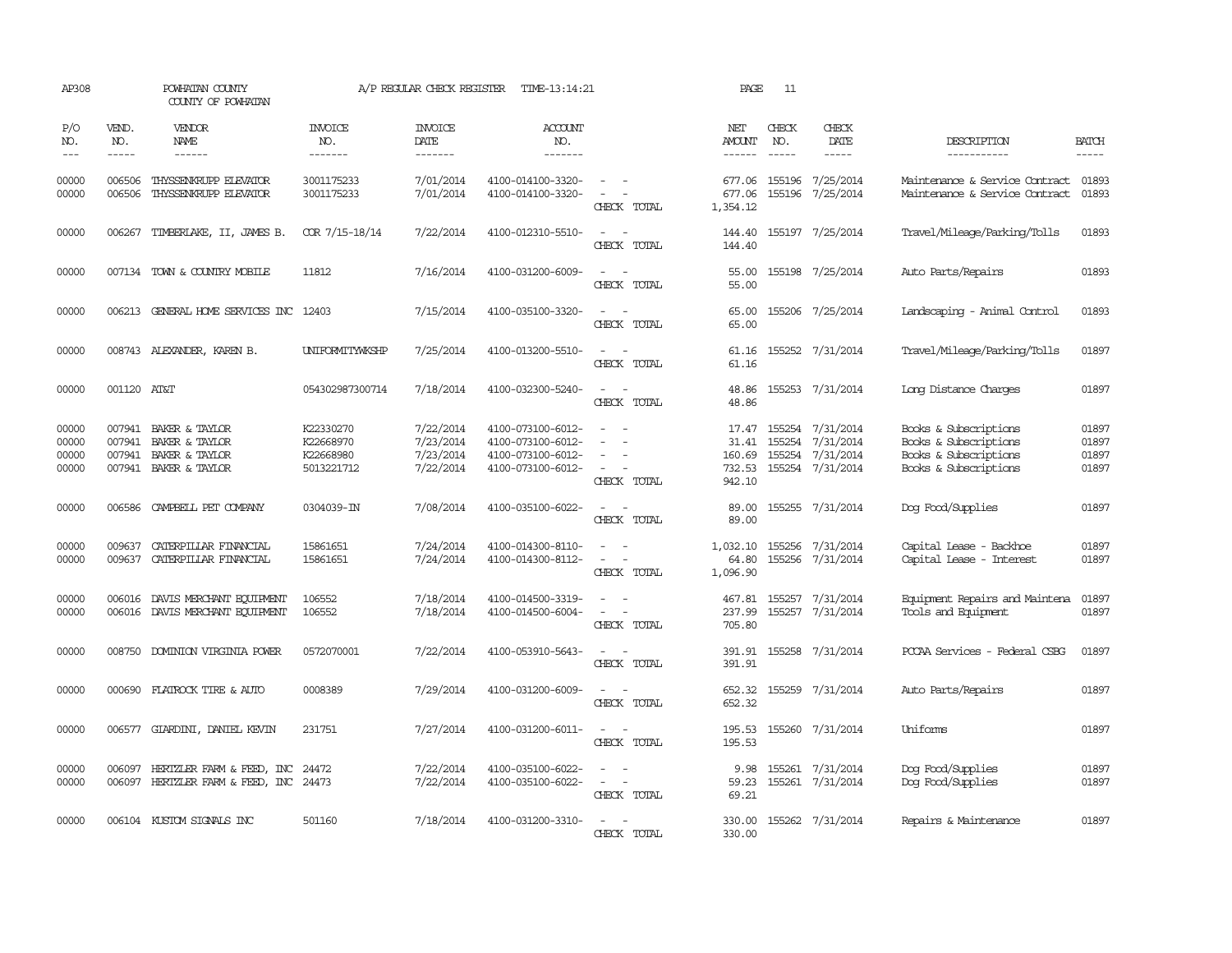| AP308<br>POWHATAN COUNTY<br>COUNTY OF POWHATAN                                                                                                                                                                                               |                                                                                                                                                                                                                                                                                                                                                                                                                                                                                                                                                                                                                                                                                              | A/P REGULAR CHECK REGISTER<br>TIME-13:14:21                                                                                                                                                                                                                                                                                                                                                                                                  |                                                                                                                                                                                                                                                                                                                      |                                                                                                                                                                                                                                                                                                                                                                                                                                                                                                                    | 12<br>PAGE                                                                 |                                                                                                                                                                                                                                 |                                                                                                                                                                                                                                    |                                                                                                                                                                                                                                                                                                                      |                                                                                                                                                                                                                                                                                                                                                                                                                                                                                                                                                     |                                                                                                                                                                                                                      |
|----------------------------------------------------------------------------------------------------------------------------------------------------------------------------------------------------------------------------------------------|----------------------------------------------------------------------------------------------------------------------------------------------------------------------------------------------------------------------------------------------------------------------------------------------------------------------------------------------------------------------------------------------------------------------------------------------------------------------------------------------------------------------------------------------------------------------------------------------------------------------------------------------------------------------------------------------|----------------------------------------------------------------------------------------------------------------------------------------------------------------------------------------------------------------------------------------------------------------------------------------------------------------------------------------------------------------------------------------------------------------------------------------------|----------------------------------------------------------------------------------------------------------------------------------------------------------------------------------------------------------------------------------------------------------------------------------------------------------------------|--------------------------------------------------------------------------------------------------------------------------------------------------------------------------------------------------------------------------------------------------------------------------------------------------------------------------------------------------------------------------------------------------------------------------------------------------------------------------------------------------------------------|----------------------------------------------------------------------------|---------------------------------------------------------------------------------------------------------------------------------------------------------------------------------------------------------------------------------|------------------------------------------------------------------------------------------------------------------------------------------------------------------------------------------------------------------------------------|----------------------------------------------------------------------------------------------------------------------------------------------------------------------------------------------------------------------------------------------------------------------------------------------------------------------|-----------------------------------------------------------------------------------------------------------------------------------------------------------------------------------------------------------------------------------------------------------------------------------------------------------------------------------------------------------------------------------------------------------------------------------------------------------------------------------------------------------------------------------------------------|----------------------------------------------------------------------------------------------------------------------------------------------------------------------------------------------------------------------|
| VEND.<br>NO.<br>NAME                                                                                                                                                                                                                         | VENDOR                                                                                                                                                                                                                                                                                                                                                                                                                                                                                                                                                                                                                                                                                       | INVOICE<br>NO.                                                                                                                                                                                                                                                                                                                                                                                                                               | <b>INVOICE</b><br>DATE                                                                                                                                                                                                                                                                                               | ACCOUNT<br>NO.                                                                                                                                                                                                                                                                                                                                                                                                                                                                                                     |                                                                            | NET<br>AMOUNT                                                                                                                                                                                                                   | CHECK<br>NO.                                                                                                                                                                                                                       | CHECK<br>DATE                                                                                                                                                                                                                                                                                                        | DESCRIPTION                                                                                                                                                                                                                                                                                                                                                                                                                                                                                                                                         | <b>BATCH</b>                                                                                                                                                                                                         |
| $- - - - -$                                                                                                                                                                                                                                  | $- - - - - -$                                                                                                                                                                                                                                                                                                                                                                                                                                                                                                                                                                                                                                                                                | -------                                                                                                                                                                                                                                                                                                                                                                                                                                      | -------                                                                                                                                                                                                                                                                                                              | -------                                                                                                                                                                                                                                                                                                                                                                                                                                                                                                            |                                                                            |                                                                                                                                                                                                                                 | -----                                                                                                                                                                                                                              | -----                                                                                                                                                                                                                                                                                                                | -----------                                                                                                                                                                                                                                                                                                                                                                                                                                                                                                                                         | $- - - - -$                                                                                                                                                                                                          |
| 000750 MONOCAN SOIL & WATER                                                                                                                                                                                                                  |                                                                                                                                                                                                                                                                                                                                                                                                                                                                                                                                                                                                                                                                                              | HALF2014-15ALLO                                                                                                                                                                                                                                                                                                                                                                                                                              | 7/21/2014                                                                                                                                                                                                                                                                                                            | 4100-081200-0023-                                                                                                                                                                                                                                                                                                                                                                                                                                                                                                  | CHECK TOTAL                                                                | 20,000.00<br>20,000.00                                                                                                                                                                                                          |                                                                                                                                                                                                                                    | 155263 7/31/2014                                                                                                                                                                                                                                                                                                     | Contribution: Monocan Soil & W 01897                                                                                                                                                                                                                                                                                                                                                                                                                                                                                                                |                                                                                                                                                                                                                      |
| 007412                                                                                                                                                                                                                                       | 007412 OFFICE MAX - A BOISE CO.<br>OFFICE MAX - A BOISE CO.                                                                                                                                                                                                                                                                                                                                                                                                                                                                                                                                                                                                                                  | 104103<br>104103                                                                                                                                                                                                                                                                                                                                                                                                                             | 7/17/2014<br>7/17/2014                                                                                                                                                                                                                                                                                               | 4100-012200-6001-<br>4100-012220-6001-                                                                                                                                                                                                                                                                                                                                                                                                                                                                             | CHECK TOTAL                                                                | 31.46<br>38.30<br>69.76                                                                                                                                                                                                         | 155264                                                                                                                                                                                                                             | 155264 7/31/2014<br>7/31/2014                                                                                                                                                                                                                                                                                        | Office Supplies<br>Supplies                                                                                                                                                                                                                                                                                                                                                                                                                                                                                                                         | 01897<br>01897                                                                                                                                                                                                       |
| 008079<br>008079<br>008079<br>008079<br>008079<br>008079<br>008079<br>008079<br>008079<br>008079<br>008079<br>008079<br>008079<br>008079<br>008079<br>008079<br>008079<br>008079<br>008079<br>008079<br>008079<br>008079<br>008079<br>008079 | PAETEC/CAVALIER BUSINESS<br>PAETEC/CAVALIER BUSINESS<br>PAETEC/CAVALIER BUSINESS<br>PAETEC/CAVALIER BUSINESS<br>PAETEC/CAVALIER BUSINESS<br>PAETEC/CAVALIER BUSINESS<br>PAETEC/CAVALIER BUSINESS<br>PAETEC/CAVALIER BUSINESS<br>PAETEC/CAVALIER BUSINESS<br>PAETEC/CAVALIER BUSINESS<br>PAETEC/CAVALIER BUSINESS<br>PAETEC/CAVALIER BUSINESS<br>PAETEC/CAVALIER BUSINESS<br>PAETEC/CAVALIER BUSINESS<br>PAETEC/CAVALIER BUSINESS<br>PAETEC/CAVALIER BUSINESS<br>PAETEC/CAVALIER BUSINESS<br>PAETEC/CAVALIER BUSINESS<br>PAETEC/CAVALIER BUSINESS<br>PAETEC/CAVALIER BUSINESS<br>PAETEC/CAVALIER BUSINESS<br>PAETEC/CAVALIER BUSINESS<br>PAETEC/CAVALIER BUSINESS<br>PAETEC/CAVALIER BUSINESS | 3802785 072214<br>3802785 072214<br>3802785 072214<br>3802785 072214<br>3802785 072214<br>3802785 072214<br>3802785 072214<br>3802785 072214<br>3802785 072214<br>3802785 072214<br>3802785 072214<br>3802785 072214<br>3802785 072214<br>3802785 072214<br>3802785 072214<br>3802785 072214<br>3802785 072214<br>3802785 072214<br>3802785 072214<br>3802785 072214<br>3802785 072214<br>3802785 072214<br>3802785 072214<br>3802785 072214 | 7/22/2014<br>7/22/2014<br>7/22/2014<br>7/22/2014<br>7/22/2014<br>7/22/2014<br>7/22/2014<br>7/22/2014<br>7/22/2014<br>7/22/2014<br>7/22/2014<br>7/22/2014<br>7/22/2014<br>7/22/2014<br>7/22/2014<br>7/22/2014<br>7/22/2014<br>7/22/2014<br>7/22/2014<br>7/22/2014<br>7/22/2014<br>7/22/2014<br>7/22/2014<br>7/22/2014 | 100-000100-0006-<br>100-000100-0006-<br>4100-071110-5260-<br>4100-011010-5230-<br>4100-034100-5230-<br>4100-021600-5230-<br>4100-012310-5230-<br>4100-022100-5230-<br>4100-012100-5230-<br>4100-012210-5230-<br>4100-012100-5230-<br>4100-035500-5230-<br>4100-083500-5230-<br>4100-014100-5230-<br>4100-012200-5230-<br>4100-032200-5230-<br>4100-021200-5230-<br>4100-012510-5230-<br>4100-033300-5230-<br>4100-073100-5230-<br>4100-071110-5230-<br>4100-081100-5230-<br>4100-013200-5230-<br>4100-031200-5230- | $\sim$<br>$\sim$<br>$\equiv$<br>$\equiv$<br>$\equiv$<br>$\equiv$<br>$\sim$ | 97.54<br>128.34<br>101.19-155265<br>30.80<br>66.74<br>102.67<br>87.27<br>35.93<br>46.20<br>30.80<br>15.40<br>25.67<br>25.67<br>82.14<br>92.39<br>46.20<br>30.80<br>10.27<br>20.53<br>51.34<br>35.93<br>61.60<br>15.40<br>369.61 | 155265<br>155265<br>155265<br>155265<br>155265<br>155265<br>155265<br>155265<br>155265<br>155265<br>155265<br>155265<br>155265<br>155265<br>155265<br>155265<br>155265<br>155265<br>155265<br>155265<br>155265<br>155265<br>155265 | 7/31/2014<br>7/31/2014<br>7/31/2014<br>7/31/2014<br>7/31/2014<br>7/31/2014<br>7/31/2014<br>7/31/2014<br>7/31/2014<br>7/31/2014<br>7/31/2014<br>7/31/2014<br>7/31/2014<br>7/31/2014<br>7/31/2014<br>7/31/2014<br>7/31/2014<br>7/31/2014<br>7/31/2014<br>7/31/2014<br>7/31/2014<br>7/31/2014<br>7/31/2014<br>7/31/2014 | Due from Other Agencies<br>Due from Other Agencies<br><b>Internet</b><br>Telephone Services<br>Telephone Services<br>Telephone Services<br>Telephone Services<br>Telephone Services<br>Telephone Services<br>Telephone Services<br>Telephone Services<br>Telephone Services<br>Telephone Services<br>Telephone Services<br>Telephone Services<br>Telephone Services<br>Telephone Services<br>Telephone Services<br>Telephone Services<br>Telephone Services<br>Telephone Services<br>Telephone Services<br>Telephone Services<br>Telephone Services | 01897<br>01897<br>01897<br>01897<br>01897<br>01897<br>01897<br>01897<br>01897<br>01897<br>01897<br>01897<br>01897<br>01897<br>01897<br>01897<br>01897<br>01897<br>01897<br>01897<br>01897<br>01897<br>01897<br>01897 |
| 008079                                                                                                                                                                                                                                       | PAETEC/CAVALIER BUSINESS                                                                                                                                                                                                                                                                                                                                                                                                                                                                                                                                                                                                                                                                     | 3802785 072214                                                                                                                                                                                                                                                                                                                                                                                                                               | 7/22/2014                                                                                                                                                                                                                                                                                                            | 4100-012410-5230-                                                                                                                                                                                                                                                                                                                                                                                                                                                                                                  | $\overline{\phantom{a}}$<br>CHECK TOTAL                                    | 51.34<br>1,459.39                                                                                                                                                                                                               |                                                                                                                                                                                                                                    | 155265 7/31/2014                                                                                                                                                                                                                                                                                                     | Telephone Services                                                                                                                                                                                                                                                                                                                                                                                                                                                                                                                                  | 01897                                                                                                                                                                                                                |
| 001250<br>001250                                                                                                                                                                                                                             | POWHATAN AUTO & TRACTOR                                                                                                                                                                                                                                                                                                                                                                                                                                                                                                                                                                                                                                                                      | 311280<br>311449                                                                                                                                                                                                                                                                                                                                                                                                                             | 7/09/2014<br>7/10/2014                                                                                                                                                                                                                                                                                               | 4100-014500-3190-<br>4100-014600-3310-                                                                                                                                                                                                                                                                                                                                                                                                                                                                             | CHECK TOTAL                                                                | 9.49<br>8.99<br>18.48                                                                                                                                                                                                           | 155266                                                                                                                                                                                                                             | 7/31/2014                                                                                                                                                                                                                                                                                                            | Grounds Maintenance<br>Repairs and Maintenance                                                                                                                                                                                                                                                                                                                                                                                                                                                                                                      | 01897<br>01897                                                                                                                                                                                                       |
| 006914                                                                                                                                                                                                                                       |                                                                                                                                                                                                                                                                                                                                                                                                                                                                                                                                                                                                                                                                                              | 602                                                                                                                                                                                                                                                                                                                                                                                                                                          | 7/25/2014                                                                                                                                                                                                                                                                                                            | 4100-034100-6009-                                                                                                                                                                                                                                                                                                                                                                                                                                                                                                  | CHECK TOTAL                                                                | 66.27<br>66.27                                                                                                                                                                                                                  |                                                                                                                                                                                                                                    |                                                                                                                                                                                                                                                                                                                      | Auto Parts/Repairs                                                                                                                                                                                                                                                                                                                                                                                                                                                                                                                                  | 01897                                                                                                                                                                                                                |
| 008294<br>008294<br>008294<br>008294<br>008294<br>008294<br>008294<br>008294<br>008294                                                                                                                                                       |                                                                                                                                                                                                                                                                                                                                                                                                                                                                                                                                                                                                                                                                                              | <b>PAPER 0714</b><br><b>PAPER 0714</b><br><b>PAPER 0714</b><br><b>PAPER 0714</b><br><b>PAPER 0714</b><br><b>PAPER 0714</b><br><b>PAPER 0714</b><br><b>PAPER 0714</b><br><b>PAPER 0714</b>                                                                                                                                                                                                                                                    | 7/24/2014<br>7/24/2014<br>7/24/2014<br>7/24/2014<br>7/24/2014<br>7/24/2014<br>7/24/2014<br>7/24/2014                                                                                                                                                                                                                 | 4100-034100-6001-<br>4100-012310-6001-<br>4100-012100-6001-<br>4100-012210-6001-<br>4100-014100-6001-<br>4100-012200-6001-<br>4100-053120-3320-<br>4100-081100-6001-<br>4100-012320-6014-                                                                                                                                                                                                                                                                                                                          | $\equiv$                                                                   | .99<br>3.12<br>22.23<br>.82<br>.01<br>6.09<br>1.87<br>6.15<br>5.19                                                                                                                                                              | 155268<br>155268<br>155268<br>155268<br>155268<br>155268<br>155268<br>155268<br>155268                                                                                                                                             | 7/31/2014<br>7/31/2014<br>7/31/2014<br>7/31/2014<br>7/31/2014<br>7/31/2014<br>7/31/2014<br>7/31/2014                                                                                                                                                                                                                 | Office Supplies<br>Office Supplies<br>Office Supplies<br>Office Supplies<br>Office Supplies<br>Office Supplies<br>Maint/Service Contract/Copying<br>Office Supplies                                                                                                                                                                                                                                                                                                                                                                                 | 01897<br>01897<br>01897<br>01897<br>01897<br>01897<br>01897<br>01897<br>01897                                                                                                                                        |
|                                                                                                                                                                                                                                              |                                                                                                                                                                                                                                                                                                                                                                                                                                                                                                                                                                                                                                                                                              | POWHATAN AUTO & TRACTOR<br>POWHATAN AUTO REPAIR<br>POWHATAN COUNTY PUBLIC<br>POWHATAN COUNTY PUBLIC<br>POWHATAN COUNTY PUBLIC<br>POWHATAN COUNTY PUBLIC<br>POWHATAN COUNTY PUBLIC<br>POWHATAN COUNTY PUBLIC<br>POWHATAN COUNTY PUBLIC<br>POWHATAN COUNTY PUBLIC<br>POWHATAN COUNTY PUBLIC<br>008294 POWHATAN COUNTY PUBLIC                                                                                                                   | <b>PAPER 0714</b>                                                                                                                                                                                                                                                                                                    | 7/24/2014<br>7/24/2014                                                                                                                                                                                                                                                                                                                                                                                                                                                                                             | 4100-012410-6001-                                                          | $\overline{\phantom{a}}$                                                                                                                                                                                                        | .45                                                                                                                                                                                                                                |                                                                                                                                                                                                                                                                                                                      | 155266 7/31/2014<br>155267 7/31/2014<br>7/31/2014<br>155268 7/31/2014                                                                                                                                                                                                                                                                                                                                                                                                                                                                               | Other Operating Supplies<br>Office Supplies                                                                                                                                                                          |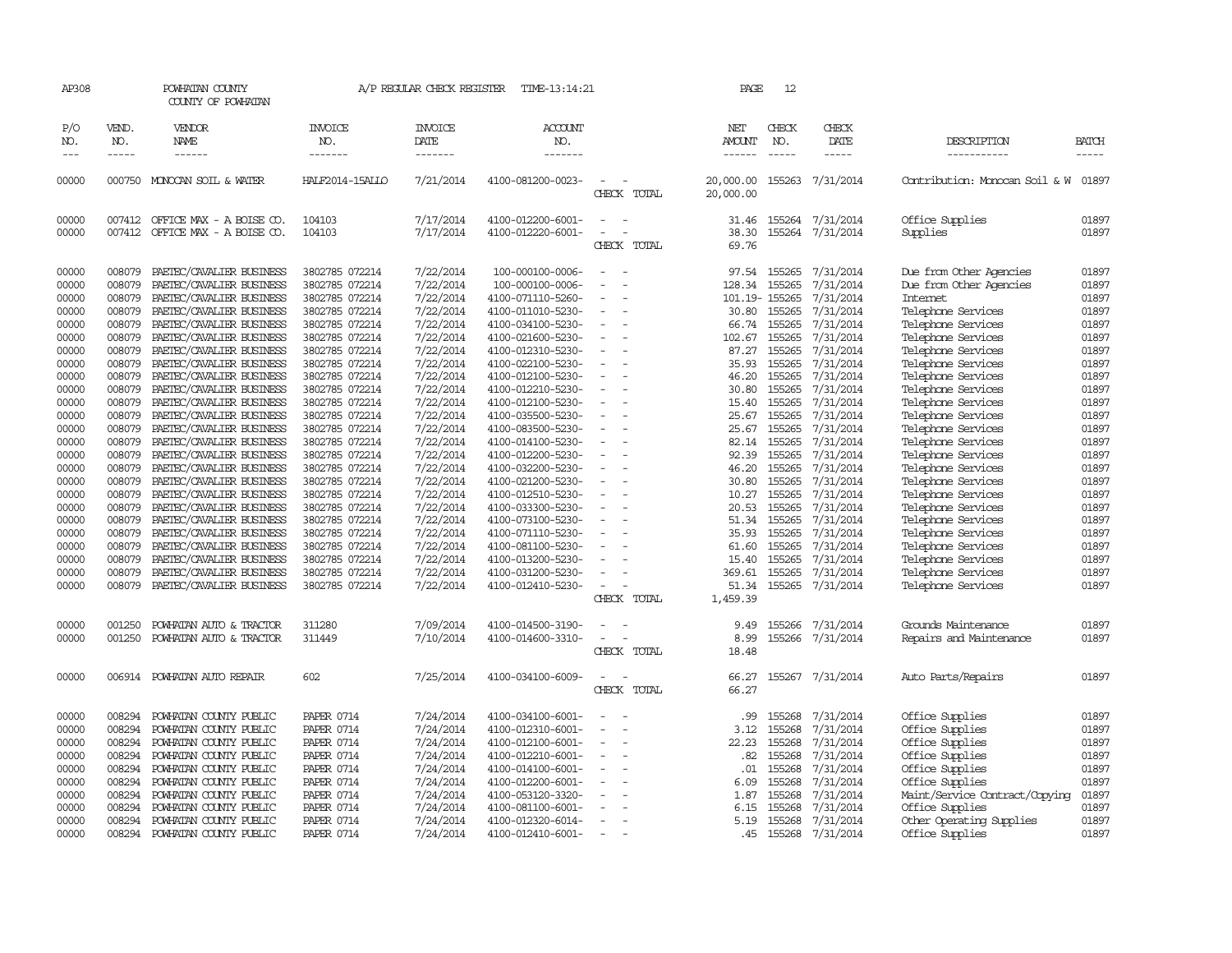| AP308          |                  | POWHATAN COUNTY<br>COUNTY OF POWHATAN                                |                                   | A/P REGULAR CHECK REGISTER    | TIME-13:14:21                          |                                         | PAGE             | 13               |                               |                                                  |                |
|----------------|------------------|----------------------------------------------------------------------|-----------------------------------|-------------------------------|----------------------------------------|-----------------------------------------|------------------|------------------|-------------------------------|--------------------------------------------------|----------------|
| P/O<br>NO.     | VEND.<br>NO.     | VENDOR<br><b>NAME</b>                                                | <b>INVOICE</b><br>NO.             | <b>INVOICE</b><br><b>DATE</b> | <b>ACCOUNT</b><br>NO.                  |                                         | NET<br>AMOUNT    | CHECK<br>NO.     | CHECK<br><b>DATE</b>          | DESCRIPTION                                      | <b>BATCH</b>   |
| $\frac{1}{2}$  | $- - - - -$      | ------                                                               | -------                           | -------                       | -------                                |                                         | $- - - - - -$    | $- - - - -$      | -----                         | -----------                                      | $- - - - -$    |
| 00000          | 008294           | POWHATAN COUNTY PUBLIC                                               | <b>PAPER 0714</b>                 | 7/24/2014                     | 4100-012100-6001-                      |                                         | 23.46            | 155268           | 7/31/2014                     | Office Supplies                                  | 01897          |
| 00000<br>00000 | 008294<br>008294 | POWHATAN COUNTY PUBLIC                                               | <b>PAPER 0714</b>                 | 7/24/2014<br>7/24/2014        | 4100-031200-6001-                      |                                         | 93.84            | 155268           | 7/31/2014<br>155268 7/31/2014 | Office Supplies                                  | 01897<br>01897 |
|                |                  | POWHATAN COUNTY PUBLIC                                               | <b>PAPER 0714</b>                 |                               | 4100-032200-6001-                      | CHECK TOTAL                             | 23.46<br>187.68  |                  |                               | Stationery/Office Supplies                       |                |
| 00000          | 006474           | PROGRESSIVE AUTO WORKS                                               | 00245427                          | 7/21/2014                     | 4100-031200-6009-                      |                                         | 352.49           | 155269           | 7/31/2014                     | Auto Parts/Repairs                               | 01897          |
| 00000          | 006474           | PROGRESSIVE AUTO WORKS                                               | 0025481                           | 7/25/2014                     | 4100-031200-6008-                      |                                         | 52.67            | 155269           | 7/31/2014                     | Gas/Grease/Oil                                   | 01897          |
| 00000          | 006474           | PROGRESSIVE AUTO WORKS                                               | 0025491                           | 7/25/2014                     | 4100-031200-6009-                      | $\overline{\phantom{a}}$<br>CHECK TOTAL | 37.70<br>442.86  | 155269           | 7/31/2014                     | Auto Parts/Repairs                               | 01897          |
| 00000          | 006523           | PURCHASE POWER                                                       | 159604418610714                   | 7/17/2014                     | 4100-021600-5210-                      | CHECK TOTAL                             | 307.98<br>307.98 |                  | 155270 7/31/2014              | Postage                                          | 01897          |
| 00000          | 000780           | <b>CUILL CORPORATION</b>                                             | 4427732                           | 7/14/2014                     | 4100-081100-6001-                      |                                         | 44.50            |                  | 155271 7/31/2014              | Office Supplies                                  | 01897          |
| 00000          | 000780           | <b>QUILL CORPORATION</b>                                             | 4505026                           | 7/16/2014                     | 4100-022100-6001-                      | $\sim$                                  | 25.06            |                  | 155271 7/31/2014              | Office Supplies                                  | 01897          |
| 00000          | 000780           | <b>QUILL CORPORATION</b>                                             | 4505345                           | 7/16/2014                     | 4100-031200-6001-                      |                                         | 93.64            |                  | 155271 7/31/2014              | Office Supplies                                  | 01897          |
| 00000          | 000780           | <b>CUILL CORPORATION</b>                                             | 4541737                           | 7/17/2014                     | 4100-081100-6001-                      | CHECK TOTAL                             | 50.37<br>213.57  |                  | 155271 7/31/2014              | Office Supplies                                  | 01897          |
| 00000          | 000620           | R. C. GOODWYN & SONS, INC                                            | 0633289                           | 7/08/2014                     | 4100-014600-3310-                      |                                         | 10.98            |                  | 155272 7/31/2014              | Repairs and Maintenance                          | 01897          |
| 00000          | 000620           | R. C. GOODWYN & SONS, INC                                            | 0633289                           | 7/08/2014                     | 4100-014500-3319-                      | $\overline{\phantom{a}}$<br>$\sim$      | 4.89             | 155272           | 7/31/2014                     | Equipment Repairs and Maintena                   | 01897          |
| 00000          | 000620           | R. C. GOODWYN & SONS, INC                                            | 0633503                           | 7/10/2014                     | 4100-014500-3190-                      |                                         | 20.65            | 155272           | 7/31/2014                     | Grounds Maintenance                              | 01897          |
| 00000          |                  | 000620 R. C. GOODWYN & SONS, INC                                     | 0633555                           | 7/10/2014                     | 4100-014100-3310-                      |                                         | 2.79             | 155272           | 7/31/2014                     | Repairs & Maintenance                            | 01897          |
| 00000          | 000620           | R. C. GOODWYN & SONS, INC                                            | 0633696                           | 7/11/2014                     | 4100-014100-3310-                      | $\equiv$                                | 1.49             | 155272           | 7/31/2014                     | Repairs & Maintenance                            | 01897          |
| 00000          | 000620           | R. C. GOODWYN & SONS, INC                                            | 0633697                           | 7/11/2014                     | 4100-014100-3310-                      | $\equiv$                                | 13.98            | 155272           | 7/31/2014                     | Repairs & Maintenance                            | 01897          |
| 00000<br>00000 |                  | 000620 R. C. GOODWYN & SONS, INC<br>000620 R. C. GOODWYN & SONS, INC | 0633792<br>0634462                | 7/11/2014<br>7/17/2014        | 4100-014600-3310-<br>4100-035100-3310- |                                         | 3.49<br>15.22    | 155272           | 7/31/2014<br>155272 7/31/2014 | Repairs and Maintenance<br>Repairs & Maintenance | 01897<br>01897 |
| 00000          |                  | 000620 R. C. GOODWYN & SONS, INC 633968                              |                                   | 7/14/2014                     | 4100-014300-3310-                      | $\overline{\phantom{a}}$                | 289.40           |                  | 155272 7/31/2014              | Repairs & Maintenance                            | 01897          |
|                |                  |                                                                      |                                   |                               |                                        | CHECK TOTAL                             | 362.89           |                  |                               |                                                  |                |
| 00000          | 010446           | R. E. MICHEL COMPANY INC                                             | 2781300                           | 7/09/2014                     | 4100-014100-3310-                      |                                         | 124.51           | 155273           | 7/31/2014                     | Repairs & Maintenance                            | 01897          |
| 00000          | 010446           | R. E. MICHEL COMPANY INC                                             | 2781300                           | 7/09/2014                     | 4100-014100-3310-                      |                                         |                  | 124.51-155273    | 7/31/2014                     | Repairs & Maintenance                            | 01897          |
| 00000          |                  | 010446 R. E. MICHEL COMPANY INC                                      | 40408600                          | 7/17/2014                     | 4100-014100-3310-                      | $\sim$<br>CHECK TOTAL                   | 79.05            |                  | 79.05 155273 7/31/2014        | Repairs & Maintenance                            | 01897          |
| 00000          | 006594           | SOUTHSIDE ELECTRIC COOP                                              | 63504004 071614                   | 7/16/2014                     | 4100-035100-5110-                      | CHECK TOTAL                             | 637.31<br>637.31 |                  | 155274 7/31/2014              | Electricity                                      | 01897          |
| 00000          |                  | 000845 TOWN POLICE SUPPLY OF                                         | R78320                            | 7/10/2014                     | 4100-031200-6011-                      | $\sim$<br>$\sim$<br>CHECK TOTAL         | 201.98<br>201.98 |                  | 155275 7/31/2014              | Uniforms                                         | 01897          |
| 00000          |                  | 008351 VACORP                                                        | AUTO INS 6639A                    | 7/01/2014                     | 4100-012510-5305-                      |                                         | 525.34           | 155276           | 7/31/2014                     | Auto Insurance                                   | 01897          |
| 00000          | 008351           | VACORP                                                               | AUTO INS 6639A                    | 7/01/2014                     | 4100-014400-5305-                      |                                         | 3,677.38         | 155276           | 7/31/2014                     | Auto Insurance                                   | 01897          |
| 00000          | 008351           | VACORP                                                               | AUTO INS 6639A                    | 7/01/2014                     | 4100-031200-5305-                      |                                         | 22,590.14        | 155276           | 7/31/2014                     | Auto Insurance Premium                           | 01897          |
| 00000          | 008351           | VACORP                                                               | AUTO INS 6639A                    | 7/01/2014                     | 4100-034100-5305-                      | $\sim$                                  | 1,576.02         | 155276           | 7/31/2014                     | Auto Insurance Premium                           | 01897          |
| 00000          | 008351           | VACORP                                                               | AUTO INS 6639A                    | 7/01/2014                     | 4100-035100-5305-                      | $\overline{\phantom{a}}$                | 1,576.02         | 155276           | 7/31/2014                     | Auto Insurance Premium                           | 01897          |
| 00000          | 008351           | VACORP                                                               | AUTO INS 6639A                    | 7/01/2014                     | 4100-035500-5305-                      |                                         | 525.34           | 155276           | 7/31/2014                     | Auto Insurance Premium                           | 01897          |
| 00000          | 008351           | VACORP                                                               | AUTO INS 6639A                    | 7/01/2014                     | 4100-081100-5305-                      | $\equiv$                                | 1,576.02         | 155276           | 7/31/2014                     | Auto Insurance Premium                           | 01897          |
| 00000<br>00000 | 008351<br>008351 | VACORP<br>VACORP                                                     | AUTO INS 6639A<br>ININDWARING639A | 7/01/2014<br>7/01/2014        | 4100-083500-5305-<br>4100-012100-5303- | $\overline{\phantom{a}}$                | 525.34<br>788.00 | 155276<br>155276 | 7/31/2014<br>7/31/2014        | Auto Insurance<br>Inland Marine Insurance        | 01897<br>01897 |
| 00000          |                  | 008351 VACORP                                                        | ININDWARIN6639A                   | 7/01/2014                     | 4100-035500-5303-                      |                                         | 1,221.00         |                  | 155276 7/31/2014              | Inland Marine Insurance                          | 01897          |
|                |                  |                                                                      |                                   |                               |                                        |                                         |                  |                  |                               |                                                  |                |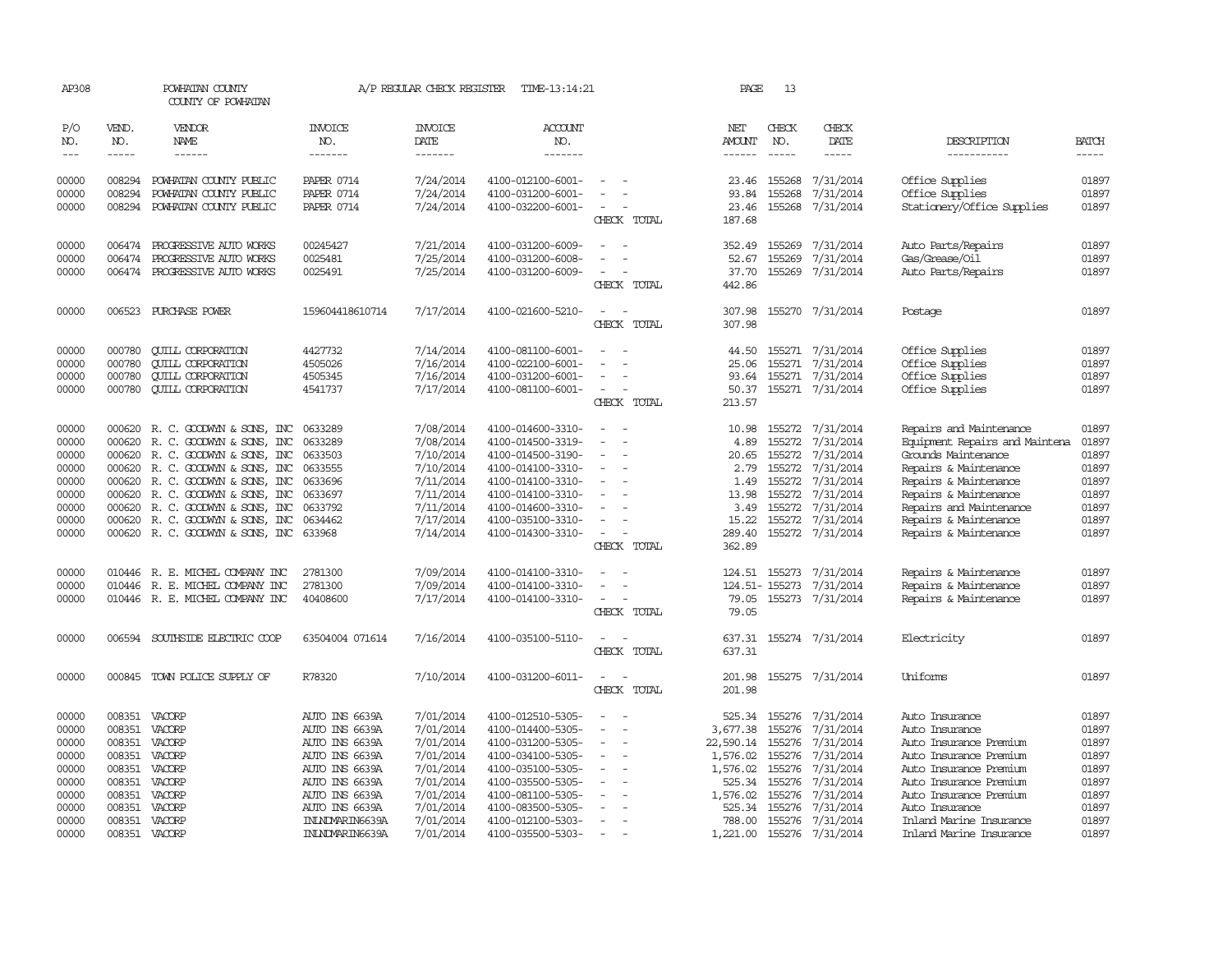| AP308          |                  | POWHATAN COUNTY<br>COUNTY OF POWHATAN |                                    | A/P REGULAR CHECK REGISTER | TIME-13:14:21                          |                  | PAGE                  | 14           |                                                |                                          |                |
|----------------|------------------|---------------------------------------|------------------------------------|----------------------------|----------------------------------------|------------------|-----------------------|--------------|------------------------------------------------|------------------------------------------|----------------|
| P/O<br>NO.     | VEND.<br>NO.     | VENDOR<br>NAME                        | <b>INVOICE</b><br>NO.              | <b>INVOICE</b><br>DATE     | <b>ACCOUNT</b><br>NO.                  |                  | NET<br>AMOUNT         | CHECK<br>NO. | CHECK<br>DATE                                  | DESCRIPTION                              | <b>BATCH</b>   |
| $- - -$        | $- - - - -$      | ------                                | -------                            | $- - - - - - -$            | -------                                |                  | $- - - - - -$         | $- - - - -$  | -----                                          | -----------                              | $- - - - -$    |
| 00000          | 008351           | VACORP                                | ININDWARING639A                    | 7/01/2014                  | 4100-014100-5303-                      |                  | 263.00                | 155276       | 7/31/2014                                      | Inland Marine Insurance                  | 01897          |
| 00000          | 008351           | VACORP                                | ININDWARING639A                    | 7/01/2014                  | 4100-012200-5303-                      |                  | 315.00                | 155276       | 7/31/2014                                      | Inland Marine Insurance                  | 01897          |
| 00000          | 008351           | VACORP                                | ININDWARIN6639A                    | 7/01/2014                  | 4100-012510-5303-                      |                  | 654.00                | 155276       | 7/31/2014                                      | Inland Marine Insurance                  | 01897          |
| 00000          | 008351           | VACORP                                | ININDWARIN6639A                    | 7/01/2014                  | 4100-031200-5303-                      | $\sim$           | 175.00                | 155276       | 7/31/2014                                      | Inland Marine Insurance                  | 01897          |
| 00000          | 008351           | VACORP                                | LCDA14-15-52                       | 7/01/2014                  | 4100-032200-2410-                      |                  | 186.71                | 155276       | 7/31/2014                                      | Line of Duty Act                         | 01897          |
| 00000          | 008351           | VACORP                                | LODA14-15-52                       | 7/01/2014                  | 4100-035500-2410-                      |                  | 124.47                | 155276       | 7/31/2014                                      | Line of Duty Act                         | 01897          |
| 00000          | 008351 VACORP    |                                       | LODA14-15-52                       | 7/01/2014                  | 4100-031200-2410-                      |                  | 2,365.14              | 155276       | 7/31/2014                                      | Line of Duty Act                         | 01897          |
| 00000          | 008351           | VACORP                                | LODA14-15-52                       | 7/01/2014                  | 4100-035100-2410-                      |                  | 248.95                | 155276       | 7/31/2014                                      | Line of Duty Act                         | 01897          |
| 00000          | 008351           | VACORP                                | LCDA14-15-52                       | 7/01/2014                  | 4100-032200-2410-                      |                  | 3,726.88              | 155276       | 7/31/2014                                      | Line of Duty Act                         | 01897          |
| 00000          | 008351           | VACORP                                | LODA14-15-52                       | 7/01/2014                  | 4100-032300-2410-                      |                  | 695.11                | 155276       | 7/31/2014                                      | Line Of Duty Act                         | 01897          |
| 00000          | 008351           | VACORP                                | 5789 EDA                           | 7/01/2014                  | 4100-081500-5305-                      |                  | 150.00                | 155276       | 7/31/2014                                      | EDA-Auto Insurance Premium               | 01897          |
| 00000          | 008351           | VACORP                                | 5789 EDA                           | 7/01/2014                  | 4100-081500-5306-                      |                  | 690.00                | 155276       | 7/31/2014                                      | EDA-Surety Bond (Crime Exposur           | 01897          |
| 00000          | 008351           | VACORP                                | 5789 EDA                           | 7/01/2014                  | 4100-081500-5307-                      |                  | 550.00                | 155276       | 7/31/2014                                      | EDA-Public Officials Liability           | 01897          |
| 00000          | 008351           | VACORP                                | 5789 EDA                           | 7/01/2014                  | 4100-081500-5308-                      | $\equiv$         | 132.00                | 155276       | 7/31/2014                                      | EDA-General Liability Insuranc           | 01897          |
| 00000          | 008351           | VACORP                                | 6639A SURETY/PO                    | 7/01/2014                  | 4100-011010-5306-                      |                  | 1,240.00              | 155276       | 7/31/2014                                      | Surety Band                              | 01897          |
| 00000          | 008351           | VACORP                                | 6639A SURETY/PO                    | 7/01/2014                  | 4100-011010-5307-                      |                  | 5,144.00              | 155276       | 7/31/2014                                      | Public Officials Liability Ins           | 01897          |
| 00000          | 008351           | VACORP                                | 6639GENERALLIAB                    | 7/01/2014                  | 4100-014400-5308-                      |                  | 30,104.00             |              | 155276 7/31/2014                               | General Liability                        | 01897          |
| 00000          | 008351           | VACORP                                | 6639GENERALLIAB                    | 7/01/2014                  | 4100-014400-5308-                      | CHECK TOTAL      | 2,528.00<br>83,872.86 |              | 155276 7/31/2014                               | General Liability                        | 01897          |
|                |                  |                                       |                                    |                            |                                        |                  |                       |              |                                                |                                          |                |
| 00000          | 008140           | VERIZON                               | 000013574710714                    | 6/28/2014                  | 100-000200-0005-                       |                  | 56.93                 | 155277       | 7/31/2014                                      | Due to other opvernmental enti           | 01897          |
| 00000          | 008140           | VERIZON                               | 000013574710714                    | 6/28/2014                  | 100-000200-0005-                       |                  | 56.94                 | 155277       | 7/31/2014                                      | Due to other opvernmental enti           | 01897          |
| 00000          | 008140           | VERIZON                               | 000013574710714                    | 6/28/2014                  | 4100-012100-5230-                      |                  | 152.05                |              | 155277 7/31/2014                               | Telephone Services                       | 01897          |
| 00000          |                  | 008140 VERIZON                        | 000013574710714                    | 6/28/2014                  | 4100-012310-5230-                      | $\equiv$         | 38.34                 |              | 155277 7/31/2014                               | Telephone Services                       | 01897          |
| 00000          | 008140           | VERIZON                               | 000013574710714                    | 6/28/2014                  | 4100-012410-5230-                      |                  | 76.69                 | 155277       | 7/31/2014                                      | Telephone Services                       | 01897          |
| 00000          | 008140           | VERIZON                               | 000013574710714                    | 6/28/2014                  | 4100-012510-5230-                      |                  | 114.99                | 155277       | 7/31/2014                                      | Telephone Services                       | 01897          |
| 00000          | 008140           | VERIZON                               | 000013574710714                    | 6/28/2014                  | 4100-014300-5230-                      |                  | 73.52                 |              | 155277 7/31/2014                               | Telephone Services                       | 01897          |
| 00000          | 008140           | VERIZON                               | 000013574710714                    | 6/28/2014                  | 4100-021200-5230-                      |                  | 32.45                 |              | 155277 7/31/2014                               | Telephone Services                       | 01897          |
| 00000          | 008140           | VERIZON                               | 000013574710714                    | 6/28/2014                  | 4100-022100-5230-                      |                  | 1.12                  | 155277       | 7/31/2014                                      | Telephone Services                       | 01897          |
| 00000          | 008140           | VERIZON                               | 000013574710714                    | 6/28/2014                  | 4100-031200-5230-                      |                  | 1,021.06              |              | 155277 7/31/2014                               | Telephone Services                       | 01897          |
| 00000          |                  | 008140 VERIZON                        | 000013574710714                    | 6/28/2014                  | 4100-032200-5230-                      | $\sim$           | 703.59                |              | 155277 7/31/2014                               | Telephone Services                       | 01897          |
| 00000          | 008140           | VERIZON                               | 000013574710714                    | 6/28/2014                  | 4100-034100-5230-                      |                  | 38.34                 | 155277       | 7/31/2014                                      | Telephone Services                       | 01897          |
| 00000          | 008140           | VERIZON                               | 000013574710714                    | 6/28/2014                  | 4100-035500-5230-                      |                  | 33.46                 |              | 155277 7/31/2014                               | Telephone Services                       | 01897          |
| 00000          |                  | 008140 VERIZON                        | 000013574710714                    | 6/28/2014                  | 4100-071110-5230-                      |                  | 70.79                 |              | 155277 7/31/2014                               | Telephone Services                       | 01897          |
| 00000          | 008140           | VERIZON                               | 000013574710714                    | 6/28/2014                  | 4100-073100-5230-                      |                  | 76.69                 | 155277       | 7/31/2014                                      | Telephone Services                       | 01897          |
| 00000          | 008140           | VERIZON                               | 000657771710714                    | 7/22/2014                  | 4100-073100-5260-                      |                  | 88.42                 | 155277       | 7/31/2014                                      | Internet                                 | 01897          |
| 00000<br>00000 | 008140<br>008140 | VERIZON<br>VERIZON                    | 756802110440714                    | 7/13/2014<br>7/13/2014     | 4100-021100-5230-                      |                  |                       |              | .88-155277 7/31/2014<br>10.95-155277 7/31/2014 | Telephone Services                       | 01897<br>01897 |
| 00000          | 008140           | VERIZON                               | 763949102100714<br>948451841110714 | 7/13/2014                  | 4100-035100-5230-<br>4100-073100-5230- |                  | 41.71                 |              | 155277 7/31/2014                               | Telephone Services<br>Telephone Services | 01897          |
|                |                  |                                       |                                    |                            |                                        | CHECK TOTAL      | 2,665.26              |              |                                                |                                          |                |
|                |                  |                                       |                                    |                            |                                        |                  |                       |              |                                                |                                          |                |
| 00000          | 009079           | VERIZON COMMUNICATIONS                | 9620004525 0714                    | 7/13/2014                  | 4100-032200-5260-                      |                  | 89.99                 |              | 155278 7/31/2014                               | Internet                                 | 01897          |
|                |                  |                                       |                                    |                            |                                        | CHECK TOTAL      | 89.99                 |              |                                                |                                          |                |
| 00000          |                  | 007334 VRAV 2004 ANNUAL MEETING       | VRAV2014MTG                        | 7/25/2014                  | 4100-013200-5540-                      |                  | 175.00                |              | 155279 7/31/2014                               | Conferences & Training                   | 01897          |
|                |                  |                                       |                                    |                            |                                        | CHECK TOTAL      | 175.00                |              |                                                |                                          |                |
|                |                  |                                       |                                    |                            |                                        |                  |                       |              |                                                |                                          |                |
|                |                  |                                       |                                    |                            |                                        | CHECK TYPE TOTAL | 521, 444.28           |              |                                                |                                          |                |
|                |                  |                                       |                                    |                            |                                        | FINAL TOTAL      | 521, 444.28           |              |                                                |                                          |                |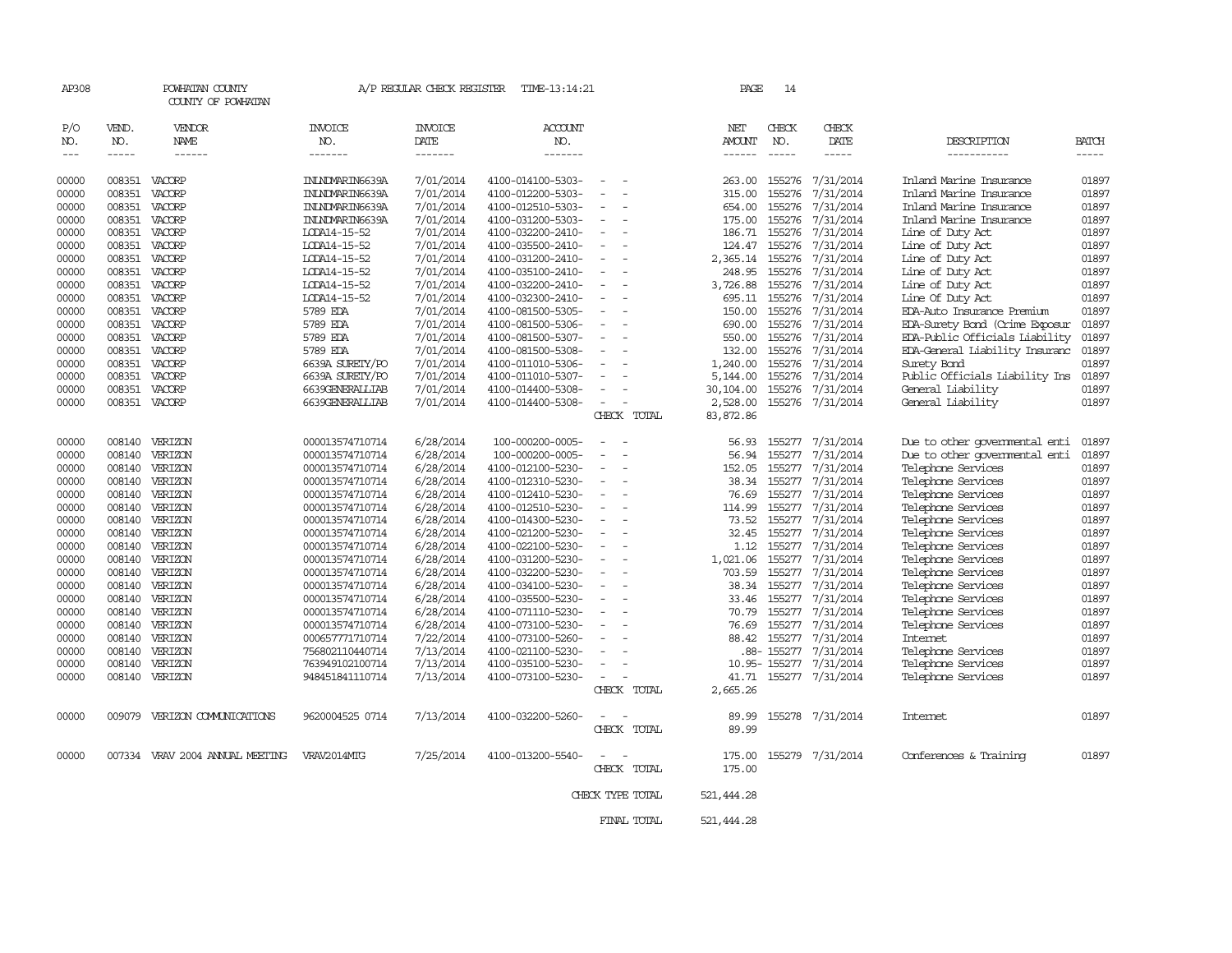| AP308                            |                             | POWHATAN COUNTY<br>COUNTY OF POWHATAN                                                                                           |                                                                      | A/P REGULAR CHECK REGISTER                       | TIME-13:16:54                                                                    |                                                                                                                                                                                     | PAGE                                     | 1                             |                                                                                    |                                                                                                                |                                  |
|----------------------------------|-----------------------------|---------------------------------------------------------------------------------------------------------------------------------|----------------------------------------------------------------------|--------------------------------------------------|----------------------------------------------------------------------------------|-------------------------------------------------------------------------------------------------------------------------------------------------------------------------------------|------------------------------------------|-------------------------------|------------------------------------------------------------------------------------|----------------------------------------------------------------------------------------------------------------|----------------------------------|
| P/O<br>NO.<br>$\frac{1}{2}$      | VEND.<br>NO.<br>$- - - - -$ | VENDOR<br>NAME<br>$- - - - - -$                                                                                                 | INVOICE<br>NO.<br>-------                                            | <b>INVOICE</b><br>DATE<br>-------                | ACCOUNT<br>NO.<br>-------                                                        |                                                                                                                                                                                     | NET<br>AMOUNT<br>$- - - - - -$           | CHECK<br>NO.<br>$\frac{1}{2}$ | CHECK<br>DATE                                                                      | DESCRIPTION<br>-----------                                                                                     | <b>BATCH</b><br>-----            |
| 00000                            | 008579                      | POWHATAN COMMERCIAL                                                                                                             | 0085201407                                                           | 7/02/2014                                        | 4501-043400-5420-                                                                | $\frac{1}{2} \left( \frac{1}{2} \right) \left( \frac{1}{2} \right) = \frac{1}{2} \left( \frac{1}{2} \right)$<br>CHECK TOTAL                                                         | 2,346.15<br>2,346.15                     |                               | 154845 7/02/2014                                                                   | Rent - Office Space                                                                                            | 01876                            |
| 00000                            | 008079                      | PAETEC/CAVALIER BUSINESS                                                                                                        | 3802785 6/22/14                                                      | 6/22/2014                                        | 4501-043400-5230-                                                                | $\equiv$<br>$\sim$<br>CHECK TOTAL                                                                                                                                                   | 80.88<br>80.88                           |                               | 154857 7/02/2014                                                                   | Telephone System                                                                                               | 01875                            |
| 00000                            |                             | 010404 DOBBINS, TERESA HASH                                                                                                     | 04220645556                                                          | 7/02/2014                                        | 4116-021100-6012-                                                                | $ -$<br>CHECK TOTAL                                                                                                                                                                 | 566.47<br>566.47                         |                               | 154863 7/02/2014                                                                   | Law Library Expenses                                                                                           | 01875                            |
| 00000                            | 000280                      | SYDNOR HYDRO, INC.                                                                                                              | 30503                                                                | 7/01/2014                                        | 4501-043400-3320-                                                                | $\sim$ $ -$<br>CHECK TOTAL                                                                                                                                                          | 620.00<br>620.00                         |                               | 155023 7/11/2014                                                                   | Maintenance and Service Contra 01882                                                                           |                                  |
| 00000                            |                             | 006761 POWHATAN VOLUNTEER FIRE                                                                                                  | 13768126                                                             | 7/07/2014                                        | 4120-032200-8215-                                                                | $\sim$<br>CHECK TOTAL                                                                                                                                                               | 156.90<br>156.90                         |                               | 155128 7/19/2014                                                                   | State Dept of Fire Programs Fu 01886                                                                           |                                  |
| 00000                            | 007200                      | SOUTHERN BUILDERS INC.                                                                                                          | 629                                                                  | 7/09/2014                                        | 4301-032400-8301-                                                                | $\overline{\phantom{a}}$<br>$\sim$<br>CHECK TOTAL                                                                                                                                   | 1,800.00<br>1,800.00                     |                               | 155129 7/19/2014                                                                   | Expansion & Renovation Dispatc                                                                                 | 01886                            |
| 00000<br>00000<br>00000<br>00000 | 009183<br>009183<br>009183  | AIR, WATER & SOIL LABORA-<br>AIR, WATER & SOIL LABORA-<br>AIR, WATER & SOIL LABORA-<br>009183 AIR, WATER & SOIL LABORA- 1403126 | V14003123<br>V14003124<br>V14003125                                  | 7/10/2014<br>7/10/2014<br>7/10/2014<br>7/10/2014 | 4501-043400-3140-<br>4501-043400-3140-<br>4501-043400-3140-<br>4501-043400-3140- | $\equiv$<br>$\equiv$<br>$\sim$<br>CHECK TOTAL                                                                                                                                       | 226.92<br>197.73<br>40.00<br>524.65      |                               | 155130 7/19/2014<br>155130 7/19/2014<br>155130 7/19/2014<br>60.00 155130 7/19/2014 | Professional Services<br>Professional Services<br>Professional Services<br>Professional Services               | 01886<br>01886<br>01886<br>01886 |
| 00000                            | 009450                      | SPEC (SLUDGE PROCESS                                                                                                            | 2140807-PCU                                                          | 7/08/2014                                        | 4501-043400-6016-                                                                | $\frac{1}{2} \left( \frac{1}{2} \right) \left( \frac{1}{2} \right) = \frac{1}{2} \left( \frac{1}{2} \right)$<br>CHECK TOTAL                                                         | 4,670.00<br>4,670.00                     |                               | 155131 7/19/2014                                                                   | Chemicals                                                                                                      | 01886                            |
| 00000                            | 007843                      | TENCARVA MACHINERY CO.                                                                                                          | 446211                                                               | 7/08/2014                                        | 4501-043400-3310-                                                                | CHECK TOTAL                                                                                                                                                                         | 4,321.00<br>4,321.00                     |                               | 155132 7/19/2014                                                                   | Repairs and Maintenance                                                                                        | 01886                            |
| 00000                            |                             | 008140 VERIZON                                                                                                                  | 000892382200714                                                      | 6/28/2014                                        | 4501-043400-5260-                                                                | CHECK TOTAL                                                                                                                                                                         | 296.01                                   |                               | 296.01 155133 7/19/2014                                                            | Internet Services                                                                                              | 01886                            |
| 00000                            | 008126                      | VERIZON WIRELESS                                                                                                                | 9727896154                                                           | 7/01/2014                                        | 4501-043400-5230-                                                                | $\overline{\phantom{a}}$<br>CHECK TOTAL                                                                                                                                             | 49.64<br>49.64                           |                               | 155134 7/19/2014                                                                   | Telephone System                                                                                               | 01886                            |
| 00000                            |                             | 008073 PROJECT LIFESAVER                                                                                                        | 14-8268                                                              | 7/17/2014                                        | 4116-031210-6015-                                                                | $\sim$<br>CHECK TOTAL                                                                                                                                                               | 102.46<br>102.46                         |                               | 155199 7/25/2014                                                                   | Project Lifesaver expenses                                                                                     | 01893                            |
| 00000<br>00000                   | 008686                      | C.W. WILLIAMS & CO., INC.<br>008686 C.W. WILLIAMS & CO., INC.                                                                   | 574765<br>74767                                                      | 7/07/2014<br>7/07/2014                           | 4120-032200-8215-<br>4120-032200-8215-                                           | $\frac{1}{2} \left( \frac{1}{2} \right) \left( \frac{1}{2} \right) = \frac{1}{2} \left( \frac{1}{2} \right)$<br>$\overline{\phantom{a}}$<br>$\overline{\phantom{a}}$<br>CHECK TOTAL | 1,851.12<br>4,133.69                     |                               | 2,282.57 155200 7/25/2014<br>155200 7/25/2014                                      | State Dept of Fire Programs Fu 01893<br>State Dept of Fire Programs Fu 01893                                   |                                  |
| 00000<br>00000<br>00000          | 007297<br>007297            | NAFECO, INC.<br>NAFECO, INC.<br>007297 NAFECO, INC.                                                                             | 743529<br>$\infty$ 5<br>$\infty$ 5<br>743529<br>743529<br>$\infty$ 5 | 7/07/2014<br>7/07/2014<br>7/07/2014              | 4120-032200-8215-<br>4120-032200-8215-<br>4120-032200-8215-                      | $\overline{\phantom{a}}$<br>$\overline{\phantom{a}}$<br>$\sim$ 100 $\sim$<br>CHECK TOTAL                                                                                            | 1,662.50<br>120.45<br>102.00<br>1,884.95 | 155201                        | 155201 7/25/2014<br>7/25/2014<br>155201 7/25/2014                                  | State Dept of Fire Programs Fu 01893<br>State Dept of Fire Programs Fu<br>State Dept of Fire Programs Fu 01893 | 01893                            |
| 00000<br>00000                   | 007509                      | ECK SUPPLY CO.<br>007509 ECK SUPPLY CO.                                                                                         | 12783018<br>12783110                                                 | 7/09/2014<br>7/09/2014                           | 4301-014100-3400-<br>4301-014100-3400-                                           | $\overline{\phantom{a}}$<br>CHECK TOTAL                                                                                                                                             | 25.48<br>361.46                          |                               | 335.98 155202 7/25/2014<br>155202 7/25/2014                                        | <b>HVAC Improvements</b><br><b>HVAC Improvements</b>                                                           | 01893<br>01893                   |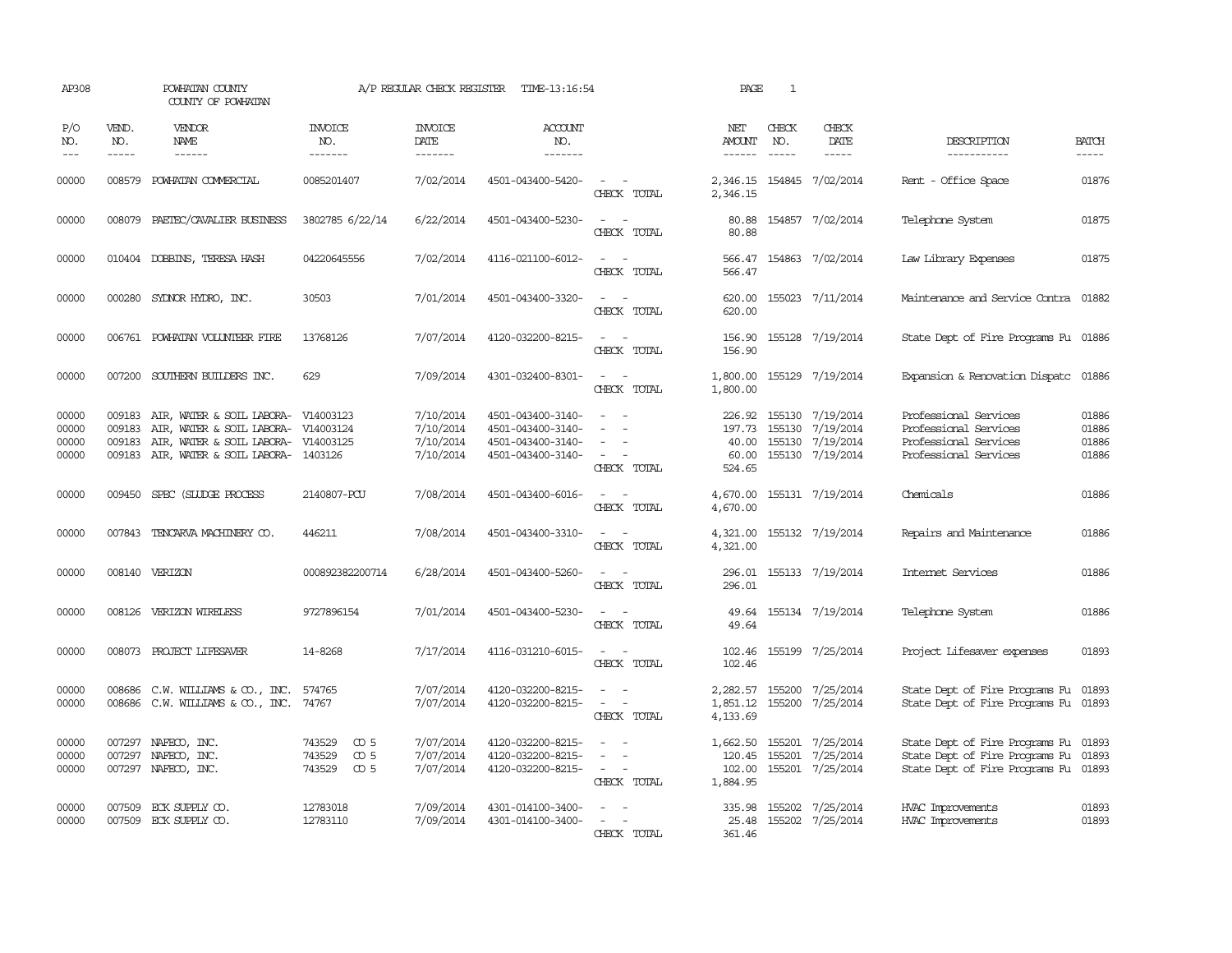| AP308      |              | POWHATAN COUNTY<br>COUNTY OF POWHATAN            |                       | A/P REGULAR CHECK REGISTER | TIME-13:16:54         |                                    | PAGE                       | 2            |                           |                                |               |
|------------|--------------|--------------------------------------------------|-----------------------|----------------------------|-----------------------|------------------------------------|----------------------------|--------------|---------------------------|--------------------------------|---------------|
| P/O<br>NO. | VEND.<br>NO. | <b>VENDOR</b><br>NAME                            | <b>INVOICE</b><br>NO. | <b>INVOICE</b><br>DATE     | <b>ACCOUNT</b><br>NO. |                                    | NET<br>AMOUNT              | CHECK<br>NO. | CHECK<br>DATE             | DESCRIPTION                    | <b>BATCH</b>  |
| $---$      | $- - - - -$  | $- - - - - -$                                    | -------               | -------                    | -------               |                                    | $- - - - - -$              | $- - - - -$  | $- - - - -$               | -----------                    | $\frac{1}{2}$ |
|            |              |                                                  |                       |                            |                       |                                    |                            |              |                           |                                |               |
| 00000      |              | 009183 AIR, WATER & SOIL LABORA- V14003211       |                       | 7/16/2014                  | 4501-043400-3140-     |                                    | 40.00                      | 155203       | 7/25/2014                 | Professional Services          | 01893         |
| 00000      | 009183       | AIR, WATER & SOIL LABORA-                        | V14003212             | 7/16/2014                  | 4501-043400-3140-     |                                    | 389.90                     | 155203       | 7/25/2014                 | Professional Services          | 01893         |
| 00000      | 009183       | AIR, WATER & SOIL LABORA-                        | V14003213             | 7/16/2014                  | 4501-043400-3140-     | $\equiv$                           | 235.56                     | 155203       | 7/25/2014                 | Professional Services          | 01893         |
| 00000      | 009183       | AIR, WATER & SOIL LABORA- V14003214              |                       | 7/16/2014                  | 4501-043400-3140-     | $\sim$                             | 102.26                     | 155203       | 7/25/2014                 | Professional Services          | 01893         |
| 00000      | 009183       | AIR, WATER & SOIL LABORA- V14003215              |                       | 7/16/2014                  | 4501-043400-3140-     |                                    | 40.00                      | 155203       | 7/25/2014                 | Professional Services          | 01893         |
| 00000      | 009183       | AIR, WATER & SOIL LABORA- V14003216              |                       | 7/16/2014                  | 4501-043400-3140-     |                                    | 40.00                      | 155203       | 7/25/2014                 | Professional Services          | 01893         |
| 00000      |              | 009183 AIR, WATER & SOIL LABORA- V14003217 71614 |                       | 7/16/2014                  | 4501-043400-3140-     | $\sim$                             | 40.00                      | 155203       | 7/25/2014                 | Professional Services          | 01893         |
|            |              |                                                  |                       |                            |                       | CHECK TOTAL                        | 887.72                     |              |                           |                                |               |
| 00000      |              | 010276 ANTX, INC.                                | 13844                 | 7/21/2014                  | 4501-043400-3320-     | $\sim$<br>$\sim$                   |                            |              | 790.20 155204 7/25/2014   | Maintenance and Service Contra | 01893         |
|            |              |                                                  |                       |                            |                       | CHECK TOTAL                        | 790.20                     |              |                           |                                |               |
|            |              |                                                  |                       |                            |                       |                                    |                            |              |                           |                                |               |
| 00000      |              | 010438 CLEARWATER SALES, INC.                    | 8565                  | 7/09/2014                  | 4501-043400-3310-     | $\sim$<br>$\sim$                   | 118.39                     |              | 155205 7/25/2014          | Repairs and Maintenance        | 01893         |
|            |              |                                                  |                       |                            |                       | CHECK TOTAL                        | 118.39                     |              |                           |                                |               |
| 00000      |              | 006213 GENERAL HOME SERVICES INC                 | 12404                 | 7/15/2014                  | 4501-043400-3320-     | $\sim$<br>$\sim$                   | 95.00                      |              | 155206 7/25/2014          | Maintenance and Service Contra | 01893         |
| 00000      |              | 006213 GENERAL HOME SERVICES INC                 | 12414                 | 7/15/2014                  | 4501-043400-3320-     | $\sim$<br>$\overline{\phantom{a}}$ | 95.00                      | 155206       | 7/25/2014                 | Maintenance and Service Contra | 01893         |
|            |              |                                                  |                       |                            |                       | CHECK TOTAL                        | 190.00                     |              |                           |                                |               |
|            |              |                                                  |                       |                            |                       |                                    |                            |              |                           |                                |               |
| 00000      |              | 006405 HACH COMPANY                              | 8915512               | 7/09/2014                  | 4501-043400-3310-     | $\sim$<br>$\sim$                   |                            |              | 292.47 155207 7/25/2014   | Repairs and Maintenance        | 01893         |
|            |              |                                                  |                       |                            |                       | CHECK TOTAL                        | 292.47                     |              |                           |                                |               |
|            |              |                                                  |                       |                            |                       |                                    |                            |              |                           |                                |               |
| 00000      |              | 007595 VDH-WATERWORKS TECHNICAL                  | 150929                | 7/01/2014                  | 4501-043400-6013-     | $\sim$                             | 90.00                      |              | 155208 7/25/2014          | Fees-VPDES&VPA                 | 01893         |
|            |              |                                                  |                       |                            |                       | CHECK TOTAL                        | 90.00                      |              |                           |                                |               |
| 00000      | 008079       | PAETEC/CAVALIER BUSINESS                         | 3802785 072214        | 7/22/2014                  | 4501-043400-5230-     | $\sim$<br>$\sim$                   | 82.14                      |              | 155265 7/31/2014          | Telephone System               | 01897         |
|            |              |                                                  |                       |                            |                       | CHECK TOTAL                        | 82.14                      |              |                           |                                |               |
|            |              |                                                  |                       |                            |                       |                                    |                            |              |                           |                                |               |
| 00000      |              | 008140 VERIZON                                   | 763949102100714       | 7/13/2014                  | 4501-043400-5230-     | $\sim$ $ -$                        |                            |              | 10.95-155277 7/31/2014    | Telephone System               | 01897         |
|            |              |                                                  |                       |                            |                       | CHECK TOTAL                        | $10.95 -$                  |              |                           |                                |               |
|            |              |                                                  |                       |                            |                       |                                    |                            |              |                           |                                |               |
| 00000      |              | 006940 APCO INTERNATIONAL, INC.                  | 911 ADVISOR           | 7/11/2014                  | 4116-031211-8107-     | CHECK TOTAL                        |                            |              | 3,234.38 155280 7/31/2014 | Capital Outlay                 | 01898         |
|            |              |                                                  |                       |                            |                       |                                    | 3,234.38                   |              |                           |                                |               |
| 00000      |              | 006510 EMERGENCY SERVICES                        | 66                    | 7/25/2014                  | 4120-032300-3110-     | $\sim$ $ -$                        | 26,054.88 155281 7/31/2014 |              |                           | Contract Services-Daytime Cove | 01897         |
|            |              |                                                  |                       |                            |                       | CHECK TOTAL                        | 26,054.88                  |              |                           |                                |               |
|            |              |                                                  |                       |                            |                       |                                    |                            |              |                           |                                |               |
| 00000      |              | 007758 ADVANCE AUTO PARTS                        | 6819419955947         | 7/18/2014                  | 4501-043400-6008-     | $\overline{a}$                     |                            |              | 158.96 155282 7/31/2014   | Gas/Grease/Oil/Vehicle Repairs | 01897         |
|            |              |                                                  |                       |                            |                       | CHECK TOTAL                        | 158.96                     |              |                           |                                |               |
|            |              |                                                  |                       |                            |                       |                                    |                            |              |                           |                                |               |
| 00000      | 007765       | COUNTY WASTE OF VIRGINIA                         | 410283                | 6/30/2014                  | 4501-043400-3185-     | $\sim$ 10 $\sim$ 10 $\sim$         | 257.92                     | 155283       | 7/31/2014                 | Trash Removal                  | 01897         |
| 00000      |              | 007765 COUNTY WASTE OF VIRGINIA                  | 410294                | 6/30/2014                  | 4501-043400-3185-     | CHECK TOTAL                        | 220.00<br>477.92           |              | 155283 7/31/2014          | Trash Removal                  | 01897         |
|            |              |                                                  |                       |                            |                       |                                    |                            |              |                           |                                |               |
| 00000      |              | 008294 POWHATAN COUNTY PUBLIC                    | <b>PAPER 0714</b>     | 7/24/2014                  | 4501-043400-6001-     | $\sim$ 100 $\sim$                  |                            |              | 70.38 155284 7/31/2014    | Office Supplies                | 01897         |
|            |              |                                                  |                       |                            |                       | CHECK TOTAL                        | 70.38                      |              |                           |                                |               |
|            |              |                                                  |                       |                            |                       |                                    |                            |              |                           |                                |               |
| 00000      | 000780       | <b>CUILL CORPORATION</b>                         | 44663836              | 7/15/2014                  | 4501-043400-6001-     |                                    | 24.99                      | 155285       | 7/31/2014                 | Office Supplies                | 01897         |
| 00000      |              | 000780 CUILL CORPORATION                         | 4477374               | 7/16/2014                  | 4501-043400-6001-     | $\overline{\phantom{a}}$           |                            |              | 107.94 155285 7/31/2014   | Office Supplies                | 01897         |
|            |              |                                                  |                       |                            |                       | CHECK TOTAL                        | 132.93                     |              |                           |                                |               |
|            |              |                                                  |                       |                            |                       |                                    |                            |              |                           |                                |               |